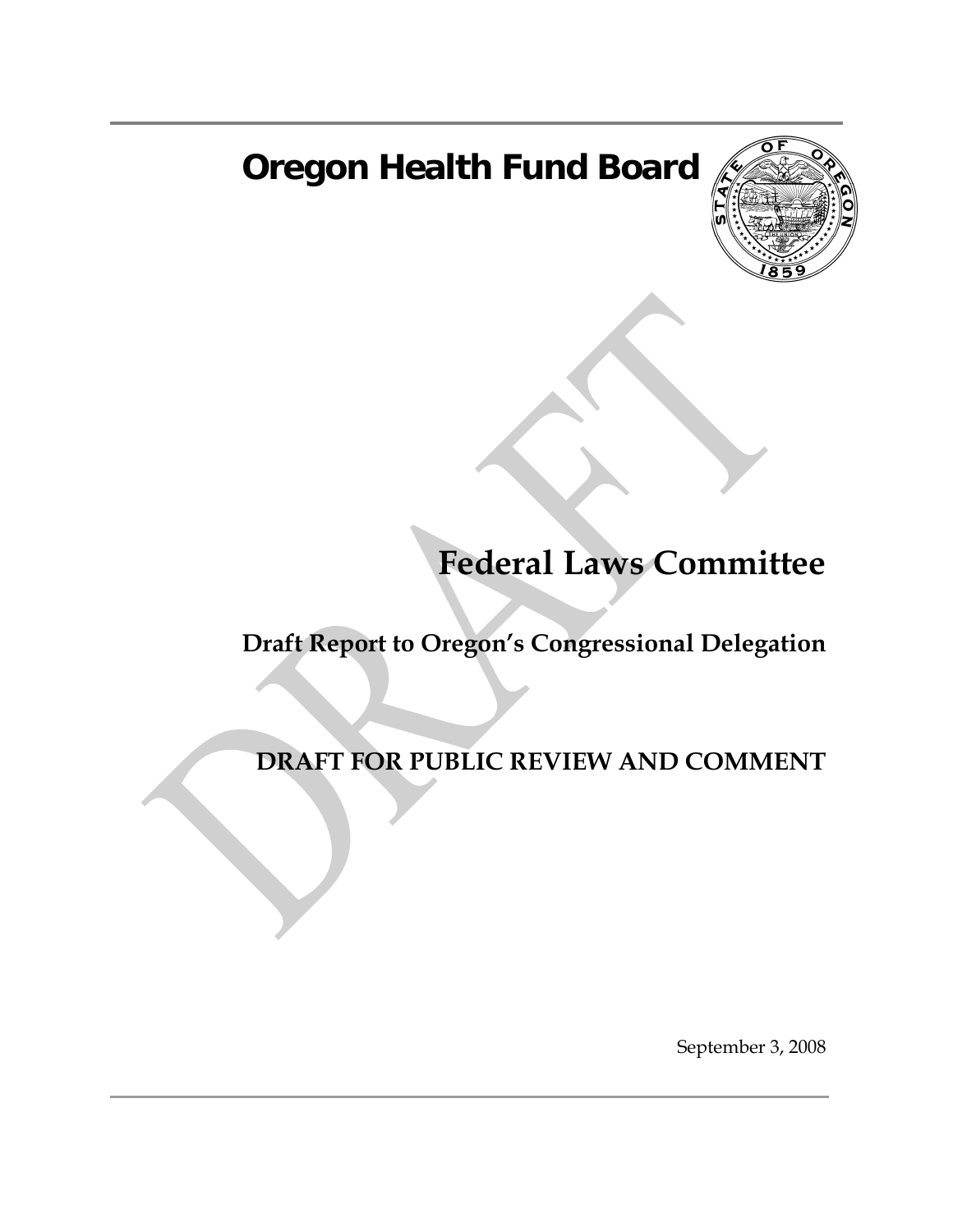### *[THIS PAGE INTENTIONALLY LEFT BLANK]*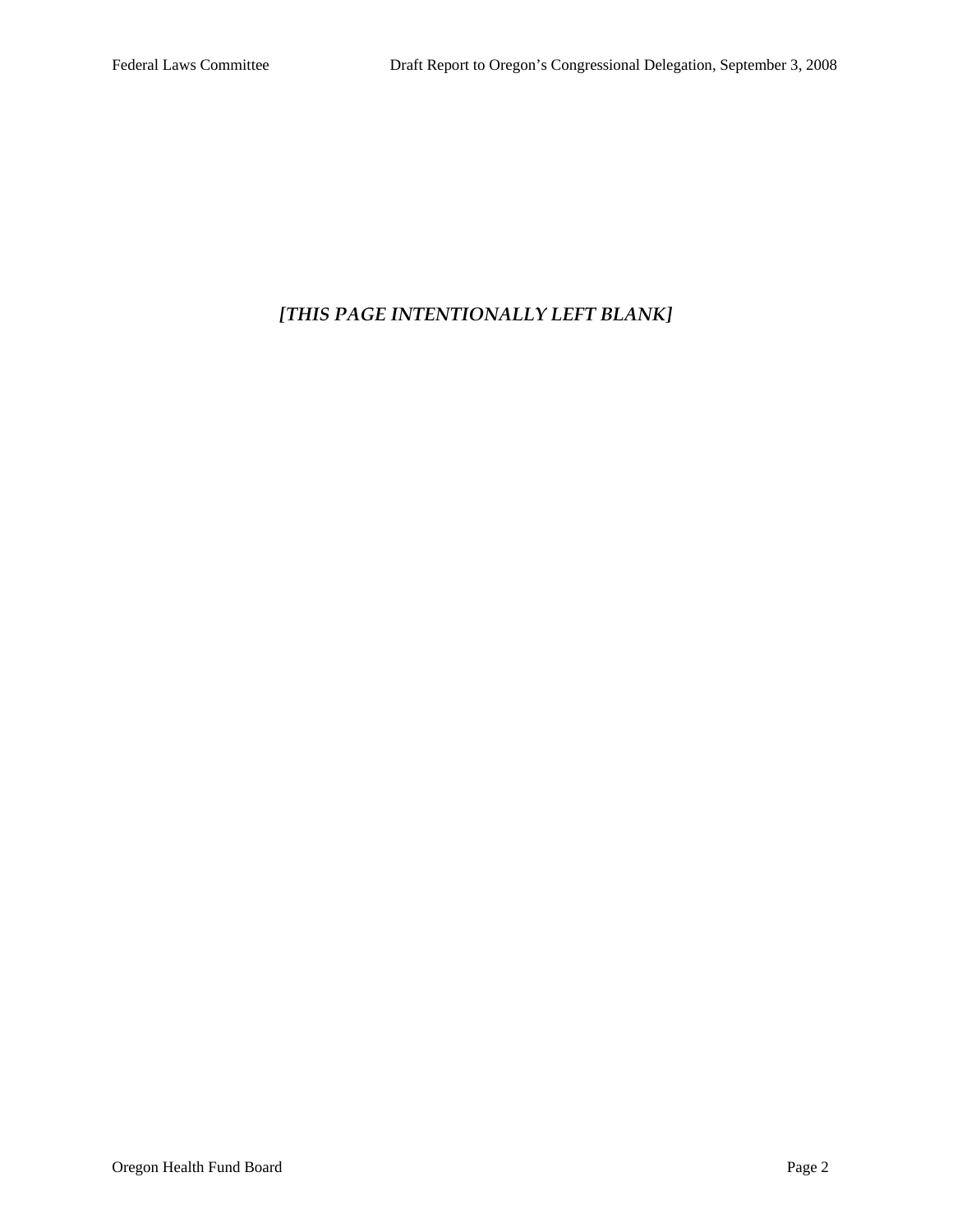### Oregon Health Fund Board-Federal Laws Committee Draft Report to Oregon's Congressional Delegation

### **Table of Contents**

| <b>Results and Recommendations</b> |
|------------------------------------|
|                                    |
|                                    |
|                                    |
|                                    |
|                                    |
|                                    |
|                                    |
|                                    |
|                                    |
|                                    |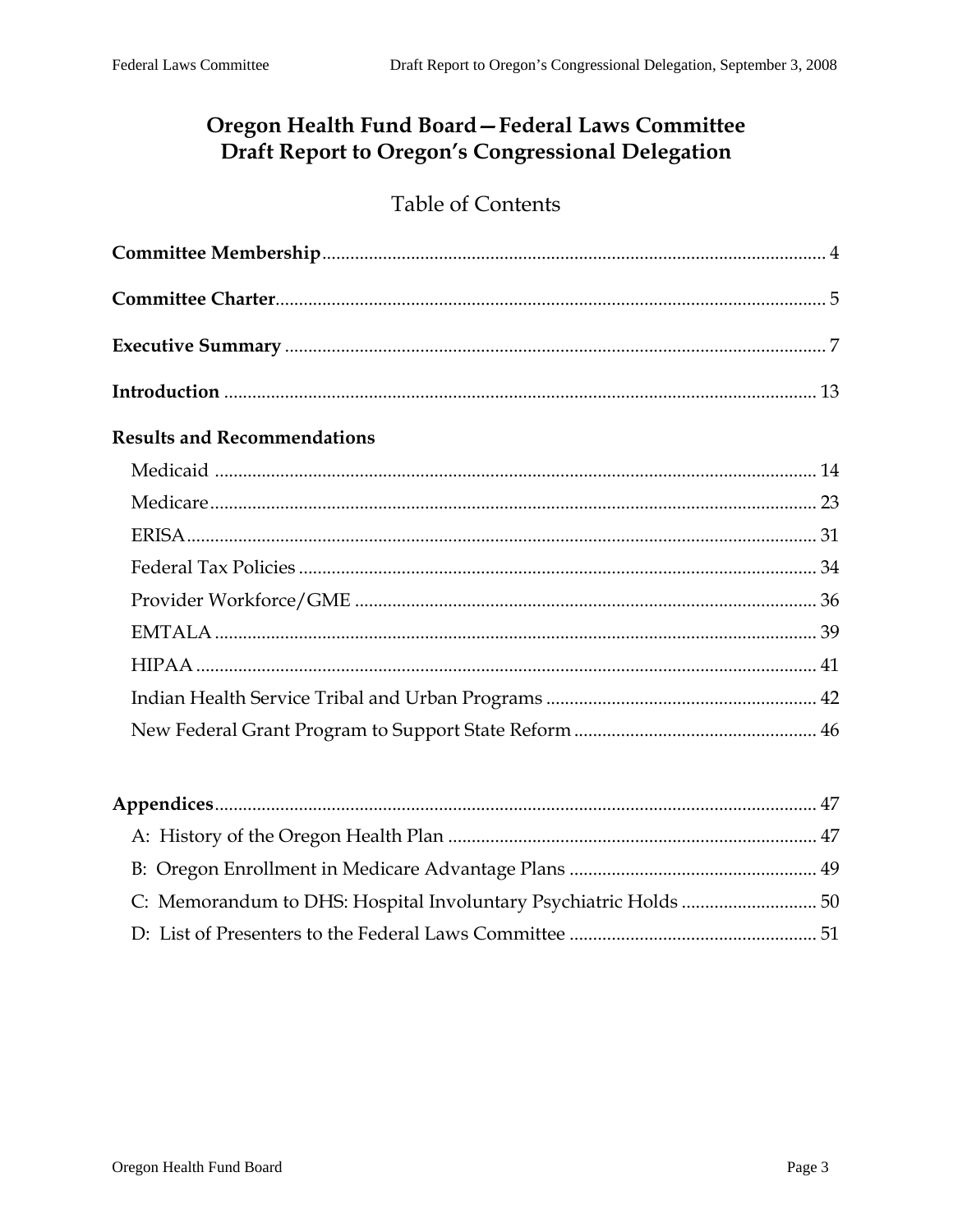### **Committee Membership**

**Frank Baumeister, Jr., MD, Chair**  Physician, Northwest Gastroenterology Clinic Portland

> **Ellen Gradison, Vice Chair**  Attorney, Oregon Law Center Corvallis

#### **Mike Bonetto**

ZoomCare **Bend** 

#### **Chris Bouneff**

Director Marketing and Development, DePaul Treatment Centers Portland

#### **Michael Huntington, MD**

Retired Physician, Radiation Oncology Member, Archimedes Movement Corvallis

#### **Julia James**

Consultant

Bend

**Mallen Kear, RN** (ret.) Leader, Eastside Portland Archimedes Chapter Portland

#### **Cheryle Kennedy**  Council Chairwoman, The Confederated Tribes of the Grand Ronde Community of Oregon Grand Ronde

**Sharon Morris**  Health Care Administrator (ret.) Grants Pass

**Larry Mullins**  President and CEO, Samaritan Health Services Corvallis

**Nicola Pinson**  Former Director of Policy and Legal Counsel, Oregon Primary Care Association Portland

> **Thomas Reardon, MD**  Retired Physician Gresham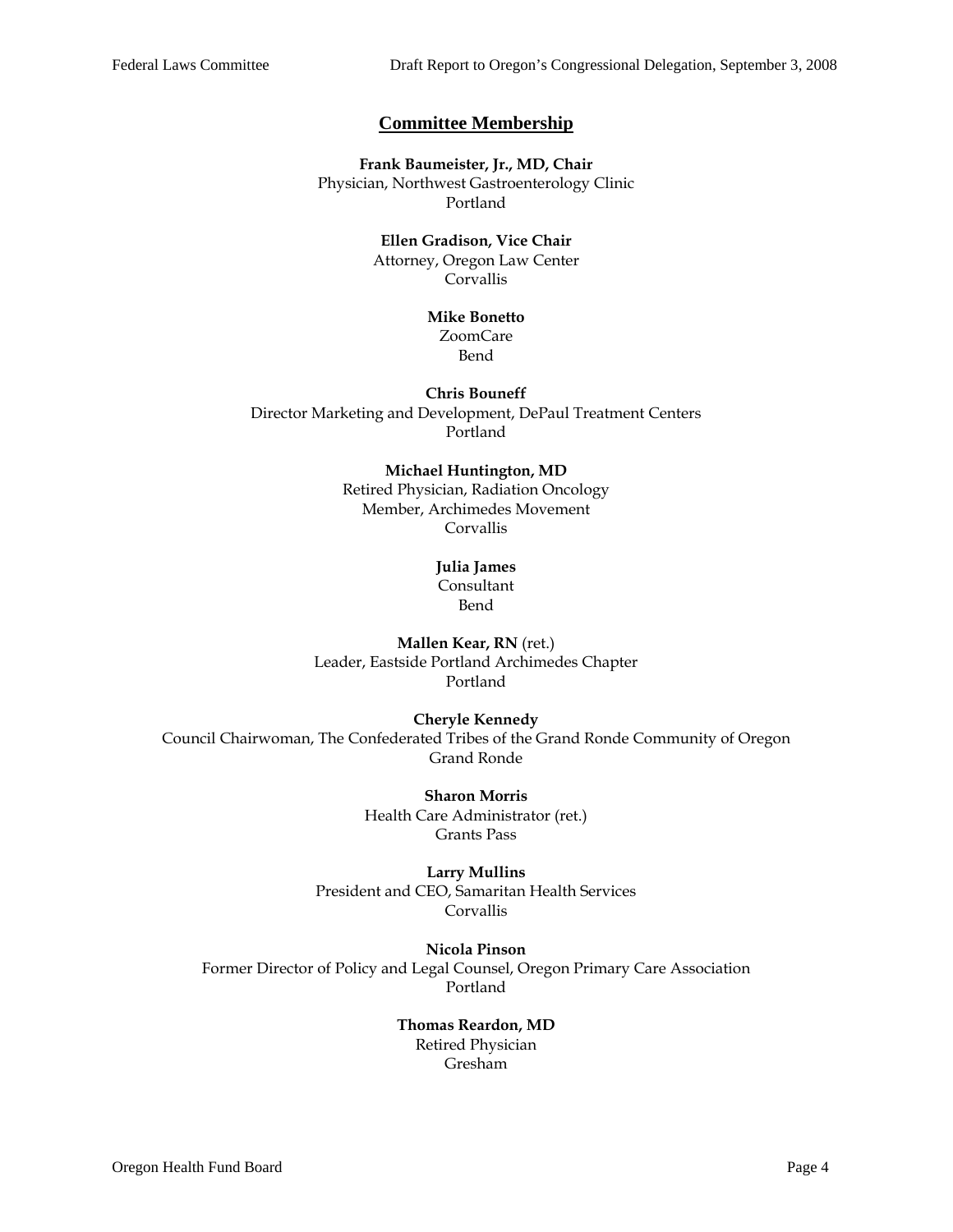### **Federal Laws Committee Charter Approved by OHFB on: December 12, 2007**

### **I. Objective**

The Federal Laws Committee is chartered to provide findings to the Board regarding the impact of federal law requirements on achieving the goals of the Health Fund Board, focusing particularly on barriers to reducing the number of uninsured Oregonians. The work should be guided by the Board's "Design Principles & Assumptions."

### **II. Scope**

The Committee shall develop findings on the impact of federal laws on the goals of the Healthy Oregon Act including, but not limited to, the following:

- 1) Medicaid requirements relating to such areas as: eligibility categories, household income limits, Medicaid waivers, Federally Qualified Health Centers (FQHCs), and reimbursement for training of health professionals; and related policy areas including the State Children's Health Insurance Program (SCHIP) and the Family Health Insurance Assistance Program (FHIAP);
- 2) Medicare requirements including issues related to Medicare Advantage Plans as well as policies "that result in Oregon's health care providers receiving significantly less than the national average Medicare reimbursement rate," including:
	- o How such Medicare policies and procedures affect costs, quality and access;
	- o How an increase in Medicare reimbursement rates to Oregon providers would benefit Oregon in health care costs, quality and access to services, including improved access for persons with disabilities and improved access to long term care;
- 3) Employment Retirement Income Security Act (ERISA) requirements and the extent to which it is clear what state action is permissible without further federal courts decisions;
- 4) Federal tax code policies "regarding the impact on accessing health insurance or selfinsurance and the affect on the portability of health insurance;"
- 5) Emergency Medical Treatment and Active Labor Act (EMTALA) regulations "that make the delivery of health care more costly and less efficient" and EMTALA waivers;
- 6) Health Insurance Portability and Accountability Act (HIPAA) requirements that may hinder coordination of care; and
- 7) Any other area of federal policy that inhibits Oregon's ability to move forward with health care reform efforts.

### **III. Timing**

In December 2007 and January 2008, the Committee will solicit written comments from the public and key stakeholders on the impact of federal policy on Oregon's reform efforts and recommendations to remove barriers to these efforts. From January – April 2008, the Committee will hold a series of meetings to include panels of stakeholders to present on and discuss selected areas of federal policy. The results of these meetings will inform the Committee's findings and recommendations.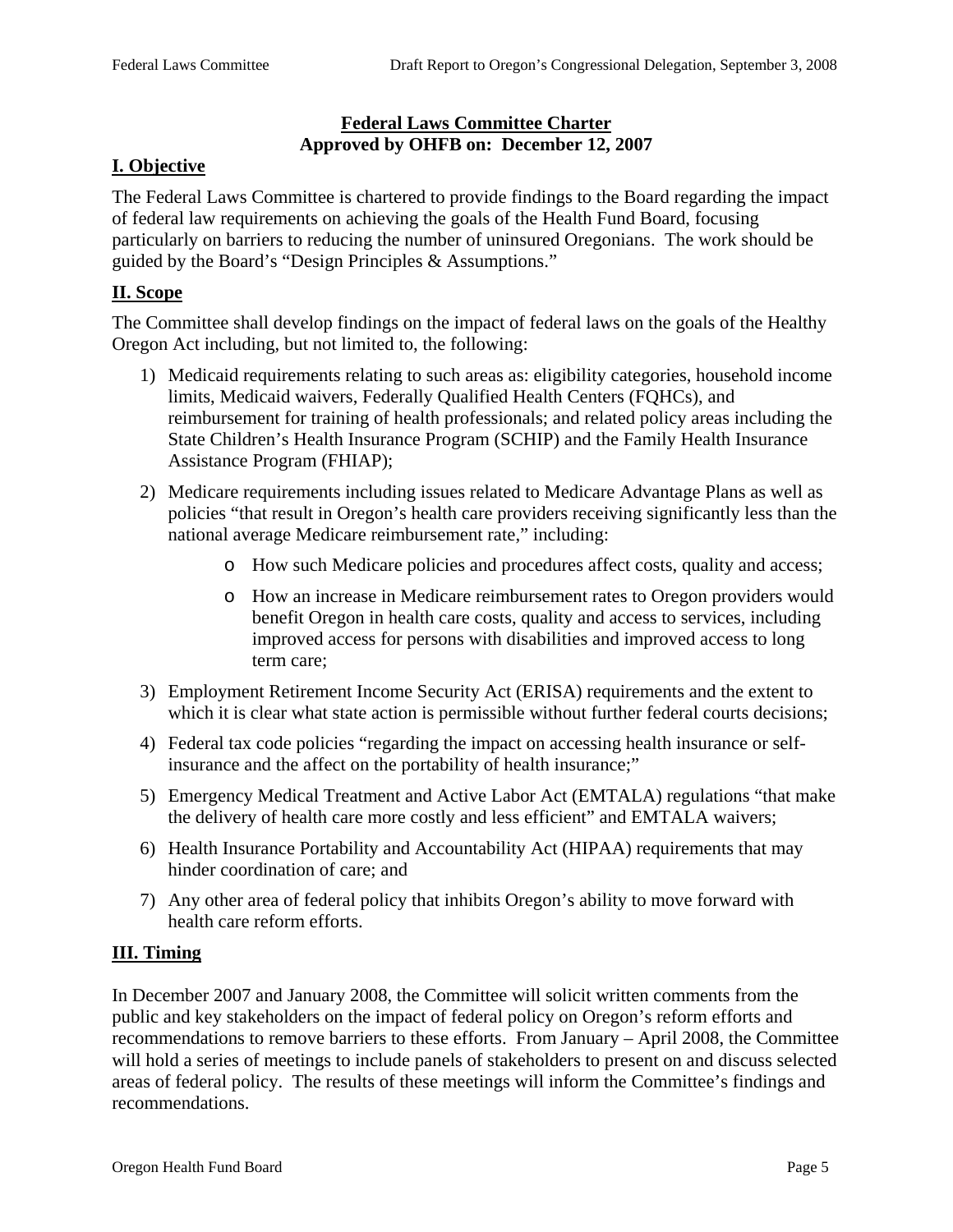The draft report of the Committee shall be delivered to the Board on or before April 30, 2008. After approval from the Health Fund Board and a period of public comment, the Committee will report its findings to the Oregon congressional delegation.

Although SB 329 requires this report no later than July 31, 2008, the Board will request the Oregon Legislature's approval to change the due date to October 1, 2008. This change will allow the report of this Committee to be presented in a series of public hearings during the summer of 2008 along with the Board's draft comprehensive plan. Public comments gathered at these meetings will be incorporated into the final report. Whether or not the deadline change is approved, the Committee shall request that the Oregon congressional delegation participate in at least one hearing in each congressional district on the impacts of federal policies on health care services and request congressional hearings in Washington, DC.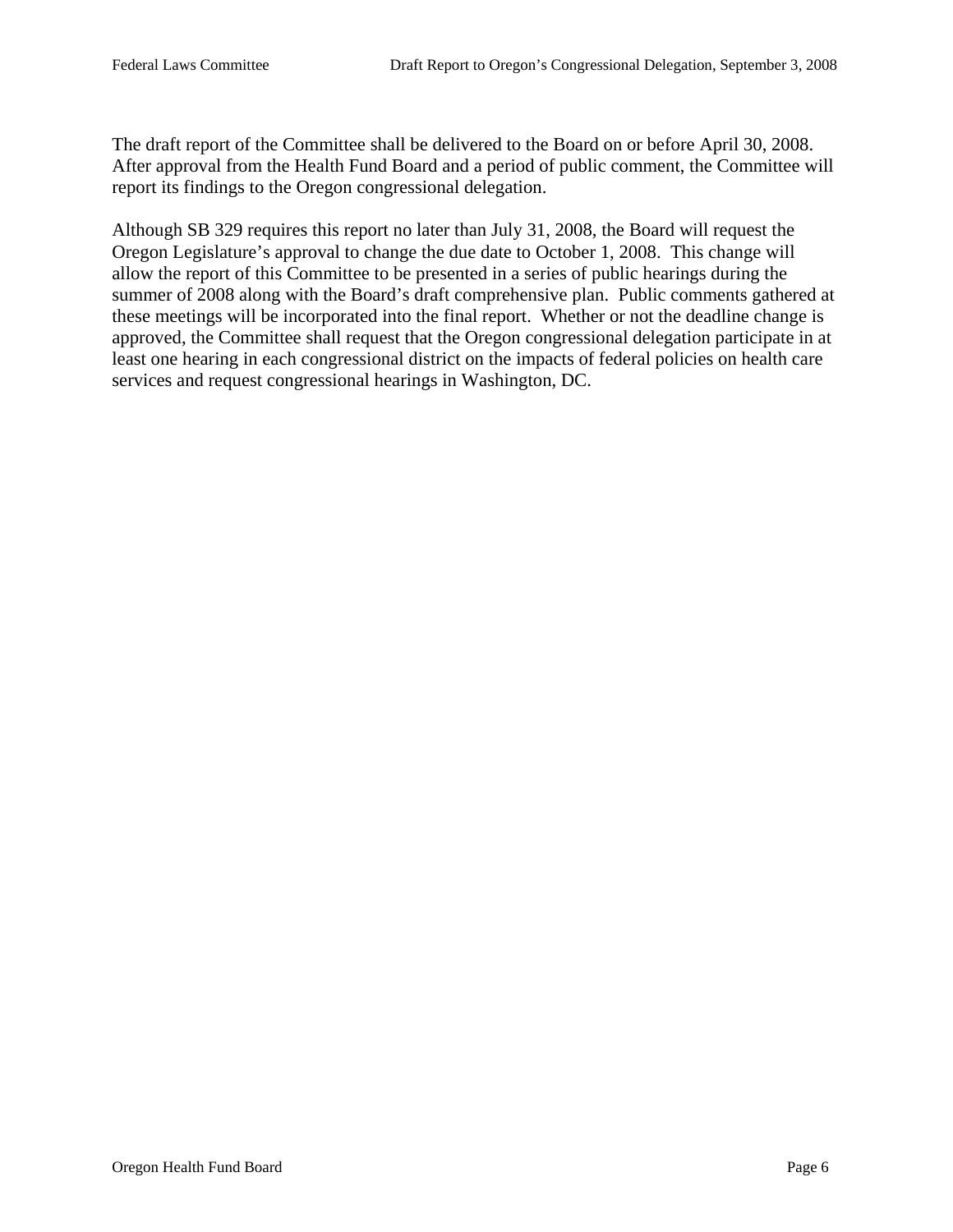## **EXECUTIVE SUMMARY**

Senate Bill 329 charged the Federal Laws Committee with examining the impact of federal law requirements on achieving the goals of the Health Fund Board. The twelvemember Committee met nine times from November 2007 to May 2008. The members represent a wide range of stakeholders, including physicians and other health care providers, advocates, policy experts, health services administrators, and a tribal council chair. The Committee heard presentations from nearly 50 subject matter experts on the following areas of federal law:

- Medicaid
- Medicare
- ERISA
- Federal Tax Policy
- Health Care Provider Workforce
- EMTALA
- HIPAA
- Indian Health Service Programs
- New Federal Grant Program to Support State Reform

### **MEDICAID**

Oregon covers more than 386,000 individuals under its Medicaid program, known as the Oregon Health Plan (OHP). OHP operates under a demonstration waiver approved by the federal Centers for Medicare and Medicaid Services (CMS) to expand coverage of pregnant women and children up to 185% of the Federal Poverty Level (FPL) and aged, blind, disabled individuals to 225% FPL under the OHP Plus program. Oregon's waiver includes coverage for childless adults up to 100% FPL under the OHP Standard program.

Oregon also has a waiver from CMS to offer a premium assistance program that subsidizes insurance for individuals up to 185% FPL. Currently, more than 10,000 individuals receive these subsidies.

**Expanding Eligibility:** If the Board's comprehensive plan proposes to expand eligibility beyond the levels allowed under Oregon's current waivers, Oregon would need CMS approval to obtain additional federal matching funds. If CMS denied these requests, program expansions would rely solely on state funds and thus be significantly more expensive to implement.

### *Recommendations:*

- 1. When Oregon's reform plan is enacted, CMS should approve Oregon's request to expand coverage under waiver applications.
- *2. State Recommendation: OHP Standard is funded solely by provider taxes on Medicaid Managed Care Organizations and hospitals, which both sunset in September 2009. The Board and Oregon Legislature should be aware of and develop contingency plans for the OHP Standard program to avoid experiencing a gap between the expiration of provider taxes and the implementation of a reform plan.*

**Payment Structure Flexibility:** Additional flexibility is required to change the Medicaid Managed Care Organization and provider payment structures from encounter-based and fee-forservice payments to payments for best practices. If the Board proposes changes in the payment structure to reward services that result in healthier outcomes and emphasize quality primary care,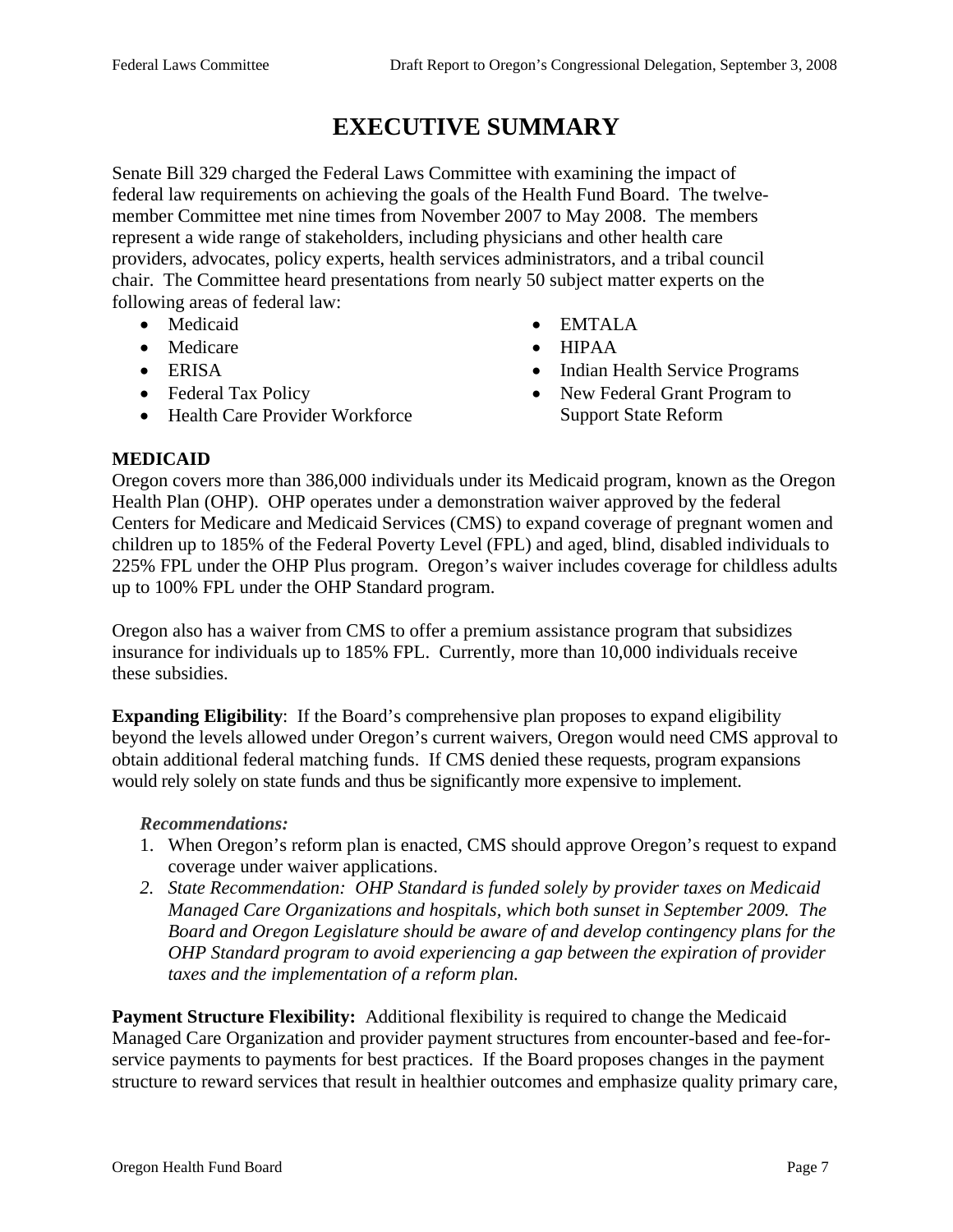these may not be reimbursed under the current OHP waiver. To change its Medicaid payment structure, Oregon would need to seek CMS approval through an amendment to its OHP waiver.

#### *Recommendations:*

- 3. CMS should adopt a framework and expedited approval process to assist states that want to experiment with payment reforms.
- 4. CMS should review, renew and approve state Medicaid waivers in a collaborative and timely manner. Lengthy, multi-year waiver approval greatly hinders states' reform efforts.

**Federal Citizenship Documentation Requirements:** New CMS citizenship documentation requirements mandated in the 2005 Deficit Reduction Act (DRA) appear to be preventing eligible Oregonians, including children, from enrolling in the Oregon Health Plan.

### *Recommendation (pending final Committee review):*

5. States that can demonstrate quality standards and good Medicaid enrollment processes should be allowed to revert to pre-DRA citizenship documentation requirements.

**Recent CMS Rules:** Recent CMS rulings have tended to decrease state flexibility in terms of benefits, eligibility, and delivery of health care. Many recent policies have resulted in significant shifting of health care costs to the states. Congress recently passed a moratorium on several such proposed regulations which expires April 2009.Six of these rules would have reduced federal payments to Oregon by up to \$921.4 million between fiscal years 2008-2013.

### *Recommendation:*

*6. State Recommendation: Oregon's Congressional delegation should seek to permanently eliminate the CMS proposed regulations recently placed under moratorium.* 

### **MEDICARE**

Medicare is a federal program that covers over 571,000 people in Oregon. Of this total, about 86% are aged 65 or older and 14% are people with disabilities. An estimated 79,000 Oregonians are dual Medicare/Medicaid eligible. In Oregon, the number of those aged 65 or older is expected to increase 67% by 2020.

**Medicare Reimbursement:** The most critical federal barrier to health reform in Oregon relates to the low Medicare reimbursement rates paid to Oregon's providers compared to other states and regions. Low rates could undermine the reform efforts of the Board due to the growing number of physicians who are not accepting Medicare patients. From 2004 to 2006, the percentage of Oregon primary care physicians refusing new Medicare patients doubled from 11.8% to 23.7%. Low reimbursement rates were found to be the most significant barrier to Medicare participation by providers. Further, Medicare's payment system is focused on encounter-based payments, restricting Oregon's flexibility to reform its delivery system.

### *Recommendations:*

7. Congress should reform the process for setting Medicare rates to more equitably align reimbursement across the country. In particular, CMS should limit payment updates in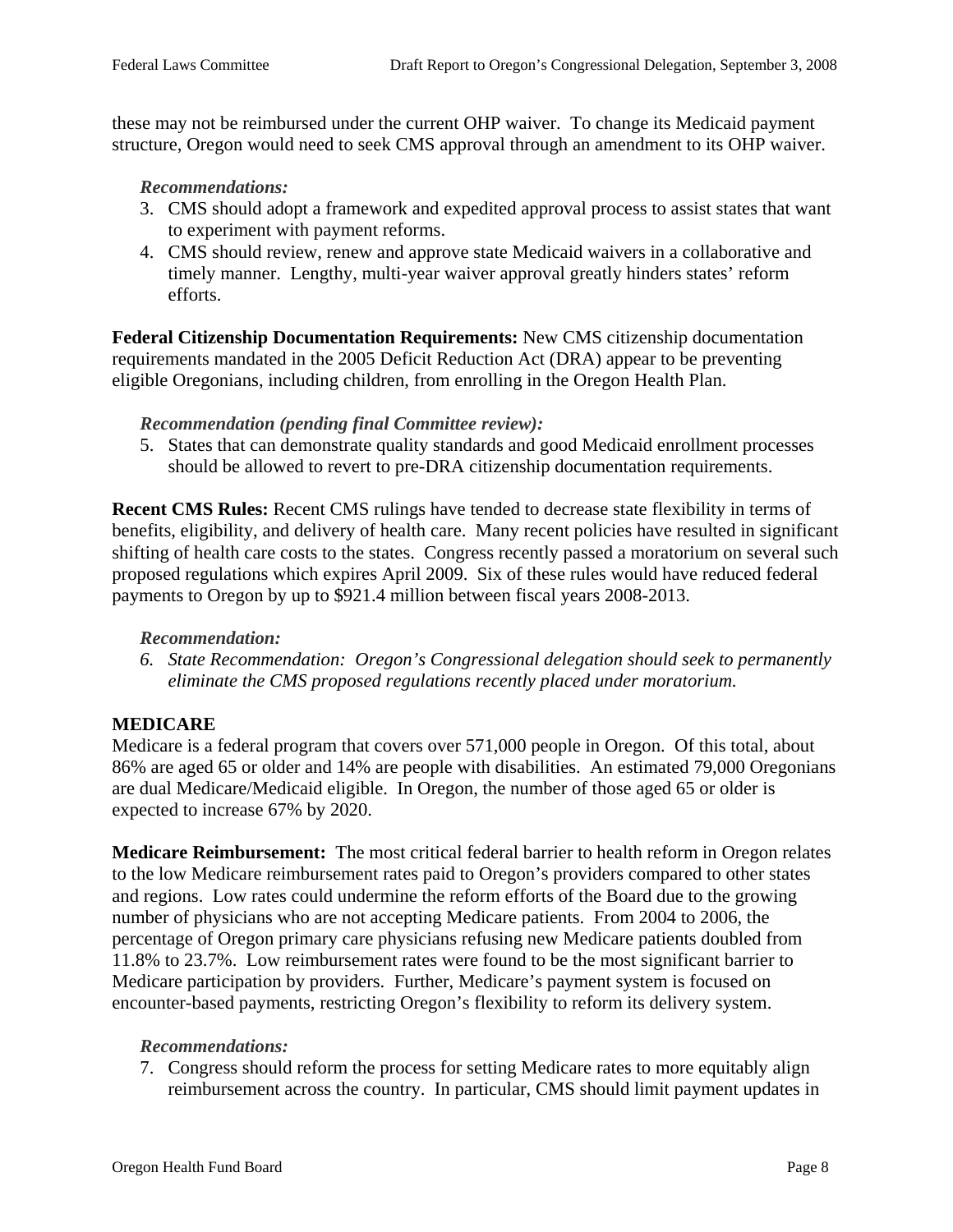high-cost areas as proposed by the Commonwealth Fund, so that rates in low-cost, high efficiency areas would increase over time while high cost areas' rates stayed level.

- *8. State Recommendation: Oregon's Congressional delegation and interested stakeholders should build support for Medicare rate reform by joining with other states experiencing low Medicare reimbursements.*
- 9. CMS should pursue Medicare payment reform that emphasizes evidence-based care, integrated health homes and an array of services that support these models.

**Medicare Advantage:** Nearly 39 percent of all Oregon Medicare beneficiaries (nearly 210,000 Oregonians) are enrolled in Medicare Advantage plans, which is the highest rate in the nation. In Oregon, Medicare Advantage HMO and PPO plans offer an opportunity to address access problems while providing coordinated care to beneficiaries, controlling costs, and increasing reimbursement to providers. The third type of Medicare Advantage plan, Private Fee-For-Service (PFFS) plans, is much less popular in Oregon, except in many of Oregon's rural areas that have little access to HMO or PPO-type plans. Medicare Advantage plans are the subject of much debate in Congress relative to reimbursement models and concerns about inappropriate marketing behavior by some PFFS plans.

Approximately 17,500 Oregon beneficiaries are enrolled in Special Needs Plans (SNPs) which are Medicare Advantage plans that target a particular population: dual eligibles, beneficiaries in institutions, or persons with severe or disabling chronic conditions. CMS is no longer accepting applications for new SNP plans and will not allow the expansion of existing SNP plans after January 2009.

### *Recommendations:*

- 10. Medicare Advantage HMO and PPO plans play an essential role in Oregon. Congress should preserve this option for Medicare beneficiaries and permit the expansion of Special Needs Plans.
- 11. Congress and CMS should consider significant reforms to Medicare Advantage PFFS plans, including more rigorous state and federal oversight.
- *12. State Recommendation: Existing Medicare Advantage HMO and PPO plans in Oregon should consider extending service options to underserved areas in the state. Alternately, local provider organizations in these areas should consider becoming Medicare Advantage HMO or PPO plans or inviting existing plans to expand into their area.*
- 13. Congress should delegate authority to State Insurance Commissioners to oversee marketing practices of Medicare Advantage plans similar to the framework in place for Medicare Supplement plans.
- 14. *State Recommendation: The Oregon legislature should pass a joint resolution requesting Congressional action to correct reimbursement inequities in Medicare and preserve the Medicare Advantage HMO and PPO options for Oregon beneficiaries*.

### **ERISA**

The Employee Retirement Income Security Act of 1974 (ERISA) is a federal law that regulates private sector retirement, health, and other welfare benefit plans. ERISA creates an obstacle to health reform efforts through a broad provision that preempts state laws that "relate to" private sector, employer-sponsored benefit programs. This provision leaves states at risk for ERISA-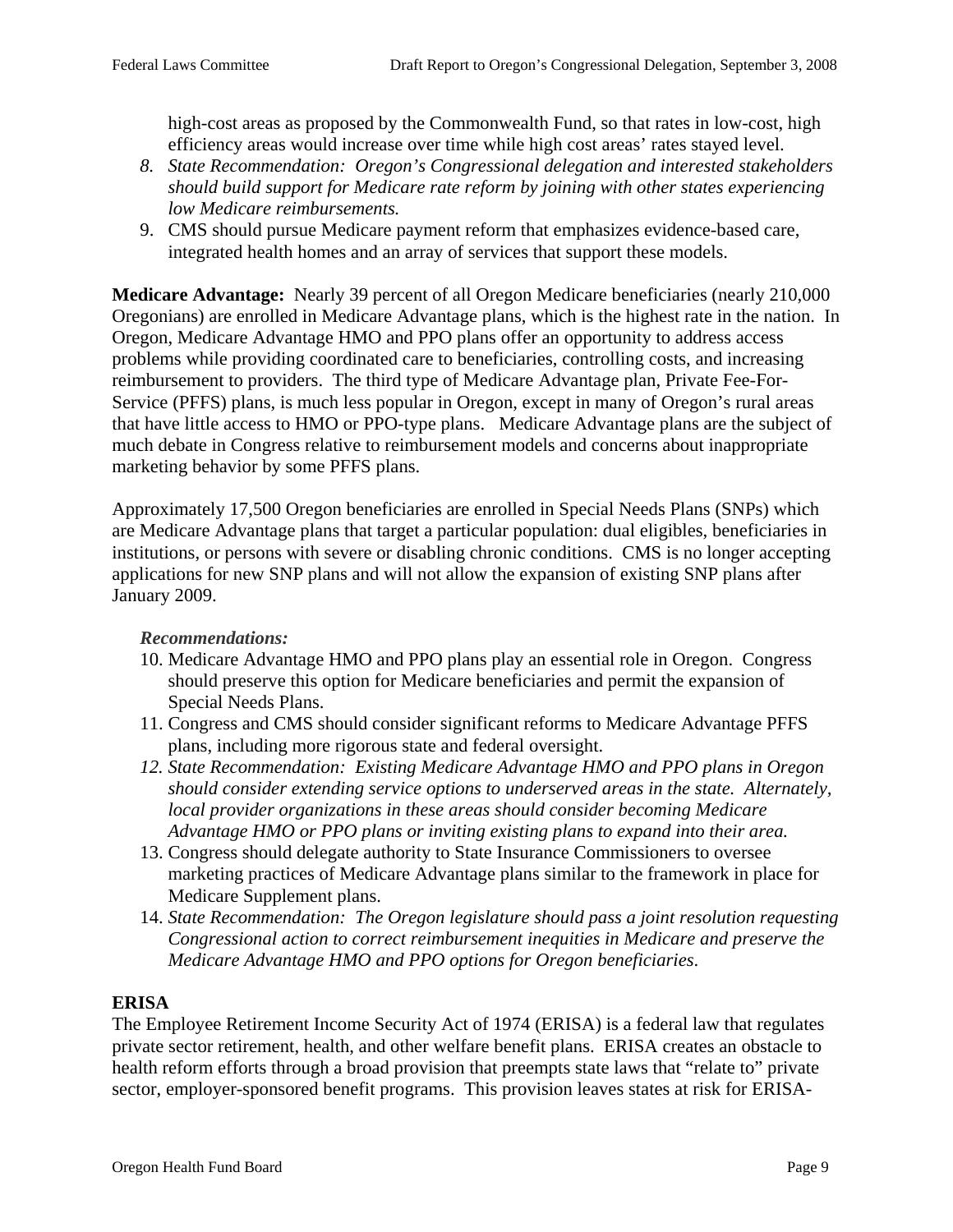based lawsuits, particularly in relation to health reform funding options such as "pay-or-play" employer payroll taxes, taxes on insurance plans and state efforts to set minimum standards for acceptable health insurance coverage offered by self-insured employer plans. Further, ERISA hinders states' ability to collect even basic data on self-insured plans, including the number of lives covered under such plans, impeding state public policy efforts.

### *Recommendations:*

- 15. Congress should create "safe harbor" policies for state health care reform elements (such as "pay or play" payroll taxes) that would protect states from ERISA court challenges.
- 16. Congress should permit states to collect a uniform set of data from self-insured employers.
- 17. Congress should consider the National Association of Insurance Commissioners' proposal to grant the Secretary of Labor the authority to issue waivers from ERISA for states implementing comprehensive reform proposals.

### **FEDERAL TAX BENEFITS**

Federal income tax codes provide inequitable benefits around health care expenses, including health insurance premiums. Self-employed individuals and individuals buying health insurance on the open market are not able to obtain the same tax benefits as those receiving employersponsored health insurance.

#### *Recommendations:*

- 18. To increase the affordability of health insurance, Congress should modify the federal personal income tax code to provide equal tax benefits to all taxpayers purchasing health insurance, whether purchasing via an employer, as a self-employed person, or as an individual on the open market.
- 19. In addition, Congress should offer low income individuals the choice of a refundable credit against their tax liability for health insurance premiums.

#### **PROVIDER WORKFORCE AND GRADUATE MEDICAL EDUCATION (GME)**

A robust, diverse health care workforce is critical to Oregon's ability to achieve the goals of the Health Fund Board. However, current workforce projections indicate an impending shortfall of providers in Oregon, especially in primary care fields.

#### *Recommendations:*

- 20. Congress should oppose any efforts to reduce federal funding for health care workforce education. Moreover, Congress should enhance such funding in select critical shortage areas.
- 21. Congress should raise the federal cap on Medicare funding for GME residencies. This cap limits residency slots at each institution to 1996 levels.
- 22. Congress should allow states to waive the CMS requirement for physicians to approve nurse practitioner treatment plans in order to receive payment.
- *23. State Recommendation: The OHFB should support current plans, led by the Oregon Health Workforce Institute, to collect data on Oregon's health care workforce through state licensing agencies*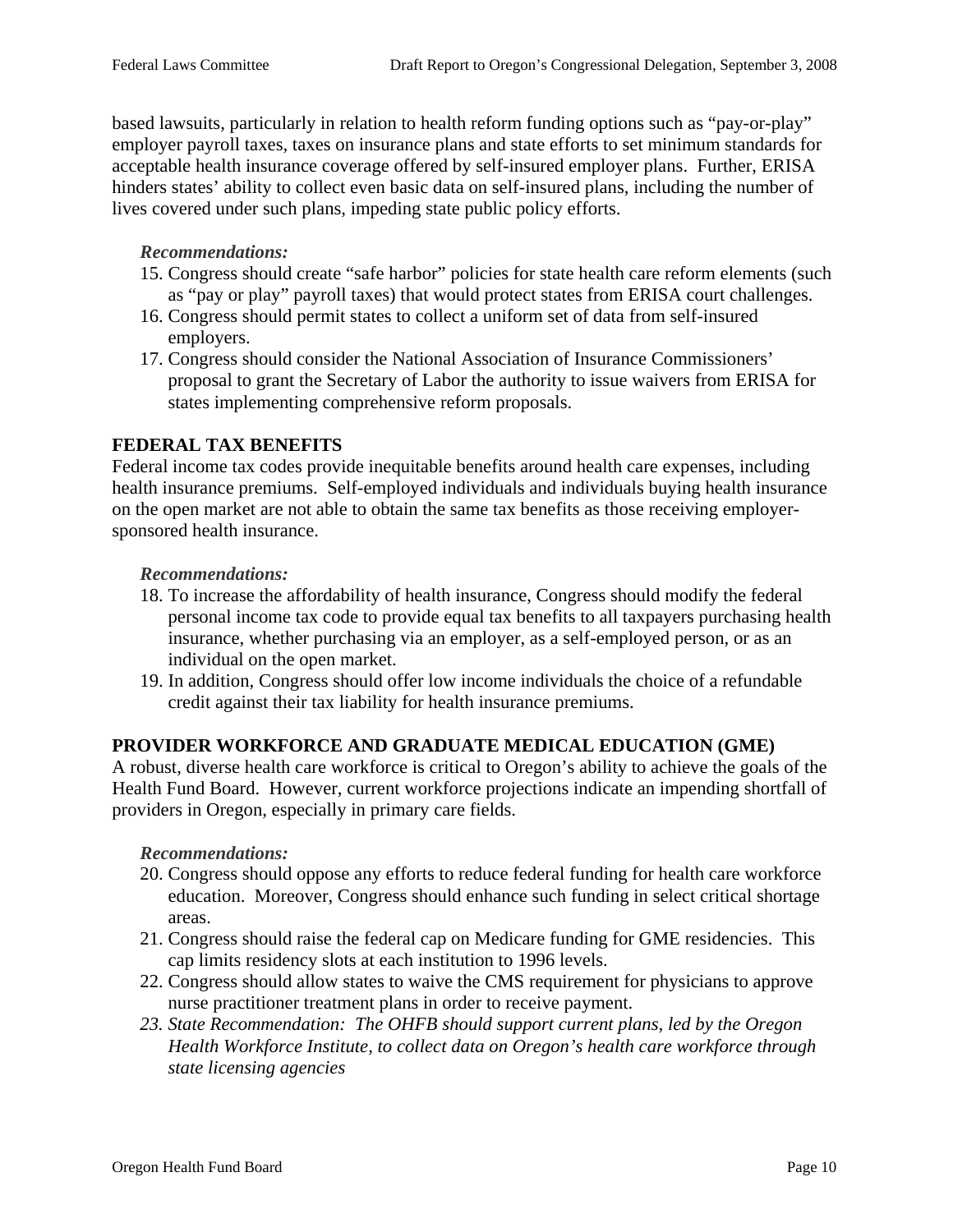*24. State Recommendation: The Oregon legislature should fund the proposed Oregon Medicine Collaborative (ORMED) to increase residency training opportunities in rural and underserved communities in Oregon.* 

### **EMTALA AND OREGON'S EMERGENCY DEPARTMENTS**

The Emergency Medical Treatment and Active Labor Act (EMTALA) was designed to prevent hospitals from transferring uninsured patients to public hospitals without first screening patients to ensure they were stable for transfer. The key issues facing Oregon's Emergency Departments appear not to be related to EMTALA, but rather are problems relating to a lack of health insurance and access to primary care in the community.

### *Recommendation:*

*25. State Recommendation: The Committee finds that EMTALA provides important protections for patients. Further study is recommended, however, on the potential for alleged EMTALA violations arising from inter-hospital transfers based on the availability of appropriately trained physicians.* 

### **HIPAA**

The Health Insurance Portability and Accountability Act (HIPAA) sets out requirements for ensuring the privacy and security of patient information. Because HIPAA permits treating providers to exchange patient information without a patient's consent, it does not present a barrier to coordinating care.

### *Recommendation:*

*26. State Recommendation: The Committee has no recommendations to Oregon's Congressional delegation, but did learn of a misunderstanding among providers concerning HIPAA requirements around the exchange of patient information. DHS should consider conducting a provider education effort to clarify HIPAA requirements.* 

### **INDIAN HEALTH SERVICE TRIBAL AND URBAN PROGRAMS**

Oregon's American Indian/Alaskan Native (AI/AN) population is woefully underserved and suffers significant health disparities, due, in part, to a lack of access to health services and insufficient federal funding. Unlike other racial or ethnic minority groups, Tribes are sovereign entities that operate in a unique government-to-government relationship with the United States government.

Because of the United States' legal and political relationship with Tribes, there is a federal obligation to provide health services to AI/AN people. One example of this unique federal responsibility is that services received through an Indian Health Service facility are reimbursed at a rate of 100 percent the federal medical assistance percentage (FMAP). This means that there is no cost to the State for services provided to an AI/AN Medicaid beneficiary served by an IHS or Tribal facility. Because the Indian health system has been chronically under funded, access to health care services is very limited, which contributes to the significant health disparities of AI/AN people. In fact, some Oregon Tribes spend part of each year rationing services based on a "life or limb" test due to inadequate funding. The Health Fund Board's efforts to provide affordable health insurance should help AI/AN individuals greatly.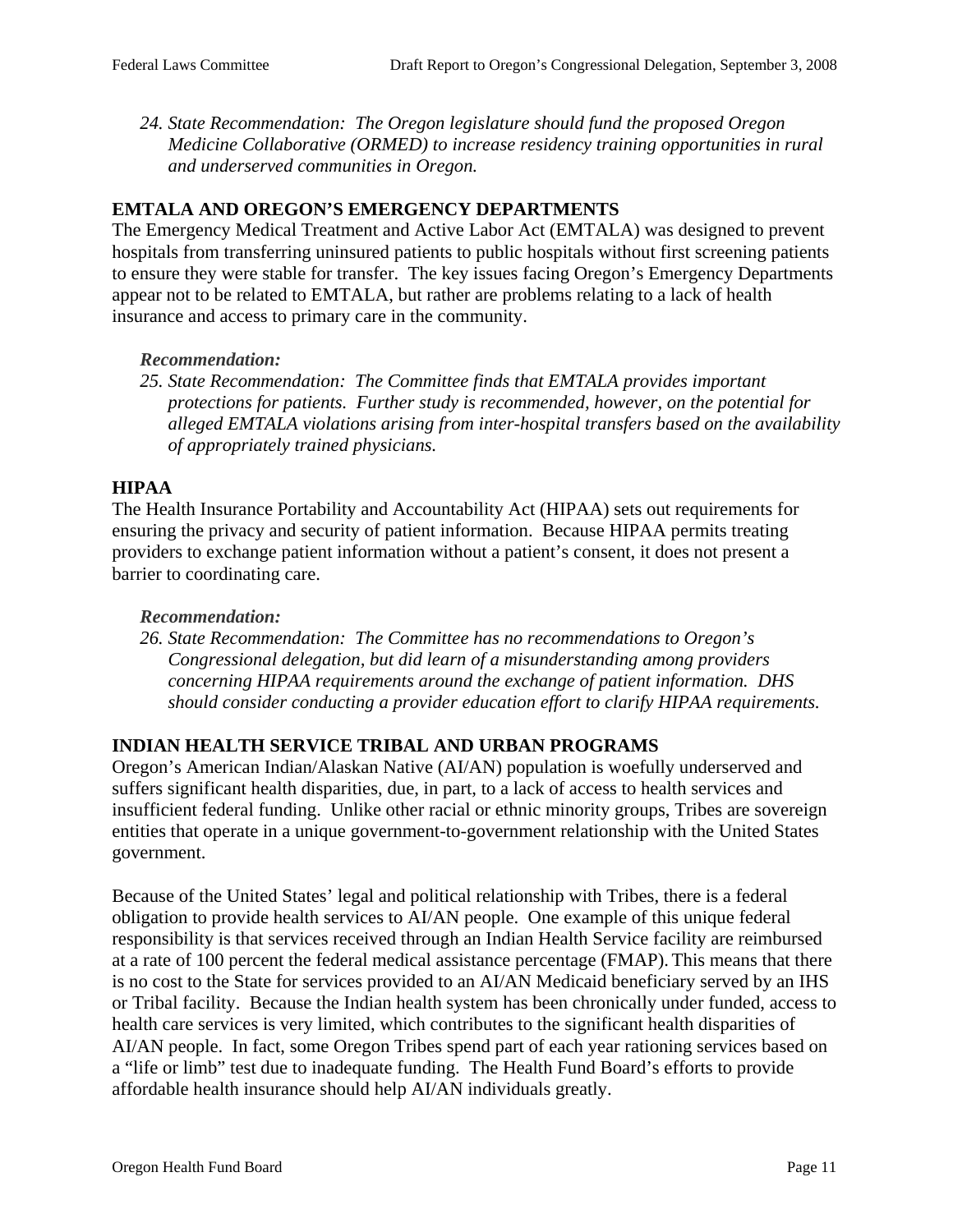#### *Recommendations:*

- 27. Given the unique relationship between Tribes and the Federal government, Congress should adequately fund Tribal health services.
- 28. CMS should approve Oregon's waiver request to allow AI/AN enrollees in the OHP Standard program to receive OHP Plus benefits (pending since 2003).
- 29. *State Recommendation: In any reform effort, the Oregon legislature should honor the unique "federal trust relationship" between the United States government and the Tribes.*

### **NEW FEDERAL GRANT PROGRAM TO SUPPORT STATE REFORM**

There is much interest at the state and national level in reforming health care and decreasing the number of uninsured Americans.

#### *Recommendation:*

30. Congress should create a federal grant program to support states pursuing innovative reform concepts.

#### **NEXT STEPS**

In September 2008, the Committee will solicit public comment on its recommendations. Members of Oregon's Congressional delegation will be invited to community town hall meetings around the state to hear their constituents' feedback on these recommendations and on the Board's comprehensive plan. The Committee will meet in early October to review all comments and finalize the report. After approval by the Board, the Committee will send its final report to Oregon's Congressional delegation. The report will also be attached to the Board's comprehensive plan and sent to the Governor and 2009 Oregon Legislature.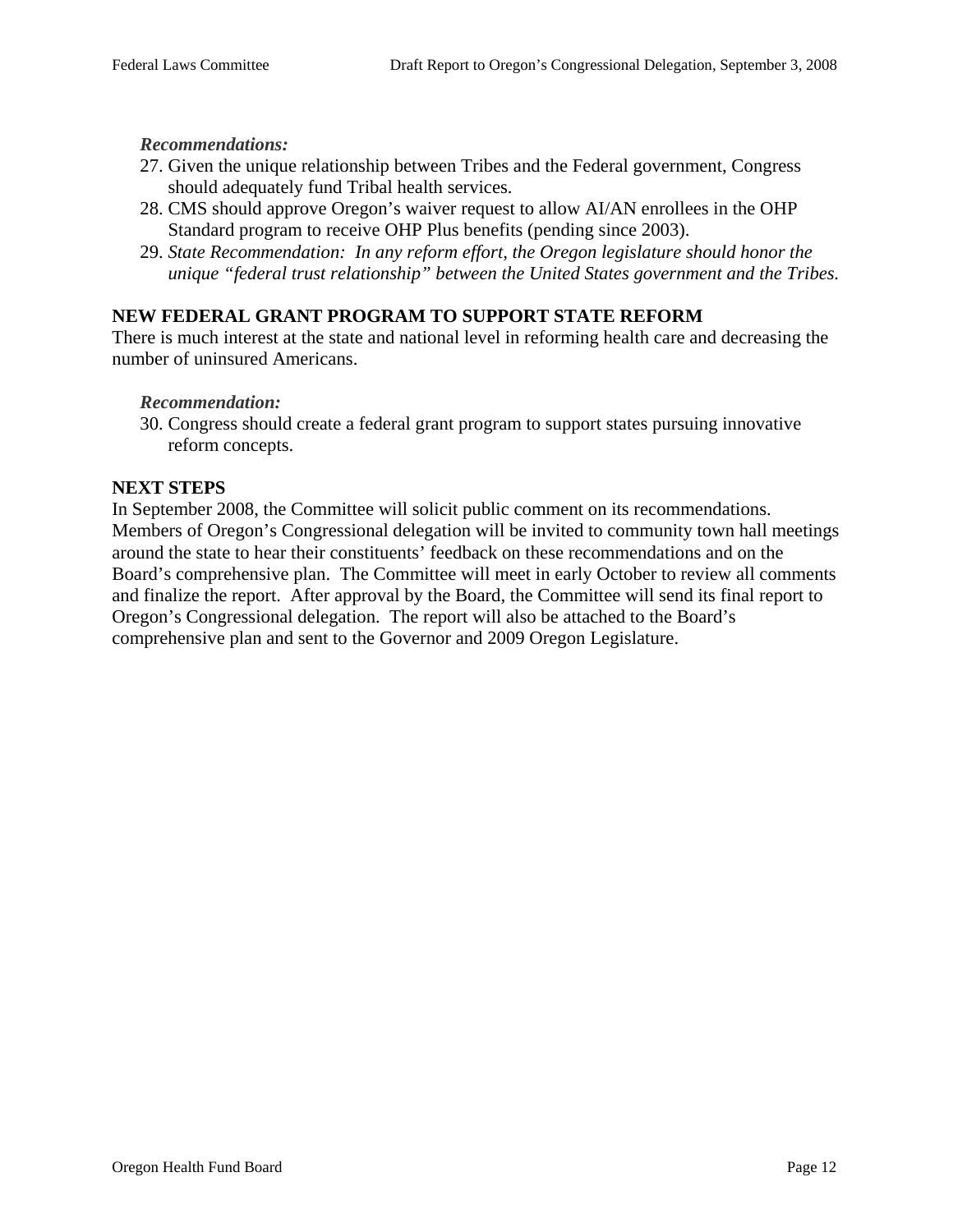### **INTRODUCTION**

**The Healthy Oregon Act:** In June 2007, the Oregon Legislature passed the Healthy Oregon Act (Senate Bill 329, Chapter 697 Oregon Laws 2007). The Act called for the appointment of the seven-member Oregon Health Fund Board to develop a comprehensive plan to ensure access to health care for all Oregonians, contain health care costs, and address issues of quality in health care. The Healthy Oregon Act also established a set of committees to develop recommendations on specific aspects of the reform plan. One of these committees, the Federal Laws Committee was charged with examining the impact of federal law requirements on achieving the goals of the Health Fund Board.

**Committee Process:** The twelve-member Committee met nine times from November 2007 to May 2008. The members represent a wide range of stakeholders, including physicians and other health care providers, advocates, policy experts, health services administrators, and a tribal council chair. Frank Baumeister, Jr., MD, physician at Northwest Gastroenterology Clinic chairs the Committee and Ellen Gradison, attorney for the Oregon Law Center serves as vice-chair (a complete list of Committee members is at the front of this report).

The Committee heard presentations from nearly 50 subject matter experts and received public input on the following areas of federal law (see Appendix D for a complete list of presenters):

- Medicaid
- Medicare
- ERISA
- Federal Tax Policy
- Health Care Provider Workforce
- EMTALA
- HIPAA
- Indian Health Service Programs
- New Federal Grant Program to Support State Reform

Materials, presentations, and recordings from the meetings are available from the Oregon Health Fund Board website at: [http://healthfundboard.oregon.gov](http://healthfundboard.oregon.gov/).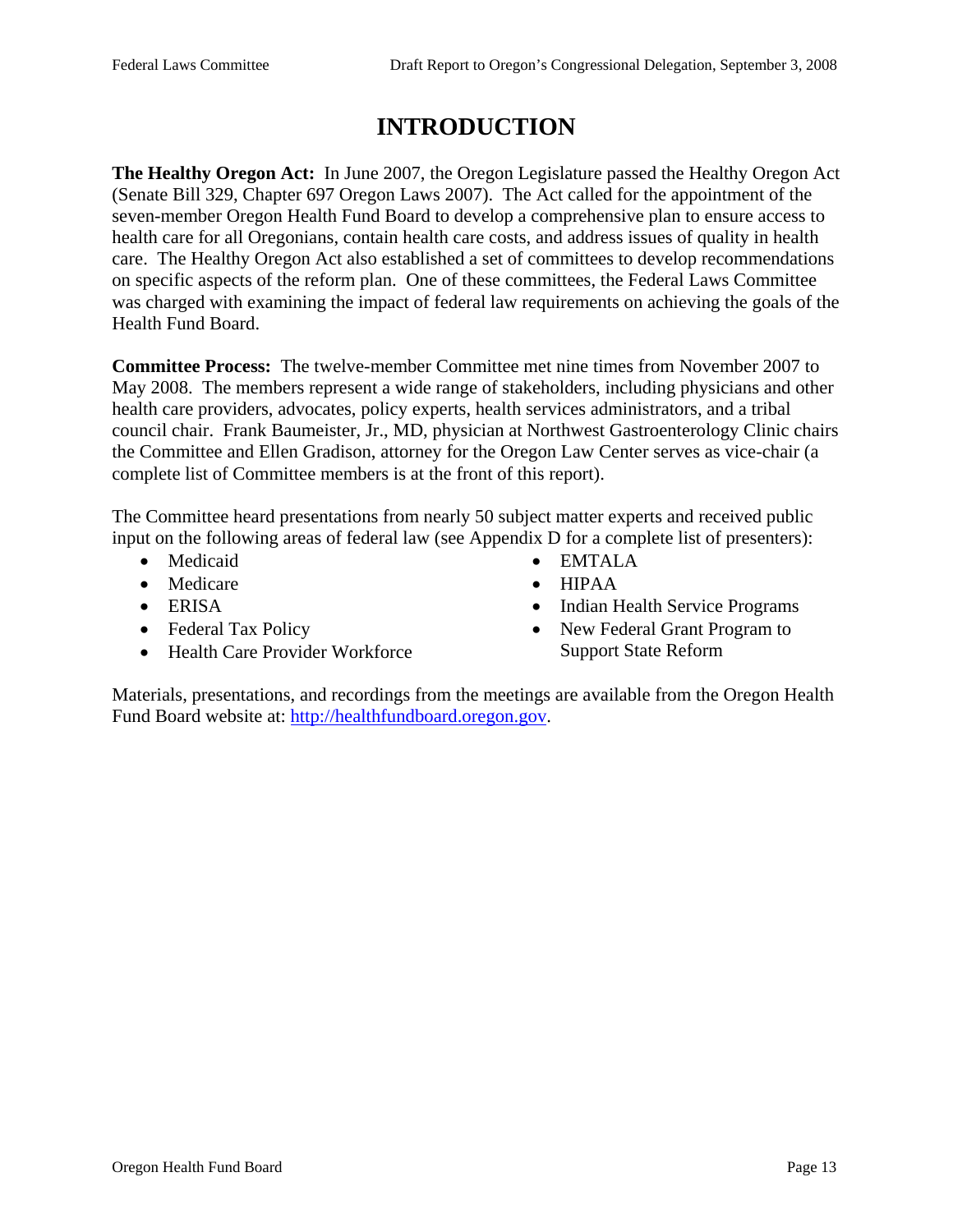## **RESULTS AND RECOMMENDATIONS**

### **MEDICAID**

**INTRODUCTION:** Oregon's Medicaid program is known as the Oregon Health Plan (OHP). OHP includes two programs: OHP Plus, for Oregonians categorically eligible for Medicaid or SCHIP benefits under federal rules, and OHP Standard, for Oregonians eligible based on income. This program has fewer benefits than the OHP Plus program. (See Appendix A for a history of the OHP program.)

The innovation that most sharply and controversially characterizes OHP is its systematic approach to rationalizing health care expenditures. OHP provides a standard health benefit based on ranking the effectiveness and value of medical treatments. The Oregon Health Services Commission creates and maintains the "Prioritized List" of diagnoses paired with evidencebased treatment. This list ranks diagnosis-treatment pairs according to relative importance of treatment, cost, and effectiveness. The Legislature sets the funding level for medical services and these funds are applied to the list, starting at the top and descending until the funds are exhausted. Those treatment services that are "above the funding line" are covered in the OHP benefits package and those that are "below the line" are not covered. The Prioritized List has succeeded in making decisions about the allocation of public resources for health coverage more explicit and accountable. It has also succeeded in making health policy more reflective of the best evidence available on clinical effectiveness.

Oregon's premium assistance program is known as the Family Health Insurance Assistance Program (FHIAP). This program pays between 50 percent and 95 percent of the health insurance premium for low income Oregonians. FHIAP subsidies allow individuals and families to purchase employer sponsored health insurance or individual health plans if insurance is not available through an employer.

Oregon's Current OHP and FHIAP Population: In June 2008, 386,662 people were enrolled in an OHP or SCHIP plan.<sup>[1](#page-13-0)</sup> Of these, 362,383 people were enrolled in OHP Plus (including SCHIP). DHS recently raised the cap on its OHP Standard program, expanding the number of enrollees from fewer than 18,000 beneficiaries in February 2008 to 24,279 in June 2008. As of July 2008, 10,181 people were enrolled in FHIAP, reduced from 17,999 in November [2](#page-13-1)007.<sup>2</sup>

The Federal Laws Committee notes that there is significant flexibility under Oregon's current waivers to expand coverage to approximately 214,000 uninsured Oregonians if state funding were available to secure federal matching funds and federal budget neutrality requirements were met. Similarly, another 145,000 could receive premium assistance under FHIAP.

<span id="page-13-0"></span> $\overline{a}$ <sup>1</sup> Total Oregon Medical Assistance Programs Eligibles, June 2008. Department of Human Services, Oregon Health Plan Eligibility Reports, June 2008.

<span id="page-13-1"></span><sup>&</sup>lt;sup>2</sup> DHS, FHIAP Snapshot of Program Activity, July 14, 2008. As of May 31, 2008, all FHIAP benefits for those 0-85%FPL were be terminated due to a recent CMS ruling that resulted in a General Fund shortfall at the state level. Those enrollees below 85% FPL will be transferred to OHP Standard for a transition period of 6 months, at which point their eligibility to remain in OHP Standard will be reassessed.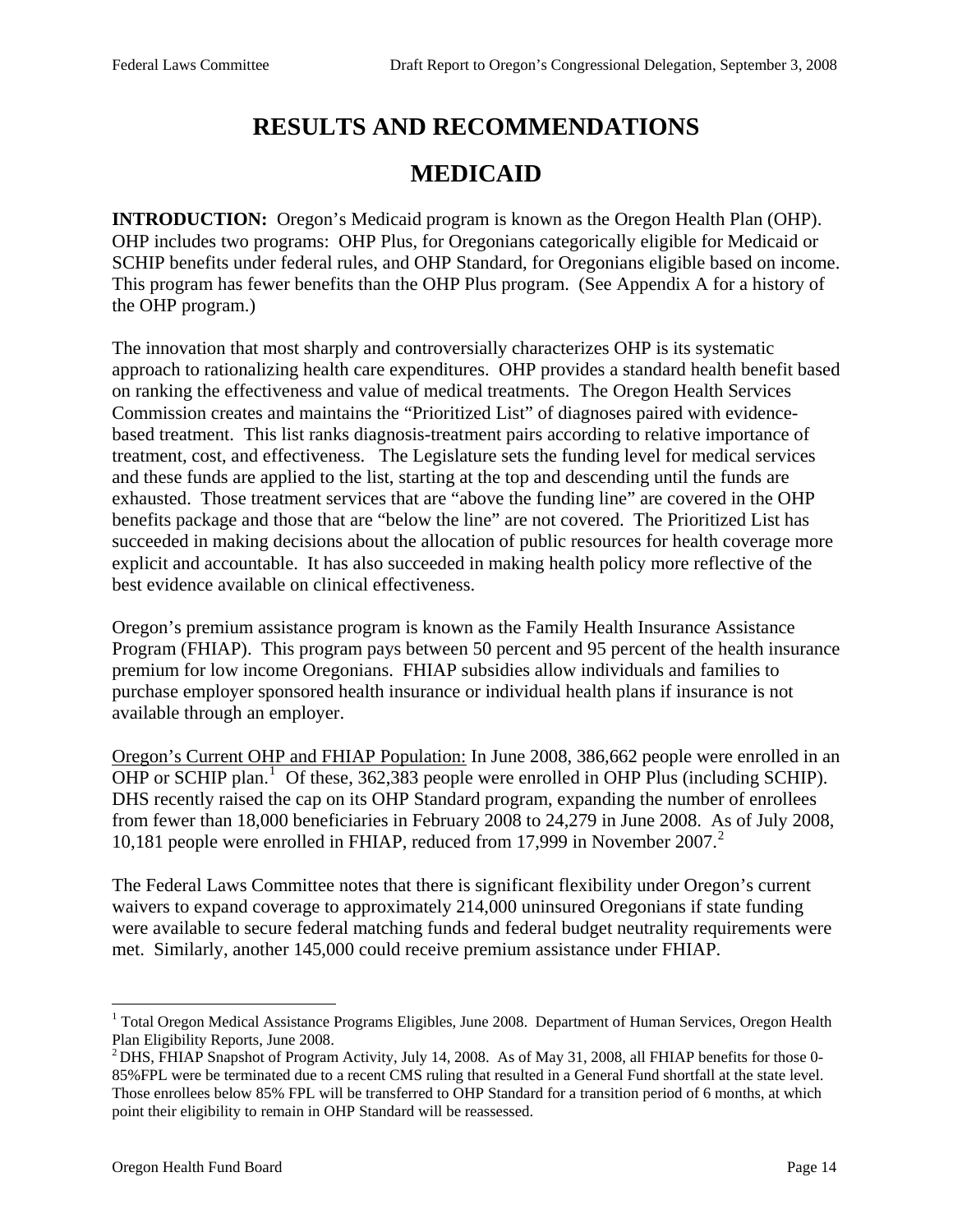**RESULTS FROM HEARINGS AND RESEARCH: Expanding eligibility.** If the Board's comprehensive plan proposes to expand eligibility beyond the levels in Oregon's current OHP and premium assistance waivers, Oregon will need to apply for CMS approval to obtain additional federal matching funds. If CMS denies these requests, these proposed program expansions would be significantly more expensive to implement.

**BACKGROUND:** There are two areas of Medicaid policy that directly affect state reform efforts: CMS approval of state's Medicaid eligibility criteria (particularly FPL levels) and budget neutrality requirements. In particular, securing federal Medicaid and premium assistance matching funds will be critical to the success of the Board's comprehensive plan.

Oregon's OHP and Premium Assistance Program Waivers: Oregon's waivers provide federal matching funds under FHIAP for premium assistance up to 185% FPL and under OHP for children and pregnant women up to 185% FPL. Most other OHP eligibility categories are below 185% FPL (see chart below). If the Board recommends expanding OHP and/or premium assistance above these levels, an additional waiver or an amendment of the current waivers will be necessary. Of course, if Oregon chooses to finance these expansions out of its own state funds, it is entitled to do so without a waiver.



**OHP/FHIAP Eligibility Categories by Percentage of Poverty Level (FPL)**

Source: Oregon Department of Human Services, Division of Medical Assistance Programs (DMAP)

\*Aged, blind, and disabled populations meeting long-term care criteria are eligible up to 300% of the SSI level (=225% FPL); otherwise, these populations are eligible up to the SSI level

 \*\*FHIAP subsidizes private health insurance coverage for low income families and individuals. All OHP populations have the option to elect FHIAP coverage rather than direct state coverage. Parents and childless adults up to 100% FPL must enroll if they have employer sponsored insurance. Parents and childless adults over 100% FPL are not eligible for direct state coverage but may be eligible for FHIAP if enrollment limits have not been met.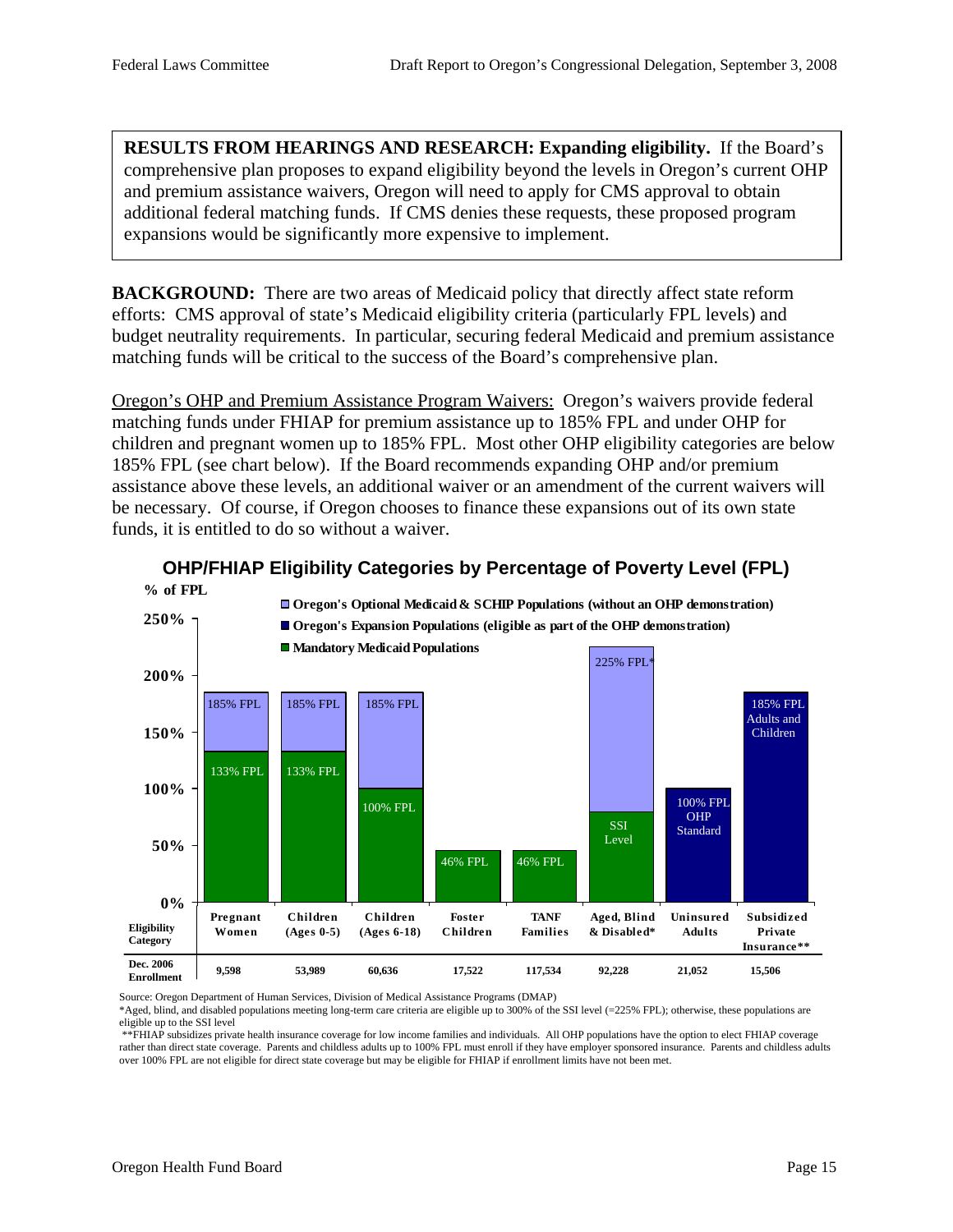CMS has indicated reluctance to approve states' waivers to expand coverage above 250% FPL. In August 2007, with clarification in May 2008, CMS issued guidance that significantly restricted states' ability to use SCHIP federal funds to cover children above 250% FPL. According to this guidance, a state may use SCHIP funds to cover children above 250% FPL only if the state can meet a number of conditions. Most notably, states must demonstrate 95 percent coverage of those children below 200% FPL, which is an extraordinarily high coverage rate to achieve. States must meet additional requirements to prevent crowd-out (where privately insured individuals would drop their insurance and enroll in SCHIP or Medicaid) such as: imposing waiting periods between dropping private coverage and SCHIP enrollment, imposing cost sharing that approximates the cost of private coverage, assuring CMS that the number of children in target populations enrolled in private insurance has not decreased by more than two percentage points in the previous five years, and other policies. $3$  In January 2008, CMS denied Ohio's request to increase Medicaid eligibility to 300% FPL. In doing so, CMS indicated that it would likely use the same criteria for approving state Medicaid expansions as for SCHIP.

It is unclear how these limits on SCHIP and Medicaid eligibility would affect a CMS decision on expanding premium assistance eligibility. In recent years CMS has generally reacted favorably in granting waivers for premium assistance programs. However, there is not clear precedent or guidance as to whether CMS would approve a waiver that significantly increased eligibility for a premium subsidy program.

Budget Neutrality: The second area of Medicaid policy that directly affects state reform efforts is the federal requirement that all waiver programs be budget neutral. This means that CMS may not approve a plan that would result in a higher level of federal spending than would otherwise already occur under the state's Medicaid program. This requires comparing the state's projected "with waiver" costs over the life of the waiver with the state's projected "without waiver" costs. Therefore states may not expand programs without either demonstrating cost savings elsewhere or cutting other programs. Therefore, any expansion of Oregon's current Medicaid programs that the Board proposes must be budget neutral. According to Jim Edge, Oregon's State Medicaid Director, Oregon's Medicaid program is currently operating below its budget neutrality calculation, so Oregon has room to expand its Medicaid program without violating the budget neutrality mandate. Although not an immediate barrier to reform in Oregon, budget neutrality requirements may impede other states' reform.

MCO Provider Tax Sunset: OHP Standard is currently funded solely by two taxes: two-thirds of the funding is from a tax on Oregon's Medicaid managed care plans (called the Managed Care Organization (MCO) provider tax), and the remainder of funding is from a hospital tax. These taxes will sunset in September 2009. Oregon has yet to identify replacements for these taxes.

### **RECOMMENDATIONS**:

1. When Oregon's health reform is enacted, CMS should approve Oregon's request to expand coverage under its OHP and premium assistance waivers. Federal matching funds will be instrumental in the success of Oregon's reform package and will allow Oregon to significantly reduce the number of uninsured in the state. This committee

<span id="page-15-0"></span> $\overline{a}$ <sup>3</sup> CMS State Health Official Letter, August 17, 2007.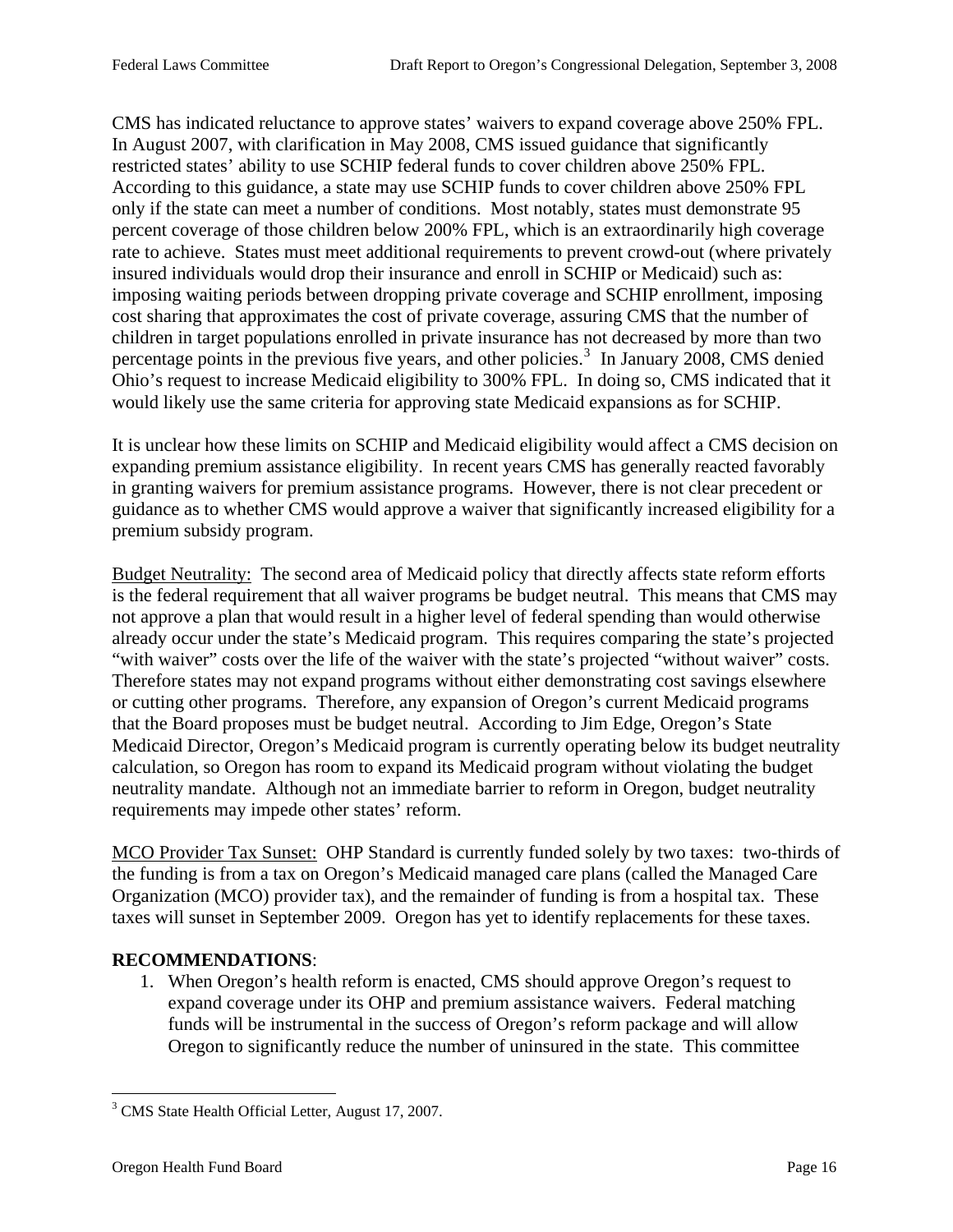supports the expansion of state funding, understanding that it is a necessary prerequisite for expanding federal funding.

*2. STATE RECOMMENDATION: The Health Fund Board and Oregon legislature need to be aware of and develop contingency plans for the OHP Standard program if there is a timing gap between the MCO provider tax sunset and the implementation of Oregon's reform package.* 

**RESULTS FROM HEARINGS AND RESEARCH: Payment structure flexibility.** Oregon does not have the flexibility within its current Medicaid waiver to change the Medicaid Managed Care Organization and provider payment structure from encounter-based and fee-for-service payments to payment for best practices.

**BACKGROUND:** Medicaid's current structure for payments to providers is similar to that in the commercial marketplace. Payments are based on approved specific reimbursable services, and do not specifically reflect morbidity reduction or improved quality of care. If the Board proposes changes in the payment structure to reward services that result in healthier outcomes and emphasize quality primary care, these may not be reimbursed under the current OHP waiver.

Under Oregon's current payment system, Medicaid Managed Care Organizations (MCOs) receive monthly capitated payments to cover their enrollees. MCOs use a variety of structures to pay their network of providers – some use fee-for-service payments, others provide monthly capitated payments based, in part, on the number of patient encounters. The formulas that Oregon uses to calculate MCO monthly capitated payments are based on the costs of care and the number of patient-provider encounters for a two year period, along with projected costs and actuarial information looking forward. CMS uses a checklist to ensure that each MCO's capitated rate includes specific elements in its formula. MCO representatives expressed concern that because current capitated rate formulas are based on historical encounter data, they would be penalized under delivery system reform that may result in uncompensated care.

Although most Medicaid beneficiaries in Oregon are enrolled in OHP MCOs, some are enrolled in OHP Fee-For-Service program (FFS). Providers under OHP FFS are paid on a fee-for-service basis. These rates are approved by CMS through its Medicaid State Plan.

Should the state seek a different payment system or incentive structure, CMS would have to approve the new system. If the modification to the payment structure will result in a sweeping change in how care is delivered, CMS is likely to require that the new payment structure approval be submitted via waiver (or in Oregon's case, an amendment to our current OHP demonstration waiver). As part of this process, Oregon would need to demonstrate that payment reform would be budget neutral to the federal government. The Medicaid waiver approval process takes a minimum of four months, but can take more than a year, which would significantly delay reform.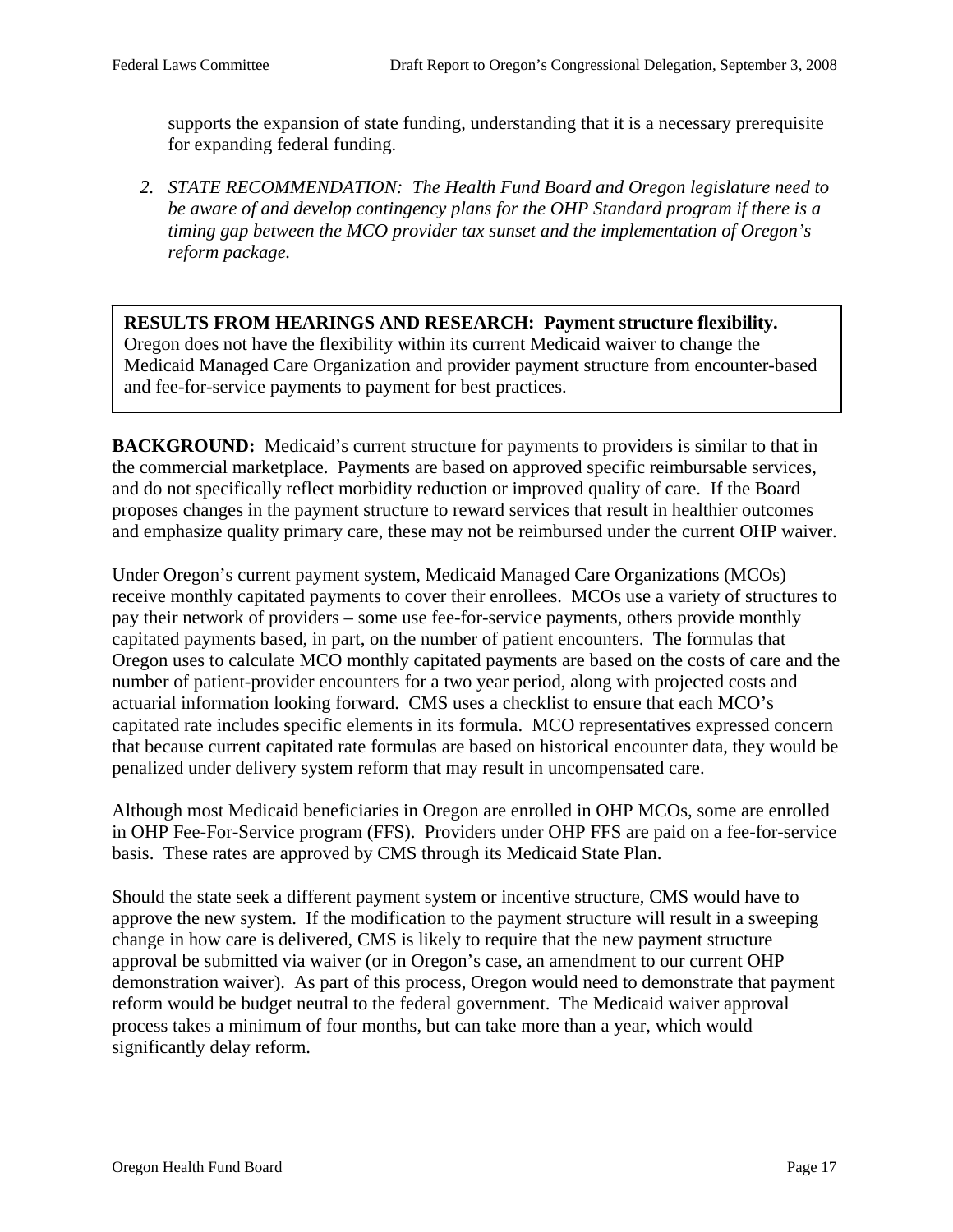#### **RECOMMENDATION:**

- 3. CMS should adopt a framework and an expedited approval process to assist states experimenting with payment reform.
- 4. CMS should engage in a timely manner with states in the review, renewal, and approval of waivers. Lengthy, multi-year waiver approval greatly hinders states' reform efforts.

**RESULTS FROM HEARINGS AND RESEARCH: Federal citizenship documentation requirements.** CMS citizenship documentation requirements appear to be preventing eligible Oregonians from enrolling in the Oregon Health Plan.

**BACKGROUND:** Eligibility for Medicaid is restricted to US citizens, nationals of the United States, or qualified aliens.<sup>[4](#page-17-0)</sup> Until 2005, the federal law for verifying citizenship for Medicaid eligibility required "a declaration in writing, under penalty of perjury . . . stating whether the individual is a citizen or national of the United States."[5](#page-17-1) The Deficit Reduction Act (DRA) of 2005 issued new citizen documentation requirements for all Medicaid applicants, including those recertifying eligibility. Applicants must provide specific documentation to become eligible for Medicaid benefits (see table below). In 2006, SSI and Medicare beneficiaries, foster children and children receiving adoption assistance were exempted from the documentation requirement. These requirements became effective Sept. 2006.

| <b>Acceptable Stand-Alone</b><br><b>Documents</b> | <b>Acceptable Pairs of Documents: Must have both</b><br>a Citizen Document and an Identification Document |                                                           |  |
|---------------------------------------------------|-----------------------------------------------------------------------------------------------------------|-----------------------------------------------------------|--|
|                                                   | <b>Citizen Document</b>                                                                                   | <b>Identification Document</b>                            |  |
| U.S. Passport                                     | Birth certificate                                                                                         | Current state driver's license<br>or state identity card  |  |
| Certificate of Naturalization                     | Report or Certification of<br>Birth Abroad of a U.S. Citizen                                              | School identification card                                |  |
| Certificate of U.S.                               | U.S. Citizen I.D. card                                                                                    | Federal, State or Local<br>government identification card |  |
| Citizenship                                       | Adoption papers<br>Military Record if it shows<br>where you were born                                     | U.S. Military identification<br>card                      |  |

From CMS brochure: "Providing Documentation of Citizenship for Medicaid"

Medicaid Enrollment Processes Prior to the DRA Requirements: Prior to the DRA, Oregon and 46 other states allowed applicants to self-declare US citizenship for Medicaid. Most of these (including Oregon) used "prudent person policies" which required applicants to provide documentation if their statements seemed questionable to eligibility staff.<sup>[6](#page-17-2)</sup> In 2001, CMS encouraged self-declaration policies because these made the application process simpler and

1

<span id="page-17-0"></span><sup>&</sup>lt;sup>4</sup> The only exception is that nonqualified citizens receive Medicaid reimbursement for emergency care under the Citizen/Alien-Waived Emergent Care (CAWEM).

<sup>5</sup> Social Security Act, Section 1137(d).

<span id="page-17-2"></span><span id="page-17-1"></span><sup>&</sup>lt;sup>6</sup> "Self-Declaration of US Citizenship for Medicaid," (OEI-02-03-00190) Office of Inspector General, US Department of Health and Human Services, July 2005.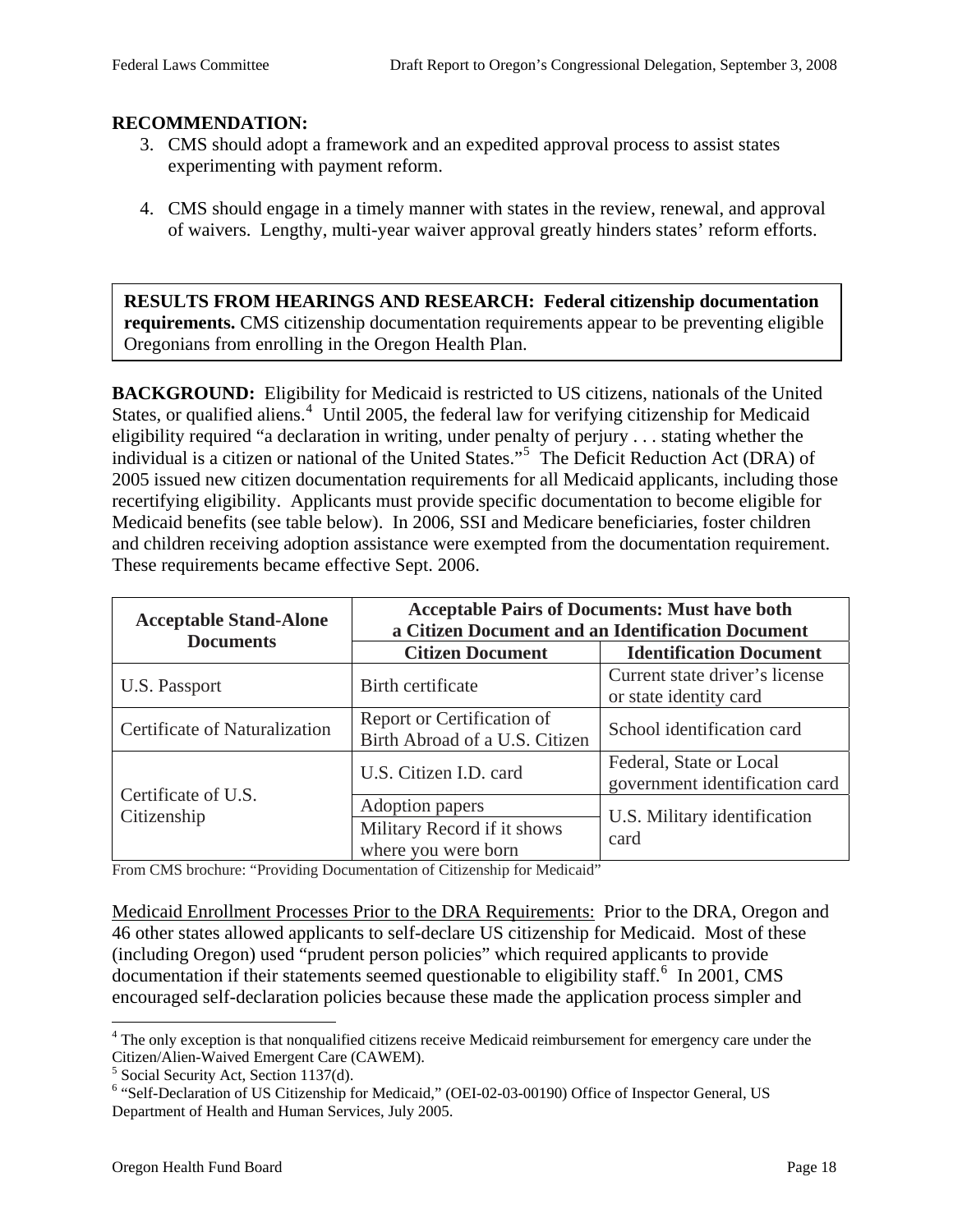quicker. CMS offered guidance to states on verifying self-declaration statements, either against other sources or via post-eligibility reviews.

Oregon examined its enrollment processes prior to implementing the DRA requirements and found limited cause for concern. A 2002 Secretary of State audit found two cases where ineligibles received full coverage. The methodology of this audit did not allow them to determine the potential extent of the problem – auditors took a random sample of 25 out of the 812 cases that had been changed from ineligible to full coverage, and found 2 cases where the fully covered person was ineligible. The audit found that allowing self-declaration on the mailin application increased the risk of providing full OHP coverage to ineligible non-citizens. The audit reported that quality control reviews of OHP enrollment did not include verification of citizenship.

According to this state audit and a national-level Inspector General report, improving posteligibility quality control could address vulnerabilities inherent in self-declaration policies. The state audit report included a recommendation that DHS "include verification of citizenship status in the quality control reviews of OHP approved cases to determine the significance of this eligibility issue." A 2005 study by the US Department of Health and Human Services Office of Inspector General also examined self-declaration policies for Medicaid coverage. This study recommended that CMS: strengthen post-eligibility quality controls in states that allow selfdeclaration, provide states with a clear list of acceptable citizenship documents, and consider allowing states to refer to citizenship verifications from other Medicaid-related programs.

Impact of the DRA Citizenship Documentation Requirements: Research demonstrates that the new citizenship documentation requirements have led to eligible U.S. citizens losing or being denied Medicaid coverage and that the requirements have not achieved the goal of saving taxpayers money. The GAO found that the DRA documentation requirements have led to increased administrative costs and barriers to access including widespread declines in Medicaid enrollment.<sup>[7](#page-18-0)</sup> Of the 44 states responding, 22 reported declines in Medicaid coverage due to the requirement, most of which expected the downward trend in enrollment to continue. Most of these states reported that applicants who appeared to be eligible citizens experienced delays in coverage. Although only a few states were able to quantify the loss of coverage for eligible citizens, one state identified 18,000 individuals were denied or lost coverage in the first seven months of implementation.

The House Committee on Oversight and Government Reform Majority Staff also examined this issue.<sup>[8](#page-18-1)</sup> Their analysis found that the DRA documentation requirements have been significantly more costly to implement than the savings they have produced. For every \$100 spent by federal taxpayers to implement the new requirements in six states, only 14 cents in Medicaid savings can be documented. The Table below includes the results of staff analysis in six states. Although it is possible that the new documentation rules dissuaded undocumented immigrants from

<span id="page-18-0"></span><sup>7</sup> U.S. Government Accountability Office, "*Medicaid: States Reported Citizenship Documentation Requirement Resulted in Enrollment Declines for Eligible Citizens and Posed Administrative Burdens"* (GAO/07-889), July 2007.

<span id="page-18-1"></span><sup>&</sup>lt;sup>8</sup> House Committee on Oversight and Government Reform, "Summary of GAO and Staff Findings: Medicaid Citizenship Documentation Requirements Deny Coverage to Citizens and Cost Taxpayers Millions," July 24, 2007.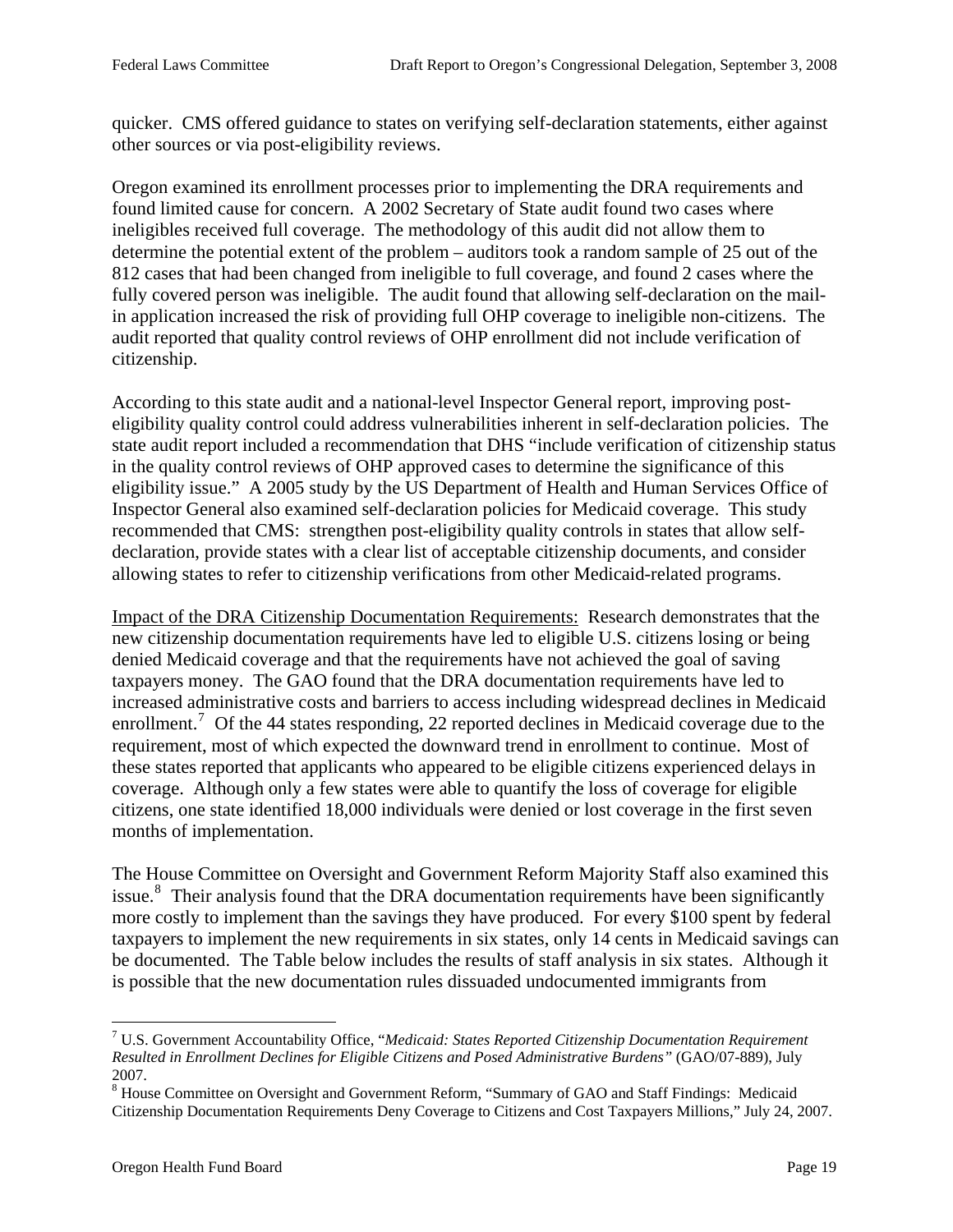applying, the staff found "the lopsided ratio of high administrative costs to minimal savings reported by the states indicates that the documentation requirements are likely to cost federal taxpayers significantly more than they generate in savings."

|                  | <b>Additional</b><br>federal<br>spending | Number of<br>undocumented<br>immigrants<br>found | <b>Number of</b><br><b>Medicaid</b><br><b>Enrollees</b><br>(2004) | <b>Federal savings</b><br>from<br>undocumented<br>immigrants found |
|------------------|------------------------------------------|--------------------------------------------------|-------------------------------------------------------------------|--------------------------------------------------------------------|
| Colorado         | \$1,500,000                              |                                                  | 398,500                                                           | \$0                                                                |
| <b>Kansas</b>    | \$750,000                                |                                                  | 253,600                                                           | \$1,816                                                            |
| Louisiana        | \$2,000,795                              | 6                                                | 816,700                                                           | \$8,095                                                            |
| <b>Minnesota</b> | \$650,000                                | 0                                                | 545,000                                                           | \$0                                                                |
| Washington       | \$2,500,000                              |                                                  | 953,100                                                           | \$1,138                                                            |
| Wisconsin        | \$900,000                                |                                                  | 688,600                                                           | \$0                                                                |
| <b>Total</b>     | \$8,300,795                              | 8                                                | 3,655,500                                                         | \$11,048                                                           |

### **Federal spending and the number of undocumented immigrants found**

Source: House Committee on Oversight and Government Reform, "Summary of GAO and Staff Findings: Medicaid Citizenship Documentation Requirements Deny Coverage to Citizens and Cost Taxpayers Millions," July 24, 2007.

According to an investigation by DHS, $9$  more than 1,000 Oregonians (about 1 percent of applicants) lost or were denied Medicaid benefits in the first 6 months of implementation because they were unable to meet the new requirements. Nearly all were believed to be citizens. 91 percent of households with denied individuals were English speaking and 64 percent were children. Other results from this investigation include:

- The most common reasons for being unable to present appropriate citizenship documentation include: "insufficient time to complete the process; lack of money or transportation to obtain or provide the documentation; and/or misunderstandings regarding which documents were still needed for completing the process, particularly the Proof of Identity for children."
- The DHS investigation found that "in some cases children were forced to go without medical care as minor health problems grew into serious, life-threatening issues; some adults were forced to delay needed surgeries; and families incurred medical bills they could not afford to pay."
- Despite efforts to mitigate the potentially harmful effects of the documentation requirements, DHS "expects the new federal law will continue to disadvantage those citizens with the fewest resources and will cause eligible citizens, especially children, to lose benefits."

### **RECOMMENDATION (PENDING FINAL COMMITTEE REVIEW):**

5. Research has established that there is little benefit to the DRA requirements and possibly significant harm when eligible citizens are unable to qualify for Medicaid benefits. States

1

<span id="page-19-0"></span><sup>&</sup>lt;sup>9</sup> "Implementation of the US Deficit Reduction Act of 2005 in Oregon and Its Impacts on OHP Clients: An overview of the effects of the new identity and citizenship documentation requirements during the first six months of implementation, Sept 1, 2006 – Feb 28, 2007," Oregon Department of Human Services.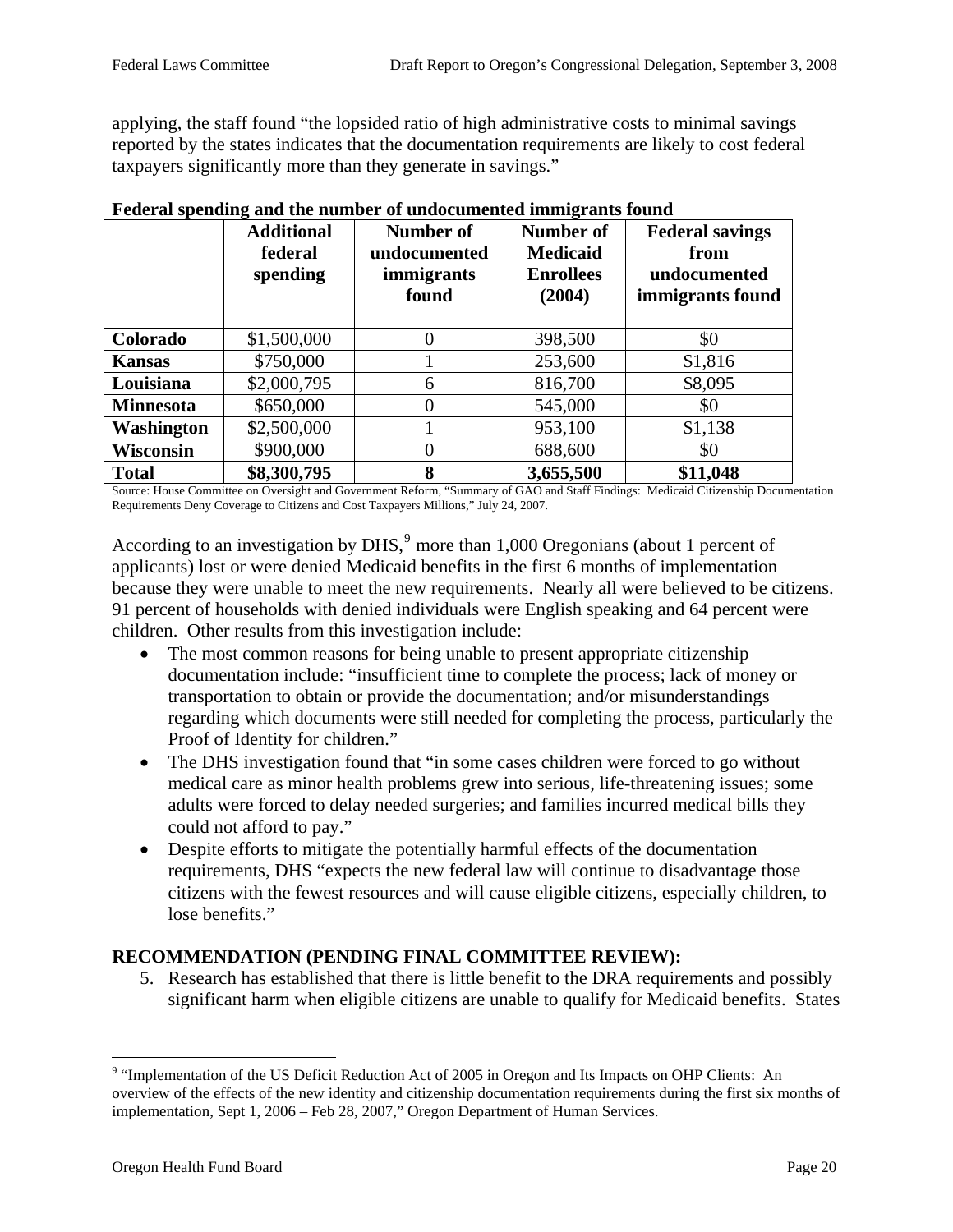that can demonstrate quality standards and good enrollment processes should be allowed to revert to pre-DRA requirements.

**RESULTS FROM HEARINGS AND RESEARCH: Recent CMS Rules.** Recent CMS rulings have tended to decrease state flexibility in terms of benefits, eligibility and delivery of health care. Many recent policies have resulted in significant shifting of health care costs to the states. If six recent CMS rules had been implemented, Oregon would have lost or incurred costs up to \$921.4 million in federal Medicaid funding between FY2008 and 2013. The moratorium on these rules expires April 2009.

**BACKGROUND:** In 2007, CMS issued several proposed rules and final rules announcing new policies narrowing the types of activities and expenditures for which states could claim Medicaid reimbursement. The proposals would have limited the federal financial participation (FFP) for (1) rates paid to government-operated providers and expenditures; (2) state payments for graduate medical education; (3) rehabilitative services; (4) school-based transportation for severely disabled children; (5) the definitions of "case management services" and "targeted case management services; and (6) healthcare-related taxes counted toward state expenditures eligible for federal matching funds. Fortunately, H.R. 2642, the Supplemental Appropriations Act of 2008, became law in June. This legislation extends the moratoria imposed on CMS Medicaid rulemaking enacted in previous legislation until April 1, 2009.

|                       |                                                                              | Oregon                |
|-----------------------|------------------------------------------------------------------------------|-----------------------|
|                       |                                                                              | <b>Medicaid</b>       |
| <b>Regulation</b>     | <b>Description</b>                                                           |                       |
|                       |                                                                              | <b>Reduction/Cost</b> |
| <b>School-based</b>   | This rule results in the loss of 50% federal match for School Medicaid       | \$10.3 million FY     |
| <b>Services</b>       | Administrative Claiming (MAC) and the elimination of federal                 | 2009                  |
| <b>CMS 2287-P</b>     | reimbursement for Medically Necessary Transportation provided to             |                       |
| (Dec. 28, 2007)       | children with disabilities                                                   | \$54.8 million FY     |
|                       |                                                                              | 2009-2013             |
| <b>Rehabilitation</b> | The rule announces rehabilitation services will not be covered when          | \$72.9 million FY     |
| <b>Services</b>       | furnished through a non-medical program as either a benefit or               | 2009                  |
| <b>CMS 2261-P</b>     | administrative activity, including programs other than Medicaid, such as     |                       |
| (Aug. 13, 2007)       | education or child welfare. If there are no methods for billing these        | \$378.6 million       |
|                       | services, they cannot be offered by the State Medicaid Program.              | FY 2009-2013          |
|                       |                                                                              |                       |
| <b>Targeted Case</b>  | Child serving agencies, including Child Welfare and the Oregon Youth         | \$52 million FY       |
| <b>Management</b>     | Authority, will not be able to claim for case management services            | 2009                  |
| <b>CMS 2237-IFC</b>   | provided to Medicaid-eligible youth. Limiting clients to a single            |                       |
| (Dec. 4, 2007) $*$    | Medicaid case manager will reduce the effectiveness of client referrals by   | \$288-316 million     |
|                       | requiring case managers to support clients outside their field of expertise. | 2009-2013             |
| <b>Government</b>     | This provision would require that statutory and regulatory criteria be       | \$6.2 million FY      |
| <b>Provider Cost-</b> | considered when Oregon makes the initial determination about the             | 2009                  |
| Limit s CMS           | governmental status of health care providers. A further provision            |                       |
| 2258-FC (May          | requires that revenue cannot exceed the costs of providing the Medicaid      | \$33 million FY       |
| 29, 2007)             | service and providers must submit annual cost reports to be reviewed by      | 2008-2013             |
|                       | DHS.                                                                         |                       |

The following table lists the impact CMS's regulations would have had on Oregon's Medicaid system if Congress had failed to enact the moratoria.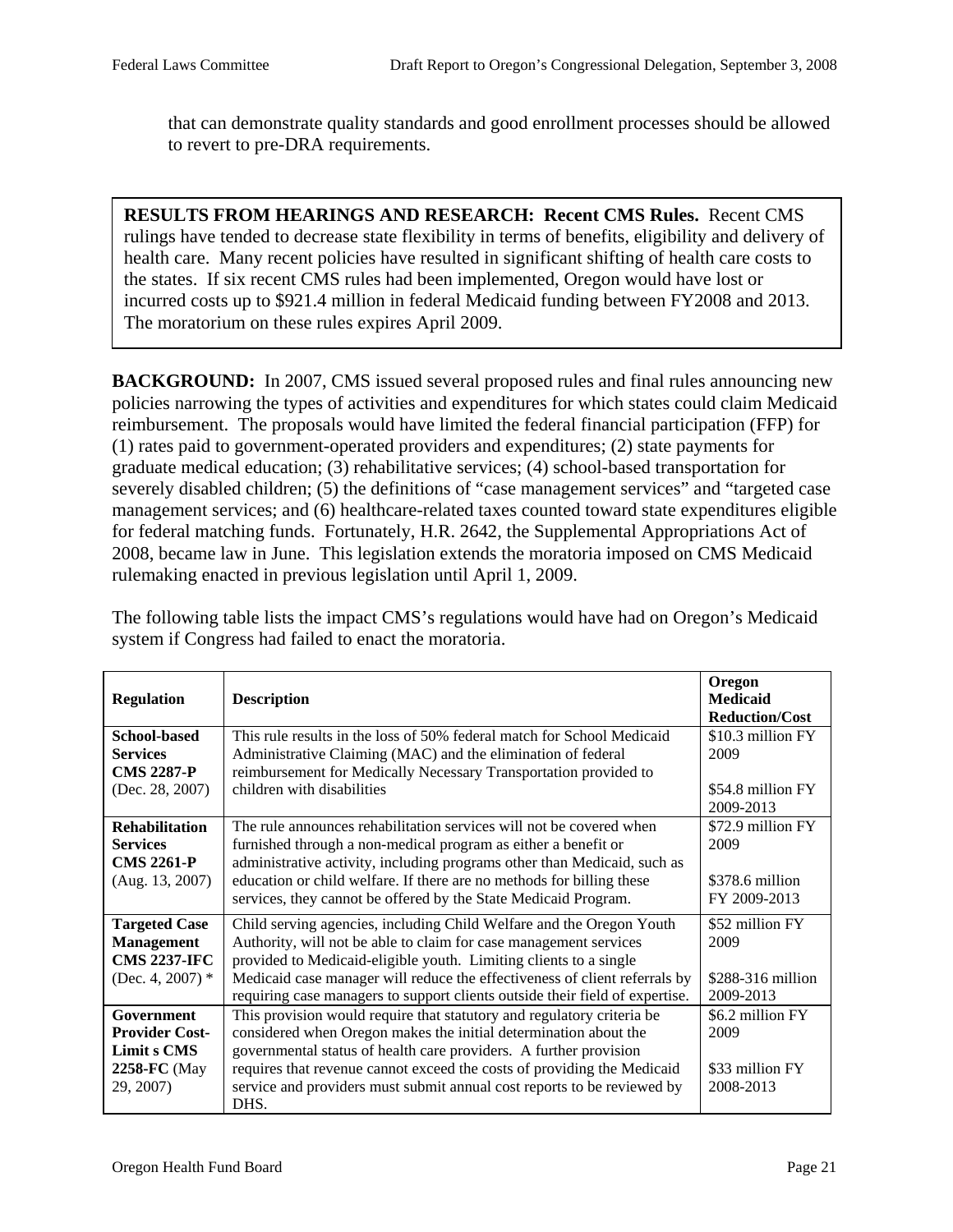|                     |                                                                             | Oregon                |
|---------------------|-----------------------------------------------------------------------------|-----------------------|
| <b>Regulation</b>   | <b>Description</b>                                                          | <b>Medicaid</b>       |
|                     |                                                                             | <b>Reduction/Cost</b> |
| <b>Graduate</b>     | This rule would eliminate federal funding for care provided by medical      | \$21.1 million FY     |
| <b>Medical</b>      | students in hospitals.                                                      | 2009                  |
| <b>Education</b>    |                                                                             |                       |
| <b>CMS 2279-P</b>   |                                                                             | $$110.7$ million      |
| (May 23, 2007)      |                                                                             | FY 2009-2013          |
| <b>Provider Tax</b> | This rule proposes changing the Medicaid Managed Care Organization          | \$8.5 million FY      |
| <b>CMS 2275-P</b>   | (MCO) provider tax from 5.8% to 5.5% on Jan 1, 2008 to Sept 30, 2009,       | 2008                  |
| (Mar. 23,           | resulting in a loss of state funds of \$10.7 million. With federal matching |                       |
| $2007)**$           | funds, that money could have covered an average additional 1,700 people     | \$28.3 million FY     |
|                     | per month on OHP Standard. This rule also proposes eliminating the          | 2008 and 2013         |
|                     | nursing facility Quality Assurance Assessment fee (also called the          |                       |
|                     | nursing facility provider tax), which is used to partially pay the costs of |                       |
|                     | Medicaid nursing facility care for Medicaid residents.                      |                       |

Source: Based on Office of Federal Financial Policy, Oregon DHS. Estimated Oregon reductions from all regulations, based on Regulations, Expiring Authorizations, and Other Assumptions in the Baseline," February 4, 2008.

\*The fiscal range presented assumes that 20%-50% of the clients served are complex enough to warrant multiple case managers.

\*\* Managed Care Provider tax assumes the sun setting of the program in Sept. 2009 the Long Term Care Provider Tax does not sunset until July

1, 2014. The percentage reverts back to 6% in 2011.

#### **RECOMMENDATION:**

6. Oregon's Congressional delegation should seek to permanently eliminate the proposed regulations enumerated above that would significantly reduce federal payments to Oregon, so that they are not reinstated after the April 1, 2009 moratorium deadline.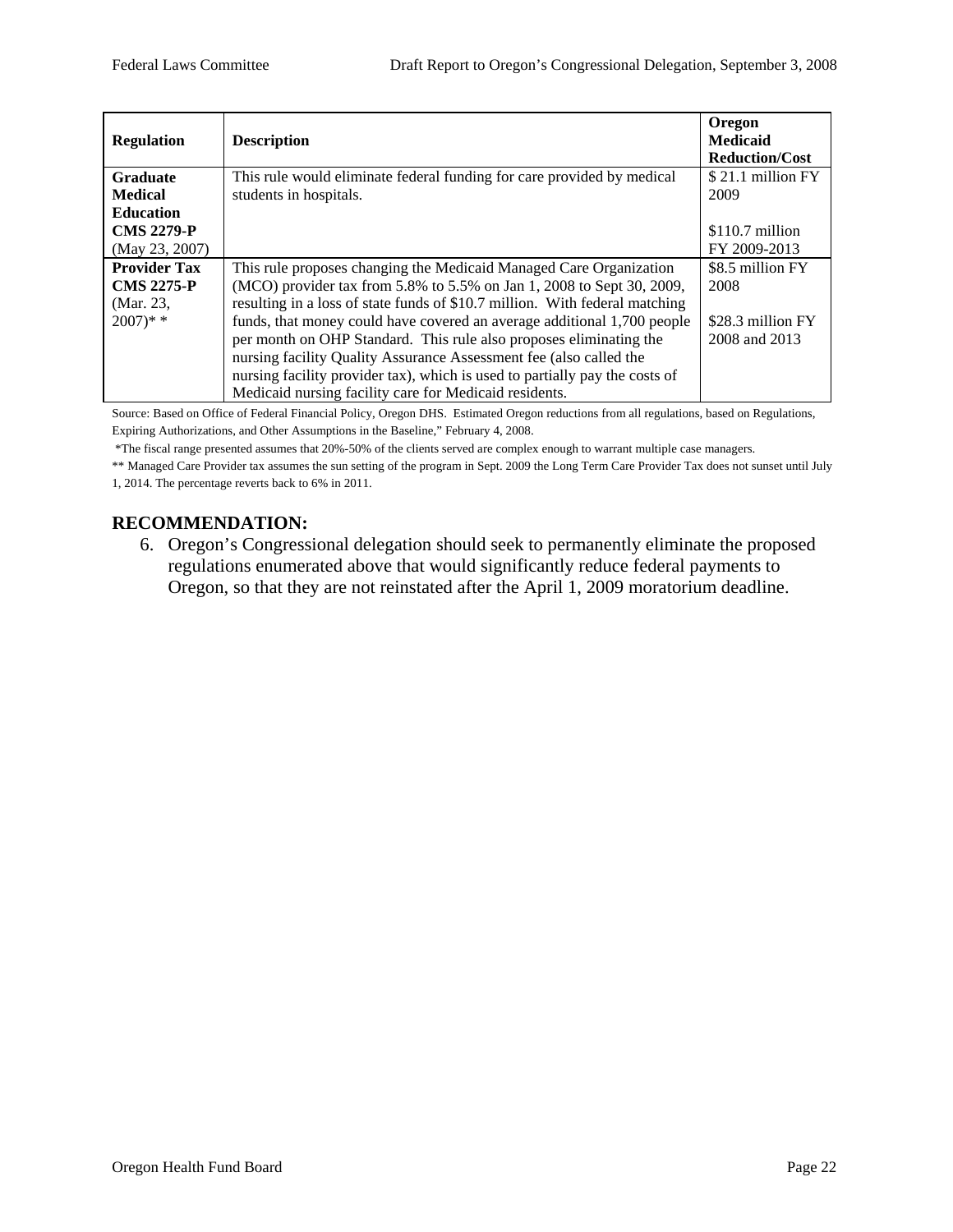### **MEDICARE**

**INTRODUCTION:** Medicare is a federal program that covers over 571,000 people in Oregon.<sup>[10](#page-22-0)</sup> Of this total, about 86% are eligible because they have attained the age of 65 and 14% are eligible due to disability (as determined by the Social Security Administration). An estimated 79,000 Oregonians are dual Medicare/Medicaid eligible.<sup>[11](#page-22-1)</sup> The total Oregon Medicare enrollment has increased  $11.5\%$  from 1996 to  $2005$ .<sup>[12](#page-22-2)</sup>

In Oregon, the population over 64 years of age is projected to increase more rapidly in the next twenty years than it did in the last twenty years. Moreover, the projected growth in this population is expected to be larger in Oregon than it will be on average nationwide – the number of those age 65 and older is expected to increase 67% by 2020 in Oregon.[13](#page-22-3)

Medicare is made up of four component parts:

- Part A includes hospitalization, limited skilled nursing, limited home health, and hospice care. Part A does not include long-term care. The individual is responsible for any copayments or deductibles.
- Part B is medical insurance and includes physician services and outpatient visits, laboratory and x-ray, ambulance and some preventive care services. Part B requires beneficiaries to pay an out-of-pocket coinsurance and a premium for Part B coverage.
- Part C, formerly known as "Medicare + Choice," is now known as the "Medicare" Advantage" program. If an individual is entitled to Medicare Part A and enrolled in Part B, he or she can elect to switch to any of the Medicare Advantage plans offered in their area. These privately run plans are regulated by CMS and are either managed care (HMO or PPO) or Private Fee-For-Service (PFFS) plans.
- Part D, the new prescription drug benefit, was implemented in January 2006.

Medicare Reimbursement: Provider reimbursement rates under Medicare vary widely by geographic area. CMS calculates physician rates using the "Resource Based Relative Value System (RBRVS)" physician payment schedule. This rate schedule includes data to determine Geographic Practice Cost Indices (GPCIs) that adjust payment rates to account for geographical differences in the costs of furnishing physician services.

There are three GPCIs included in the RBRVS: physician work, practice expense, and professional liability insurance expense. The physician work GPCI is based on earnings of professionals (such as lawyers, engineers, etc.) reported in the decennial census. The practice expense GPCI accounts for geographic differences in non-physician overhead such as staff wages, office space costs, equipment and supplies. The liability insurance GPCI is based on data collected from the largest malpractice insurers in each state. GPCIs are updated every three years.

 $\overline{a}$ 

<span id="page-22-2"></span><span id="page-22-1"></span>

<span id="page-22-0"></span><sup>&</sup>lt;sup>10</sup> CMS data, January 31, 200[8. See:](http://www.cms.hhs.gov/MedicareEnRpts/)  $\frac{http://www.cms.hhs.gov/Prescription DrugCovGenIn/}{$ <sup>11</sup> CMS data, July 2006. See: <http://www.cms.hhs.gov/MedicareEnRpts/><sup>12</sup>  
\n2005 CMS data, as cited in "Trends in Oregon's Healthcare Market and The Oregon Health Plan: A Report to the 74<sup>th</sup> Legislative Assembly," DHS/Office for Oregon Health Policy and Research, February 2007.

<span id="page-22-3"></span><sup>&</sup>lt;sup>13</sup> 2003 US Census data, as cited in "Trends in Oregon's Healthcare Market and The Oregon Health Plan: A Report to the 74<sup>th</sup> Legislative Assembly," DHS/Office for Oregon Health Policy and Research, February 2007.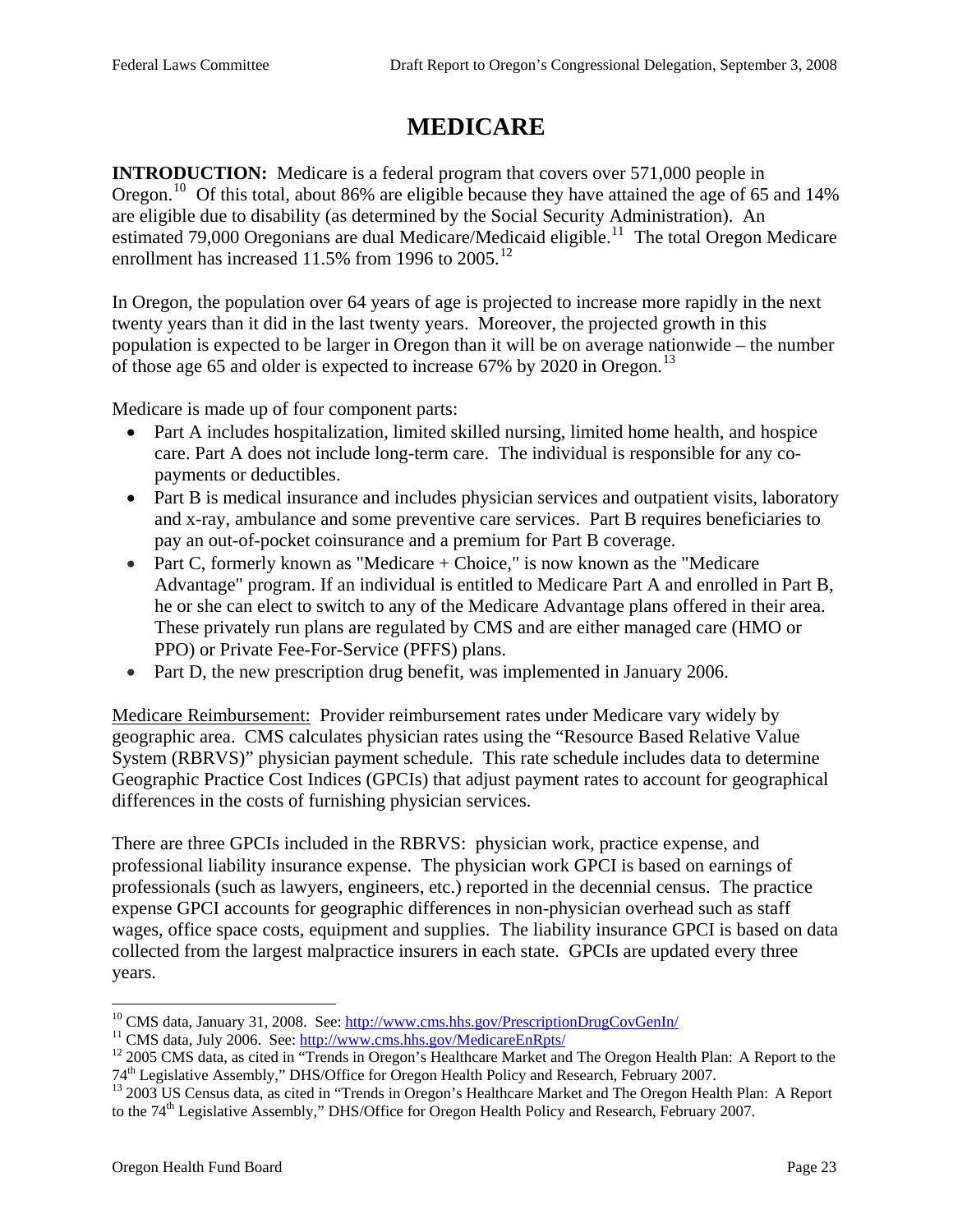GPCIs are constructed so that they have a national average of 1.0. Geographic areas that have costs above the national average have index values above 1.0 and those with below-average costs have index values below 1.0. All three GPCIs are formulaically combined to come up with the Geographic Adjustment Factor (GAF). See table below for Oregon's GPCIs and GAFs.

|                       |                |                  | <u>Orgon a Ocogrupine i ruence coal murea unu Ocogrupine riujuament i ucioral sovo</u> |                  |
|-----------------------|----------------|------------------|----------------------------------------------------------------------------------------|------------------|
|                       | Physician Work | Practice Expense | Professional                                                                           | Geographic       |
|                       | <b>GPCI</b>    | <b>GPCI</b>      | Liability Insurance                                                                    | Adjustment       |
|                       |                |                  | <b>Expense GPCI</b>                                                                    | Factor $(GAF)^*$ |
| Portland              | .002           | 1.037            | 0.453                                                                                  | 0.996            |
| <b>Rest of Oregon</b> | .000           | 0.926            | 0.453                                                                                  | 0.947            |

#### **Oregon's Geographic Practice Cost Indices and Geographic Adjustment Factors, 2008**

Source: 2008 (1/1 - 6/30) GPCIs and GAF by MEDICARE PAYMENT LOCALITY, presented by Iowa Medical Society

\* Calculation for the GAF: (0.52466\*work GPCI) + (0.43669\*PE GPCI) + (0.03865\*MP GPCI)

A calculation known as the conversion factor transforms the GAF into a dollar amount under the physician payment schedule. The conversion factor formula includes a "Sustainable Growth Rate" variable, which reflects, in part, the performance of the national economy. In July 2008, Congress took action to prevent reductions to the conversion factor that would have reduced physician payments by 10.6 percent beginning July 1, 2008. This bill suspends payment reductions for 18 months.

**RESULTS FROM HEARINGS AND RESEARCH: Low provider reimbursement rates.**  The most critical federal barrier to health reform in Oregon relates to the low Medicare reimbursement rates paid to Oregon's providers compared to other states and regions. Low rates could undermine the reform efforts of the Board due to the growing number of physicians who are not accepting Medicare patients. Further, Medicare's payment system is focused on encounter-based payments, restricting Oregon's flexibility to reform its health care delivery system.

**BACKGROUND:** As a result of its relative low cost-of-living, its historically efficient health care system, and low utilization rate, Oregon's Medicare reimbursement rates are among the lowest in the nation. In 2006, Medicare spent an average of \$6,451 per Medicare enrollee in Oregon compared to the national average of \$7,944. Florida's average cost per beneficiary is \$9,462 - over \$3,000 more per enrollee, per year than Oregon's.

Low Rates Severely Limit Access to Physicians: According to Oregon's 2004 Physician Workforce Survey, 11.8% of Oregon's primary care physicians did not accept new Medicare patients. By 2006, the percentage had doubled to 23.7% refusing new Medicare patients. Low reimbursement rates were found to be the most significant barrier to physician participation in Medicare and Medicaid. This Committee heard testimony from Medicare beneficiaries and advocates that lack of access to physicians is a major concern in Oregon's Medicare population. Some seniors have found that their physicians will no longer treat them once they turn 65 and become Medicare beneficiaries. Several beneficiaries mentioned enrolling in a Medicare Advantage plan as the only way they were able to find a physician to treat them.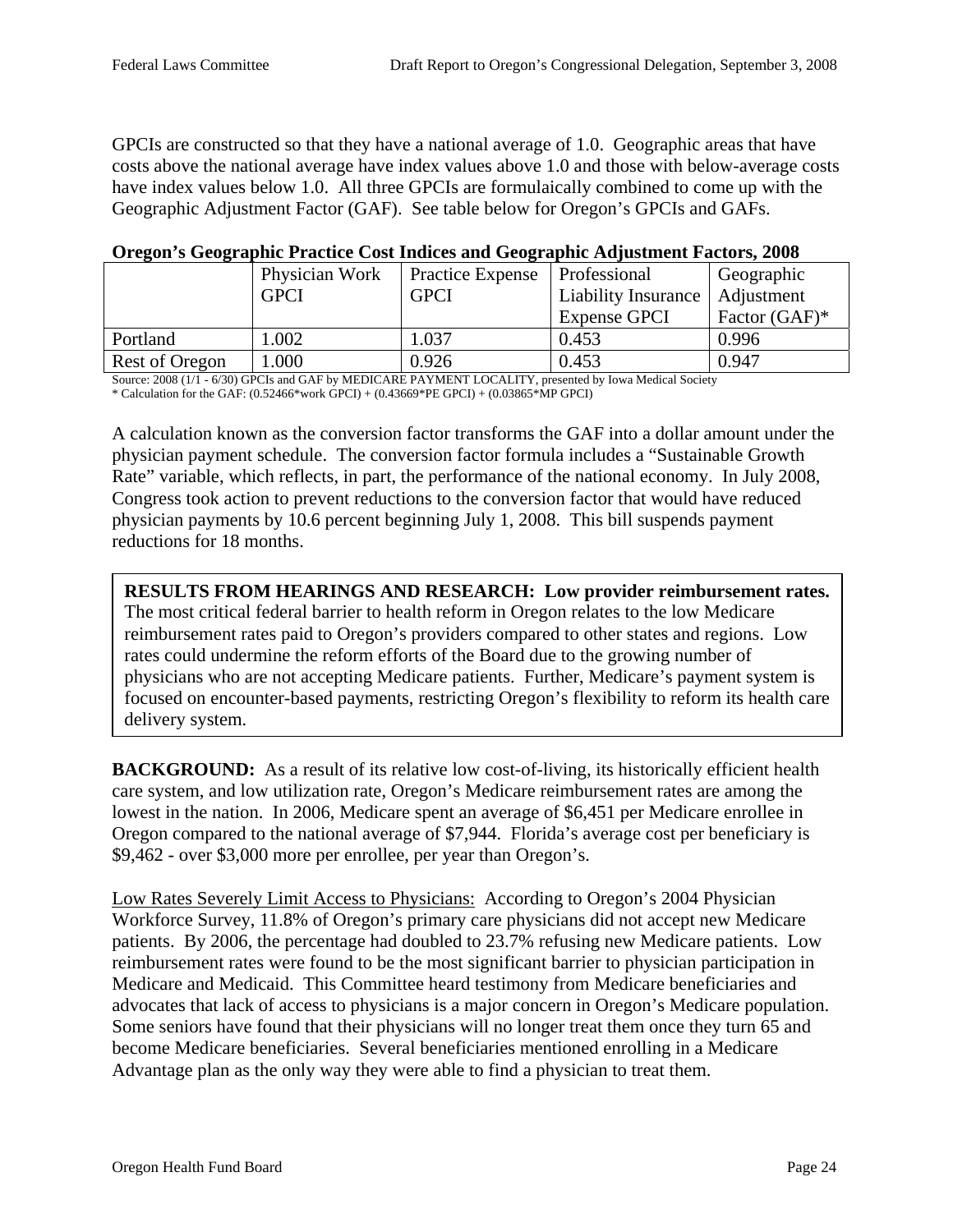Medicare Payment Structure: Similar to the Medicaid payment structure described elsewhere in this report, the traditional Medicare payment system does not reward efficient or coordinated care. There is little flexibility within the traditional Medicare structure to reward providers who improve outcomes, decrease the number of necessary patient contacts, and increase quality of care. CMS is currently working on implementing some pay-for-performance initiatives. However, the scope of these efforts is fairly limited and provides the state of Oregon little room to implement widespread payment reform to better align incentives with overall goals.

### **RECOMMENDATIONS:**

7. Congress should reform the process for setting Medicare rates to more equitably align reimbursement across the country. In particular, CMS should limit payment updates in high-cost areas as proposed by the Commonwealth Fund.<sup>[14](#page-24-0)</sup> Medicare updates to both hospital payment rates and physician fees are applied nationally, even though Medicare spending per beneficiary varies considerably by locality. The Commonwealth Fund report indicates: "The same update is applied in Miami, Florida – where Medicare spending per beneficiary was \$11,352 in 2003 – and Salem, Oregon – where Medicare spending per beneficiary was \$4,273 in the same year."

This Committee supports the Commonwealth Fund proposal to adjust payment updates in each area to reflect the level of total Medicare Part A and Part B spending per beneficiary in that area, relative to the national average. Area-level adjustments would be applied to basic national updates based on projected increases in the Medicare Hospital Market Basket Index and the Medicare Economic Index. Areas above  $75<sup>th</sup>$  percentile of spending per beneficiary would receive no update – so that projected increases in Medicare spending would not be reflected in the hospital and physician rates for these areas. Areas at or below the  $50<sup>th</sup>$  percentile of spending per beneficiary would receive the full update. Areas between the  $50^{th}$  and  $75^{th}$  percentile would receive a portion of the update, on a sliding scale. The effect of this policy would be that low-cost, high efficiency areas would see rates increase over time while rates in high cost areas stayed level.

- *8. STATE RECOMMENDATION: Oregon's congressional delegation and interested stakeholders should build support for national Medicare rate reform by joining with other states suffering under low Medicare reimbursement rates. In 2007, US Representatives Hooley and Blumenauer supported the "Children's Health and Medicare Protection Act of 2007 (CHAMP Act) bill" which included payments for efficient physicians. That bonus would increase traditional Medicare payments for physicians by 5 percent increase in every county in the bottom 5 percent for Medicare costs. In Oregon, that includes the following counties: Baker, Benton, Clackamas, Columbia, Deschutes, Hood River, Klamath, Malheur, Marion, Multnomah, Polk, Sherman, Umatilla, Union, and Washington. The House passed the bill, but the Senate did not.*
- 9. CMS should pursue Medicare payment reform that emphasizes evidence based care, integrated health homes and an array of services that support these models.

1

<span id="page-24-0"></span> $14$  See "Bending the Curve: Options for Achieving Savings and Improving Value in US Health Spending," Commonwealth Fund, Dec. 2007, pg. 58-61.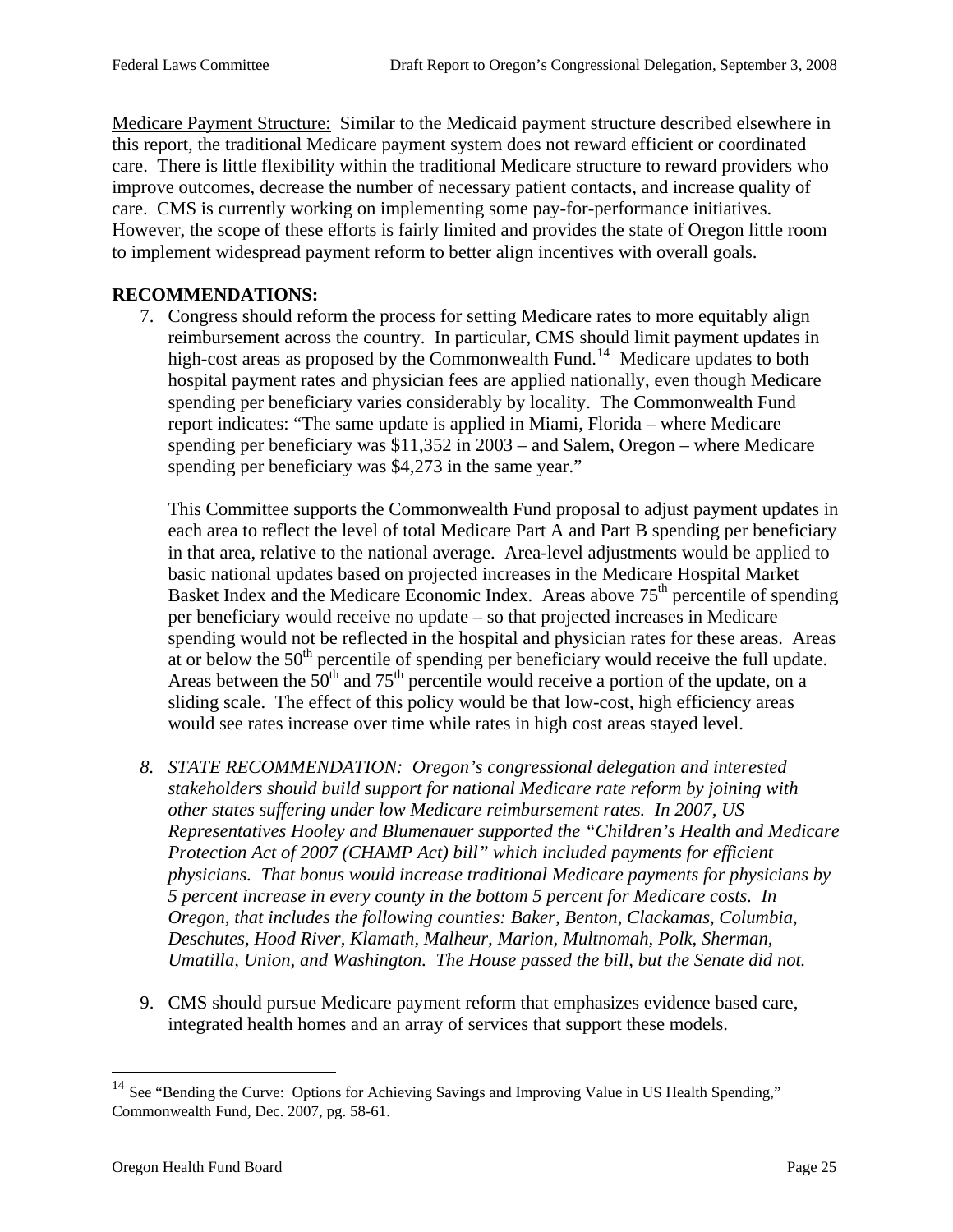**RESULTS FROM HEARINGS AND RESEARCH: Medicare Advantage program.**  Medicare Advantage HMO and PPO plans offer an opportunity to address access problems while providing coordinated care to beneficiaries, controlling costs, and increasing reimbursement to providers. However, these plans are the subject of much debate in Congress relative to reimbursement models and concerns about inappropriate marketing behavior by some Private Fee-For-Service plans.

**BACKGROUND:** Under the Medicare Advantage program, beneficiaries may receive Medicare benefits by enrolling in participating private plans, such as Health Maintenance Organizations (HMOs), Preferred Provider Organizations (PPOs), or Private Fee-For-Service plans (PFFS). PFFS plans differ from Medicare HMOs and PPOs in that they are not currently required to establish provider networks or to adopt utilization management strategies, and do not coordinate care like most other Medicare Advantage plans. PFFS plans account for a small share of total Medicare Advantage program enrollment in the U.S. (19%), but these plans are growing much faster than HMO and PPO plans in recent years. Between November 2006 and November 2007, enrollment in PFFS plans more than doubled, while HMO and PPO plan enrollment increased about 8 percent to 7.2 million beneficiaries. In 2007, there were 1.7 million enrollees in PFFS plans, an increase of more than 800% since December 2005.<sup>[15](#page-25-0)</sup>

Medicare Advantage plans must cover the same services as Part A and Part B of traditional Medicare. Cost-sharing requirements may differ from traditional Medicare as long as they are at least actuarially equivalent: the average projected cost-sharing liability per person must be the same or smaller. Beneficiaries may receive Part D benefits through a Medicare Advantage plan. Finally, beneficiaries who enroll in these plans also may receive additional benefits, such as reduced cost-sharing, special care coordination and disease management or other products and services not covered by traditional Medicare.

The Medicare Advantage Program in Oregon: Oregon's use of Medicare Advantage plans is somewhat unique. Nearly 39% of all Oregon Medicare beneficiaries are enrolled in a Medicare Advantage plan; which is the highest rate in the country. Nationally, about 19 percent of Medicare beneficiaries are enrolled in a Medicare Advantage plan.<sup>[16](#page-25-1)</sup>

| Orgon b medicate me annage i rogram Emfonment oandary 4000 |                              |            |                 |             |              |
|------------------------------------------------------------|------------------------------|------------|-----------------|-------------|--------------|
|                                                            | Medicare Advantage Plan Type |            |                 |             |              |
|                                                            | <b>HMO</b>                   | <b>PPO</b> | Misc.<br>Plans* | <b>PFFS</b> | <b>Total</b> |
| Enrollees                                                  | 125,589                      | 59,348     | 4,988           | 19,340      | 209,265      |
| Proportion                                                 | 60%                          | 28.4%      | 9.2%            | 2.4%        | 100%         |

### **Oregon's Medicare Advantage Program Enrollment, January 2008**[17](#page-25-2)

\*Includes cost plans, PACE, and Employer/Union only direct contracts PFFS.

<span id="page-25-0"></span><sup>&</sup>lt;sup>15</sup> MedPac, "Report to the Congress: Medicare Payment Policy," March 2008.

<span id="page-25-1"></span><sup>&</sup>lt;sup>16</sup> CMS 2007 data, see: "Medicare Advantage Plan Penetration, 2007" at [www.statehealthfacts.org](http://www.statehealthfacts.org/). <sup>17</sup> CMS Data, January 2008. Notes: The privacy laws of HIPAA have been interpreted to prohibit publishing

<span id="page-25-2"></span>enrollment data with values of 10 or less. Data rows with enrollment values of 10 or less have been removed from this file. Pilot contracts are excluded from this file. See: [www.cms.hhs.gov/MCRAdvPartDEnrolData/](http://www.cms.hhs.gov/MCRAdvPartDEnrolData/)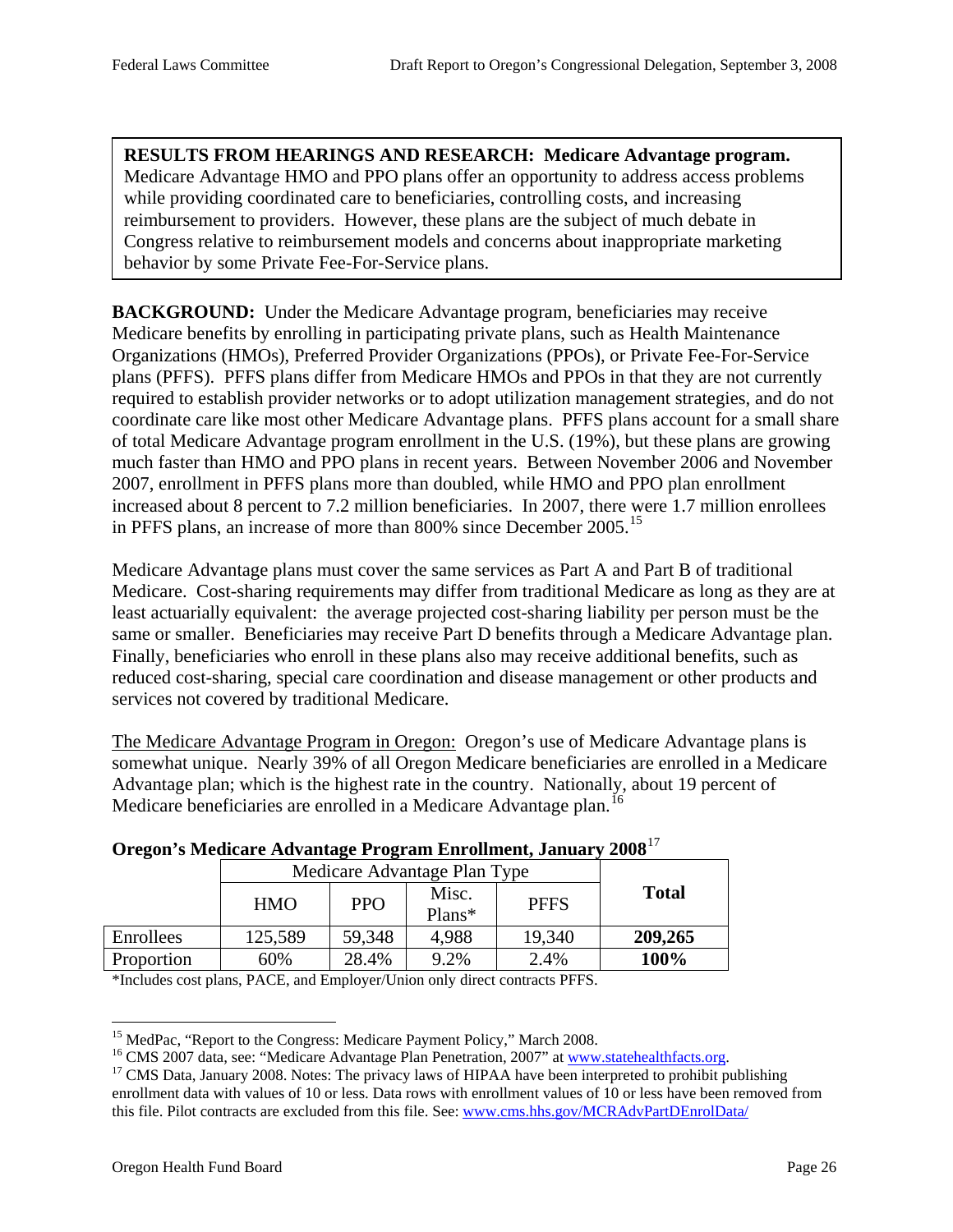Oregon's Special Needs Plans: Congress created a special type of Medicare Advantage plan to target services to special needs groups: dual eligibles (eligible for both Medicare and Medicaid), beneficiaries in institutions, and beneficiaries with severe or disabling chronic conditions. Special Needs plans (SNPs) function like and are paid like other Medicare Advantage plans, except they must offer Part D drug benefits, and they must limit their enrollment to beneficiaries in their special needs group. This ability to limit enrollment allows these plans to offer improved care coordination and targeted benefits which may lead to cost savings to the Medicare program and can provide significant improvements for beneficiaries' treatment and quality of life. Creating a SNP is an attractive strategy for Medicare Advantage plans that can "carve out" high cost beneficiaries from their regular Medicare Advantage plan and lower their bid.

In 2007, Oregon had about 17,500 beneficiaries in a handful of Special Needs Plans, nearly all of which are dual-eligible SNPs.<sup>[18](#page-26-0)</sup> This Committee heard testimony from two Oregon SNPs about the benefit to dual-eligibles of targeted services. Beneficiaries in these plans receive assistance managing their conditions as well as managing their Medicaid and Medicare benefits. Physicians treating these beneficiaries have simplified administrative processes for billing and authorizations.

There are some concerns at the national level about SNPs, particularly SNPs other than dualeligible SNPs. Applications for these plans greatly increased beyond CMS original expectations. Another concern is that SNPs have too little federal oversight to ensure their value.<sup>[19](#page-26-1)</sup> As a result, CMS is no longer accepting applications for new SNP plans and will not allow the expansion of existing SNP plans after January 2009.

Medicare Advantage Program Reimbursement: Bids, Benchmarks, and Rebates $^{20}$  $^{20}$  $^{20}$ : Medicare pays Medicare Advantage plans a capitated rate to provide Part A and B benefits to enrollees. Except for PPOs, all types of Medicare Advantage plans are paid as "local plans," and are paid based on their enrollees' counties of residence. PPOs can be either local plans or "regional plans," which serve one or more of the 26 regions designated by CMS. In 2006, Medicare began to pay plans under a bidding process.

- Bidding: Plans bid on the cost to provide Part A and Part B services to the average beneficiary. Bids include administrative costs and profit. CMS bases the payment to a Medicare Advantage plan on the relationship between its bid and the local or regional benchmark.
- Benchmarks: local plans' bids are compared to county level benchmarks established by CMS. Benchmarks take the prior year's county payment rate to Medicare Advantage plans and increase it by the projected national growth rate in per capita Medicare spending. These local payment rates are at least as high as the county's rate under traditional Medicare. Regional PPOs' benchmarks are determined separately using a formula that incorporates the plan bids.

<span id="page-26-0"></span><sup>&</sup>lt;sup>18</sup> CMS Health Plan Management System December 2007 data. Does not include plans with enrollment of fewer than 11 beneficiaries. See: [www.cms.hhs.gov/MCRAdvPartDEnrolData/](http://www.cms.hhs.gov/MCRAdvPartDEnrolData/)

<span id="page-26-1"></span><sup>&</sup>lt;sup>19</sup> MedPac: "Update on the Medicare Advantage Program," from "Report to Congress: Medicare Payment Policy," March 2008.

<span id="page-26-2"></span><sup>&</sup>lt;sup>20</sup> MedPac, "Payment Basics: Medicare Advantage Program Payment System," October 2007.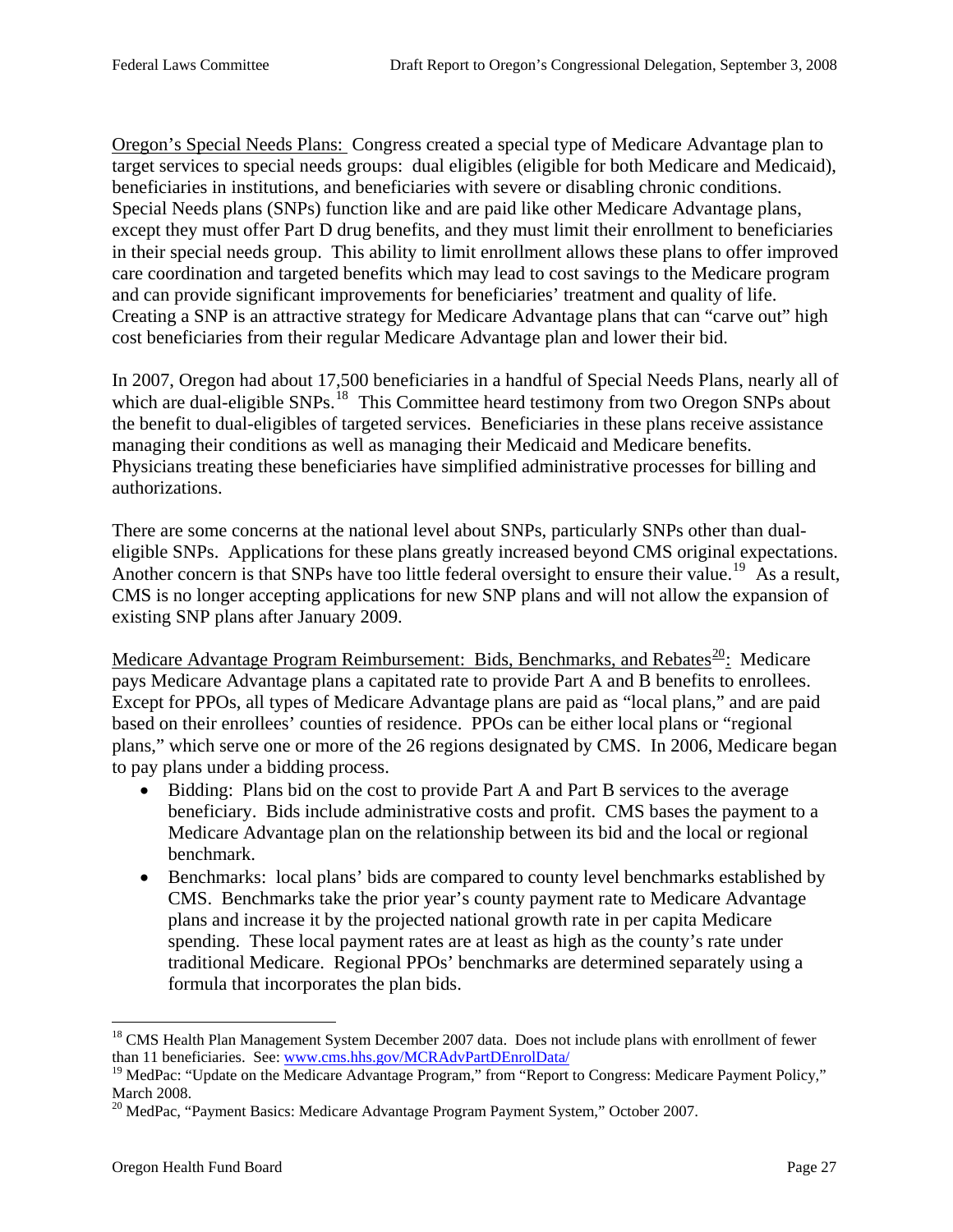- Plan Payments: If a plan's bid is higher than the benchmark, plans receive a base rate equal to the benchmark rate and enrollees pay the difference in the form of a monthly premium. If the bid is lower than the benchmark, plans receive base rate equal to the bid rate. As of 2007, all plan payments are adjusted based on their enrollees' risk profiles. This means that payment for a particular enrollee is the base rate multiplied by the enrollee's risk measure.
- Rebates: Plans bidding below the benchmark also receive a rebate payment of 75% of the difference between their bid and the case-mix adjusted benchmark. Rebates must be returned to enrollees in the form of supplemental benefits or lower premiums.

Oregon's low Medicare reimbursement rates affect the rates that Medicare Advantage plans can offer, since benchmarks are linked to the local Medicare rate. The average monthly payment rate for Medicare Advantage plans in Oregon is about \$761, compared with \$842 in the U.S. as a whole.<sup>[21](#page-27-0)</sup> On average, Oregon's Medicare Advantage plans receive the second-lowest rebate in the country (only Washington State's average rebate is lower). This means that even though the average benchmarks in Oregon are higher than Oregon's traditional Medicare rates (at 1.33 times the Medicare rate), Oregon's Medicare Advantage plans are unable to bid significantly below the benchmark to take advantage of a greater rebate. In other words, Oregon's Medicare Advantage plans are unable to provide services for less cost, even in the face of a rebate incentive to do so. This is another indication that Oregon's traditional Medicare reimbursement rates do not accurately reflect the cost of care in the state and are inadequate to cover necessary care.

The "Medicare Improvements for Patients and Providers Act" (H.R. 6331): As mentioned earlier, in July 2008, Congress took action to suspend a severe reduction in payment to physicians. To offset this, two provisions of this Act also enacted funding reductions to the Medicare Advantage program.

- This law eliminates the remainder of the "stabilization fund" for Medicare Advantage PPOs. This \$1.79 billion fund was established to encourage regional PPOs to contract with Medicare by allowing CMS to pay entry and retention bonuses to PPOs that enter previously unserved regions or continue to serve certain regions. Spending from this fund was set to begin in 2012.
- The second funding reduction phases out duplicate payments for indirect medical education (IME) to Medicare Advantage plans. Although the IME payments to plans are related to medical education offered in hospitals, these plans are not required to pass along IME payments they receive to the hospitals in their networks. Because hospitals receive IME payments directly, the Medicare Advantage IME payments were duplicative.

Benefits of Oregon's HMO/PPO Medicare Advantage plans: As discussed above, Medicare beneficiaries are bearing the brunt of Oregon's low reimbursement rates by being unable to find physicians willing to treat them. Beneficiaries in Medicare Advantage HMO/PPO plans, in contrast, have access to a network of primary care physicians and other providers contracted for by their plan. According to testimony from four plans, physicians receive higher reimbursement under the Medicare Advantage program and have not been rejecting beneficiaries covered by these plans. There are other benefits to enrolling in an HMO/PPO-type plan. The managed-care

<span id="page-27-0"></span> $21$  MedPac, "Payment Basics: Medicare Advantage Program Payment System," October 2007.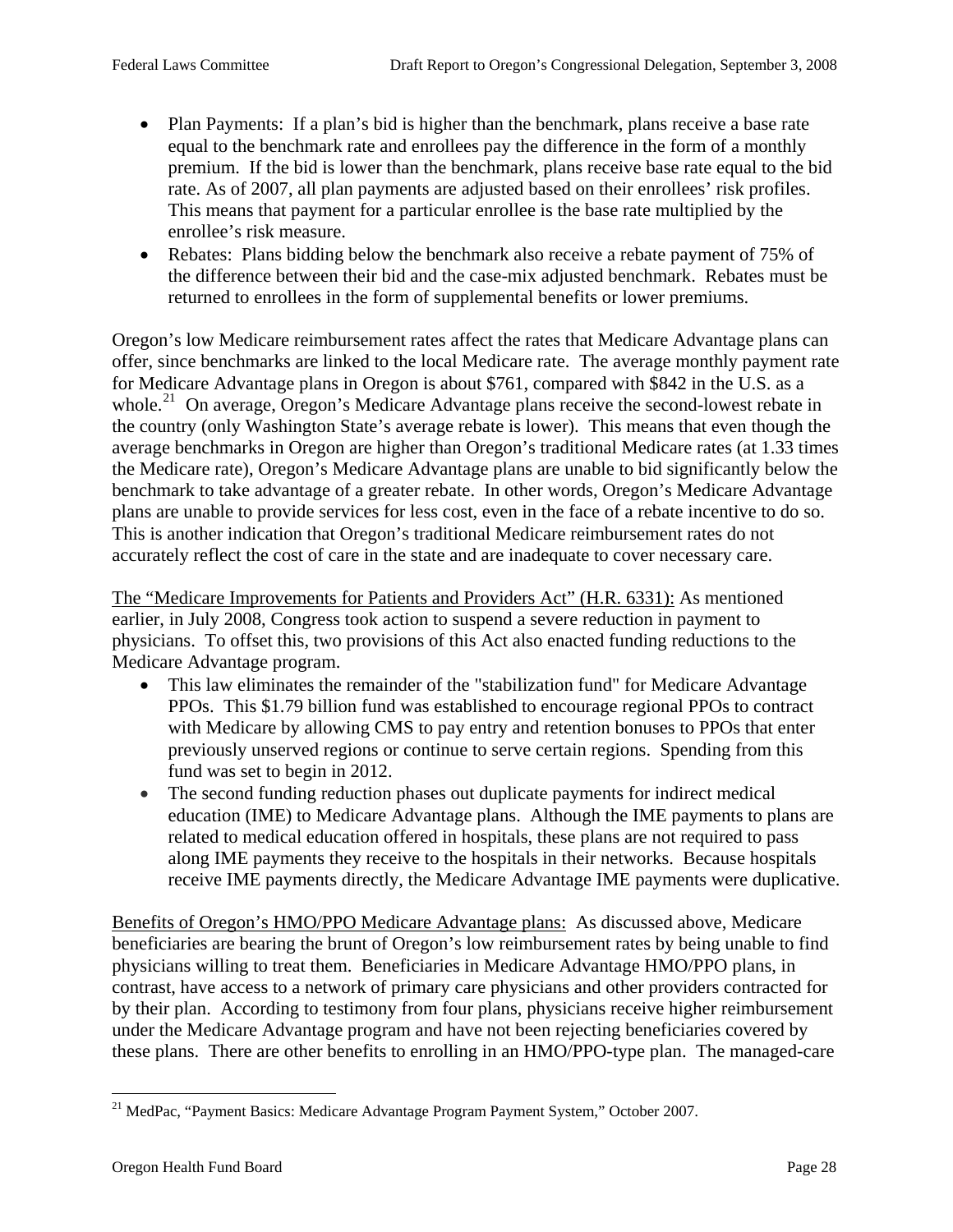structure of these plans means that beneficiaries are more likely to have inpatient management to avoid preventable admissions, behavior management through benefit design, reduced physician variation, and more pharmacy management.<sup>[22](#page-28-0)</sup>

Residents in counties such as Wallowa, Malheur, Baker, and Union have little access, if any, to other HMO, or PPO-type Medicare Advantage plans. PFFS plans tend to be more prevalent in the most rural areas of Oregon. In Oregon's Second Congressional District, representing all of Eastern Oregon, PFFS plans make up 29 percent of Medicare Advantage plan enrollment compared to a statewide average of 9.5 percent.<sup>[23](#page-28-1)</sup> See Appendix B for Medicare Advantage plan enrollment by county.

Some members of Congress and the Executive Director of MedPAC have expressed reservations about PFFS plans. PFFS plans are paid 119% of traditional Medicare costs. In addition, PFFS plans are prohibited by law from linking provider payments to efficiency and are not held to the same quality standards and regulations that other Medicare Advantage plans are. In contrast to HMO and PPO plans, PFFS plans are not currently required to: (1) build networks of providers; (2) report quality measures; (3) offer Part D coverage; (4) limit enrollment to targeted beneficiaries; or (5) offer an individual plan if offering an employer group plan. The Medicare Improvements for Patients and Providers Act of 2008 addressed the first two of these differences in oversight. Beginning in 2011, PFFS plans must have contracts with hospitals and providers in most areas. Prior to this law, PFFS plans were exempt from network formation requirements. Secondly, PFFS plans will be required to report data on the same quality measures as reported by other Medicare Advantage plans beginning in 2010.

Concerns about the rapid growth of Medicare Advantage plans and complaints about misleading marketing strategies have prompted Congress to consider bills that grant more oversight to states in regulating Medicare Advantage plan marketing practices. Currently, CMS alone has the authority to oversee marketing of Medicare Advantage plans. States have complained that CMS has been slow to adequately respond to complaints of marketing abuses. However, Congress has yet to enact a bill conferring more power on state insurance commissioners, or anyone else at the state level, to oversee Medicare Advantage plan marketing or other abuses.

### **RECOMMENDATIONS:**

- 10. Medicare Advantage HMO and PPO plans play an important role in providing affordable health coverage to Oregon's Medicare beneficiaries. Congress should preserve this option for Oregon and permit the expansion of Special Needs Plans.
- 11. Congress and CMS should consider significant reforms to Medicare Advantage PFFS plans, including more rigorous state and federal oversight.
- *12. STATE RECOMMENDATION: To increase access and improve provider reimbursement in areas of Oregon not currently served by Medicare Advantage HMO and PPO plans, existing plans in Oregon should consider extending service options to underserved areas*

 $\overline{a}$  $^{22}$  Testimony of Dr. Kevin Keck, Providence Health Plan, Federal Laws Committee Meeting, March 13, 2008.

<span id="page-28-1"></span><span id="page-28-0"></span><sup>&</sup>lt;sup>23</sup> CMS Data, January 2008, www.cms.hhs.gov/MCRAdvPartDEnrolData/.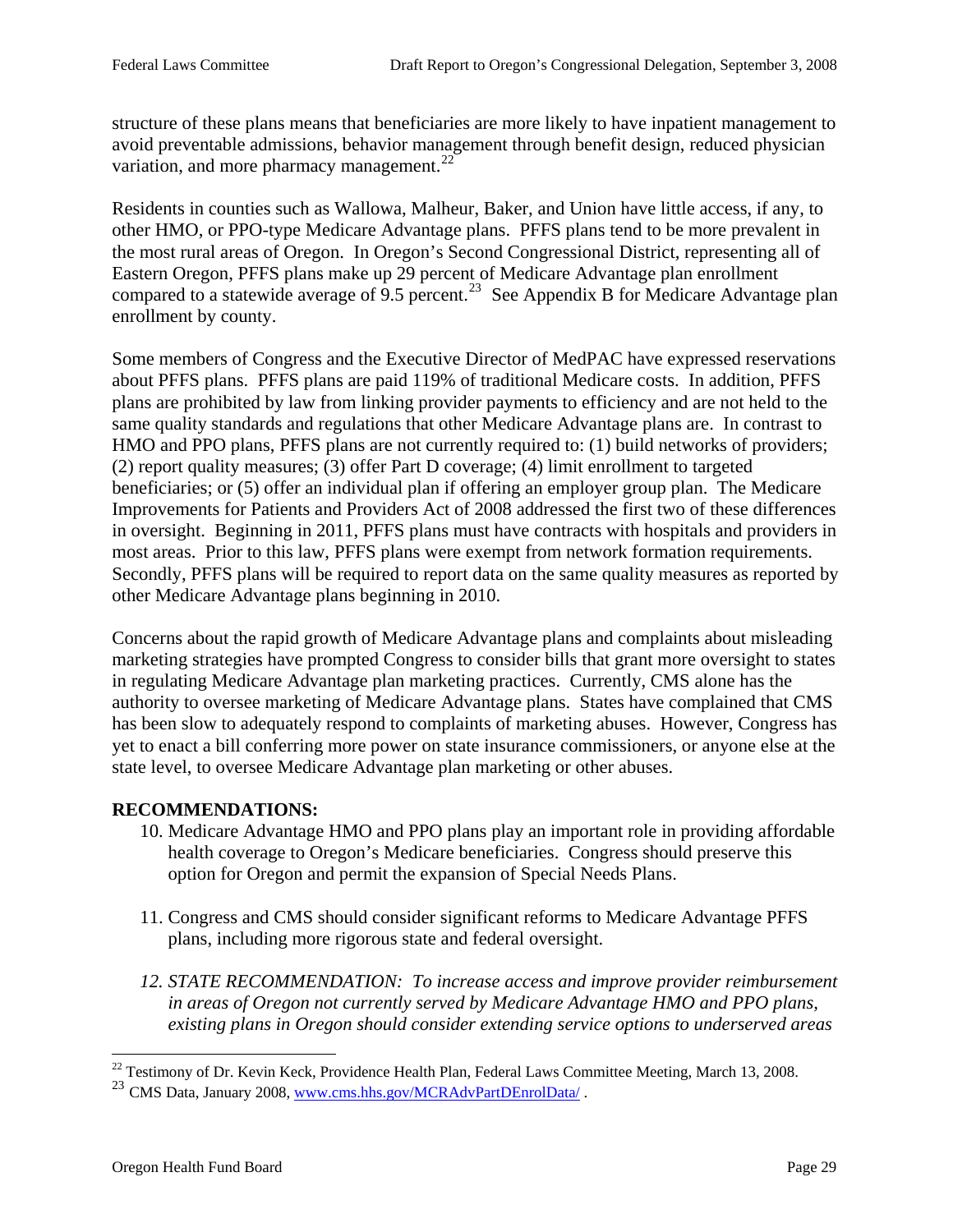*in the state. Alternately, local provider organizations in these areas should consider becoming Medicare Advantage HMO or PPO plans or inviting existing plans to expand into their area.* 

- 13. Congress should delegate authority to State Insurance Commissioners to oversee the marketing activities of Medicare Advantage plans in their state, similar to the federalstate partnership that currently exists in regulating Medicare Supplement plans. Commissioners have authority to regulate unscrupulous practices by individual agents selling Medicare Advantage plans, but no authority to address plan practices such as marketing plans and agent compensation packages.
- *14. STATE RECOMMENDATION: The Oregon legislature should pass a joint resolution requesting Congressional action to correct reimbursement rate inequities and to preserve Medicare Advantage HMO and PPO plans. The Oregon Health Fund Board's comprehensive plan to the Oregon Legislature should include this recommendation.*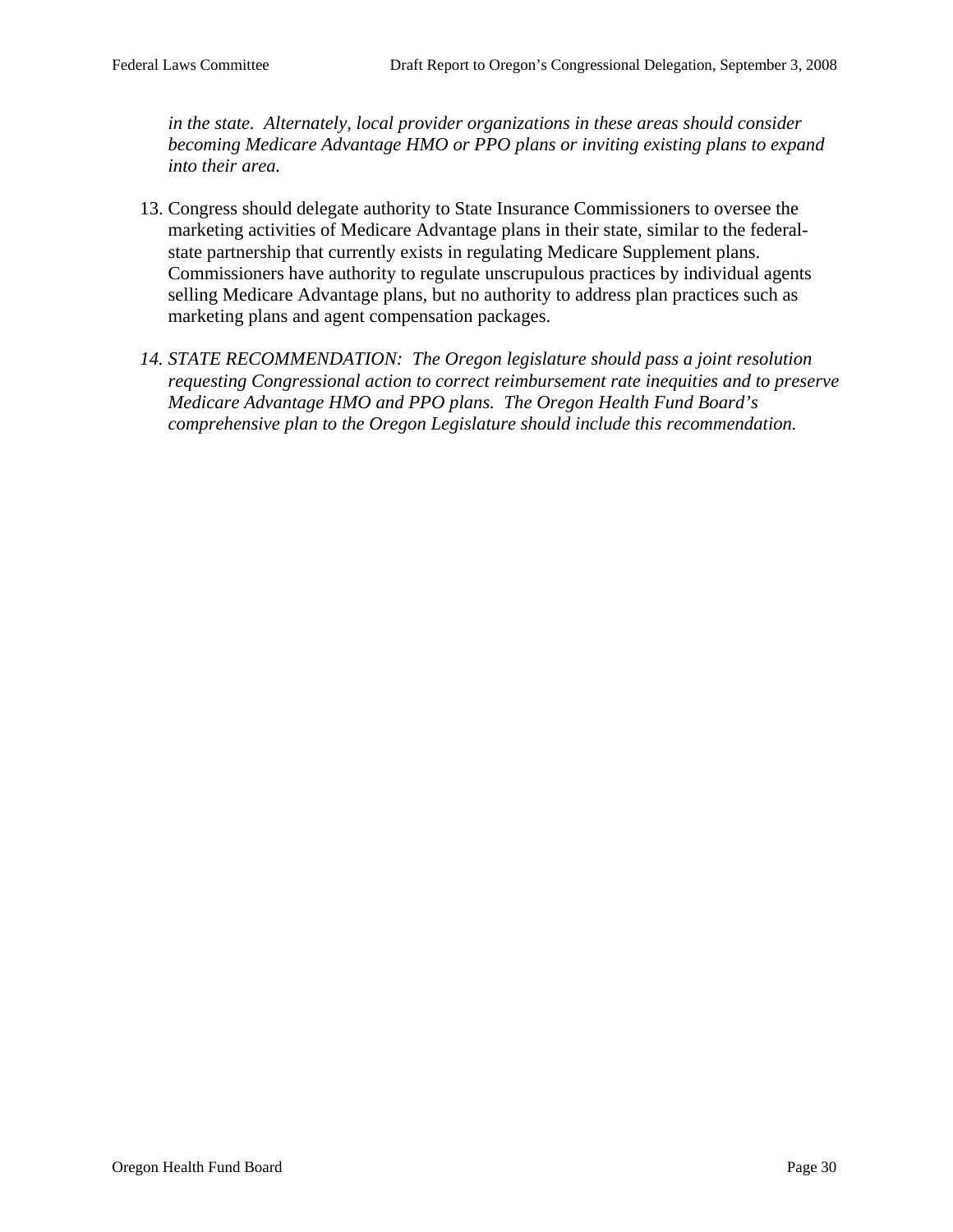## **ERISA**

**RESULTS FROM HEARINGS AND RESEARCH:** ERISA law is unclear in relation to some elements of states' efforts to reform health care, especially related to setting minimum standards for acceptable health insurance coverage offered by self-insured employer plans and health reform funding options such as "pay-or-play" employer payroll taxes and taxes on insurance plans. This lack of clarity leaves innovative states at risk for ERISA-based lawsuits and may prevent some states from implementing innovative health care reform. Further, ERISA hinders states' ability to collect even basic data on self-insured plans, including the number of lives covered under such plans, impeding state public policy efforts.

**BACKGROUND:** The Employee Retirement Income Security Act of 1974 (ERISA) is a federal law that regulates private sector retirement, health, and other welfare benefit plans. Congress' intent in passing this law was to enable employers that operate in more than one state to offer uniform benefits to all of their employees. However, at the state level, ERISA creates an obstacle to health reform efforts through a broad provision that preempts state laws that "relate to" private sector employer-sponsored pension and fringe benefit programs, including health insurance.<sup>[24](#page-30-0)</sup>

The U.S. Supreme Court has held that a state law "relates to" self-insured employer plans ("ERISA plans") if it: refers to such plans; substantially affects their benefits, administration, or structure; or imposes significant costs on such plans. Various courts have held that, according to ERISA, states cannot require employers to offer health coverage; dictate the terms of an ERISA plan's coverage, employer's premium share, etc.; or impose taxes on self-insured employer plans. (ERISA exempts from preemption the authority for states to regulate insurance, which includes taxing and collecting information from health insurers and setting standards for products purchased by insured employer health plans). These rulings limit states' ability to set minimum standards for insurance coverage, design unchallengeable "pay-or-play" employer payroll taxes, or tax self-insured plans. Although there have been no court rulings specifically involving collecting data from self-insured plans, such data collection arguably duplicates Department of Labor rules and affects plan administration, and could thus be challenged under ERISA. No states have yet attempted to impose data collection on self-insured plans.

*Travelers Insurance* Decision: The Supreme Court's interpretation of the ERISA preemption clause was broadened somewhat by the 1995 *Travelers Insurance* decision. In this case, the Supreme Court upheld a New York law that set hospital rates in that state even though doing so had the potential to increase costs for ERISA plans by providing lower rates for Blue Cross than commercial insurance. The reasoning behind this decision was that hospital rate-setting is traditionally an area of state authority and thus not presumed eligible for a congressional override. Also, the Court held that, even though commercial insurance was more expensive than Blue Cross, the New York law did not hinder an employer's ability to choose which insurance

<span id="page-30-0"></span> $^{24}$  ERISA background information comes primarily from a presentation to the Federal Laws Committee and other documents authored by Patricia Butler, JD, DrPH, health policy analyst/consultant. Most information is contained in "ERISA Update: Federal Court of Appeals Agrees ERISA Preempts Maryland's 'Fair Share Act'," Patricia A. Butler, JD, DrPH, State Coverage Initiatives report, Feb. 2007.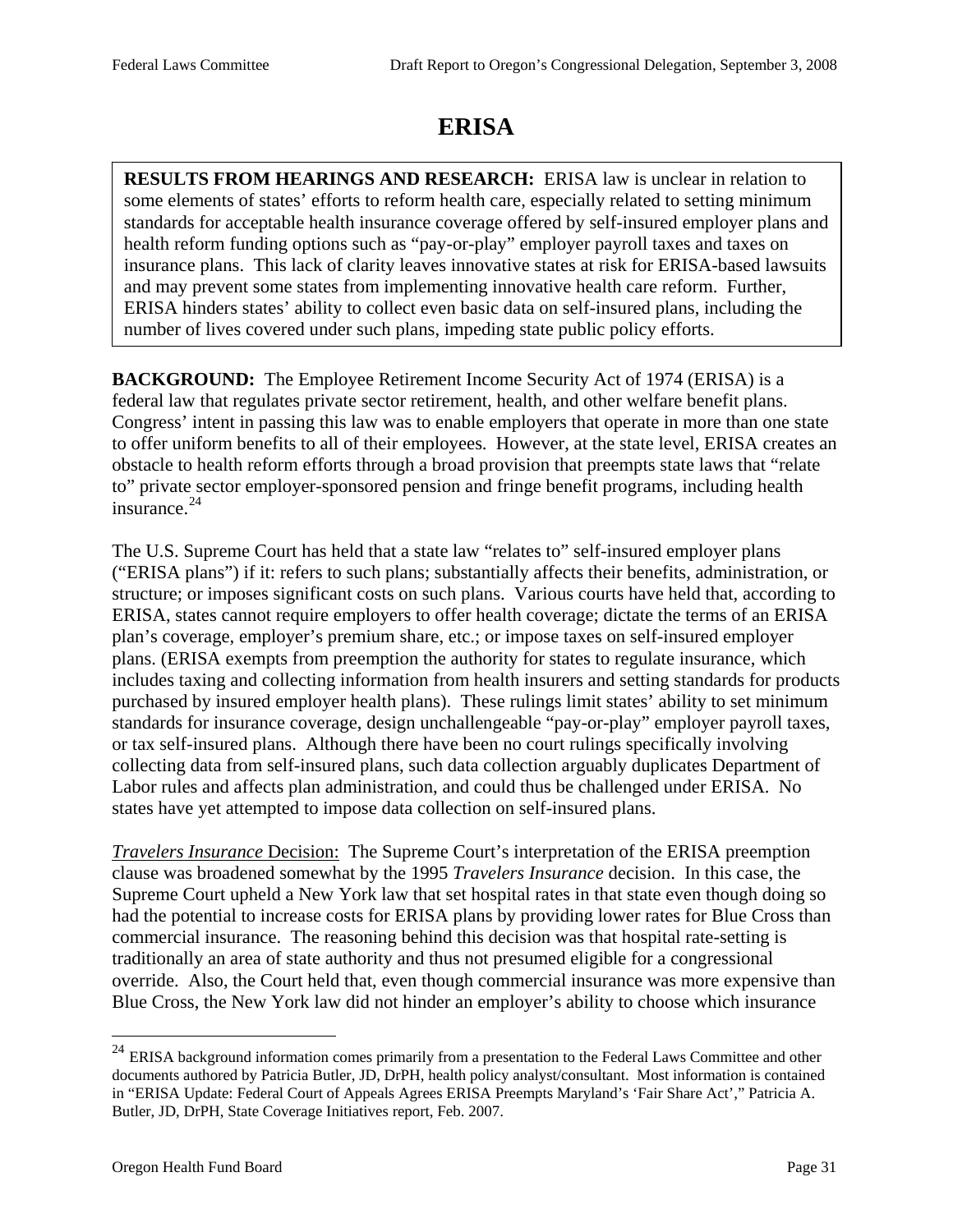plan to purchase. Despite this broader interpretation of the law, states and localities continue to struggle with designing health reform plans that will not provoke a legal challenge under ERISA.

Other States' and Localities' Experiences: In 2007, federal courts found "pay-or-play" payroll tax initiatives in one state and one county to be in violation of ERISA. In Maryland, the disputed law required employers with more than 10,000 employees to either spend 8% of their payroll on health services for their employees or pay the difference between that amount and what they actually spent to the state to help fund the state's Medicaid program. The Court of Appeals held that the purpose of the law was to force Wal-Mart, the state's only employer that would have been affected by the law, to expand its ERISA health insurance plan, which would interfere with uniform national administration of its health benefits plan.

In Suffolk County, New York, a similar "pay-or-play" arrangement was found to be in violation of the ERISA preemption clause. In this case, the county required large grocery retailers to spend the same amount per employee on health care as the county would have to spend to treat an uninsured worker. Any employer spending less than that amount would be required to pay the county the difference. While the stated objective of the law was to protect small businesses that were currently providing coverage to the employees from unfair competition, the appeals court applied the same reasoning as was used in the Maryland case to hold that ERISA preempts the Suffolk County ordinance.

In an as-of-yet unresolved case, a local "pay-or-play" ordinance in the city of San Francisco has been challenged under ERISA. The ordinance requires firms with workers employed in the city to spend a certain amount per-worker, per-hour on health benefits or pay the equivalent amount to help fund the city's Health Care Access Program. A federal district court ruled that the ordinance violated ERISA's preemption clause, but the Court of Appeals has granted a stay of the lower court's order. The Court of Appeals characterized the city ordinance as requiring employer payment, not employee benefits, holding that neither choice – the employers' choice to provide health care nor their choice to pay the city – is favored by the ordinance.

In general, under the reasoning of the Travelers case, a "pay-or-play" initiative is most likely to withstand an ERISA challenge if it is a broad-based, tax-financed program; the state is neutral regarding whether employers offer coverage or pay tax; and the state does not set standards to qualify for tax credits or otherwise refer to ERISA plans.

NAIC's Recommended Changes to Federal Law:<sup>[25](#page-31-0)</sup> Responding to states' concerns regarding reforming their health care systems while complying with federal law, the National Association of Insurance Commissioners (NAIC) recently conducted a survey of states' Departments of Insurance. The survey asked states if they had "considered the preemptive effect of ERISA, HIPAA, or any other federal law on innovations related to making health care insurance or alternative health care financing mechanisms more affordable, particularly with respect to small group markets?". Two-thirds of the states that responded had encountered situations where federal law preempted, or threatened to preempt, health reform proposals. To address these

<span id="page-31-0"></span><sup>&</sup>lt;sup>25</sup> "NAIC Recommendations for Federal Action," Federal Relief Subgroup, State Innovations (B) Working Group, National Association of Insurance Commissioners, May 2007.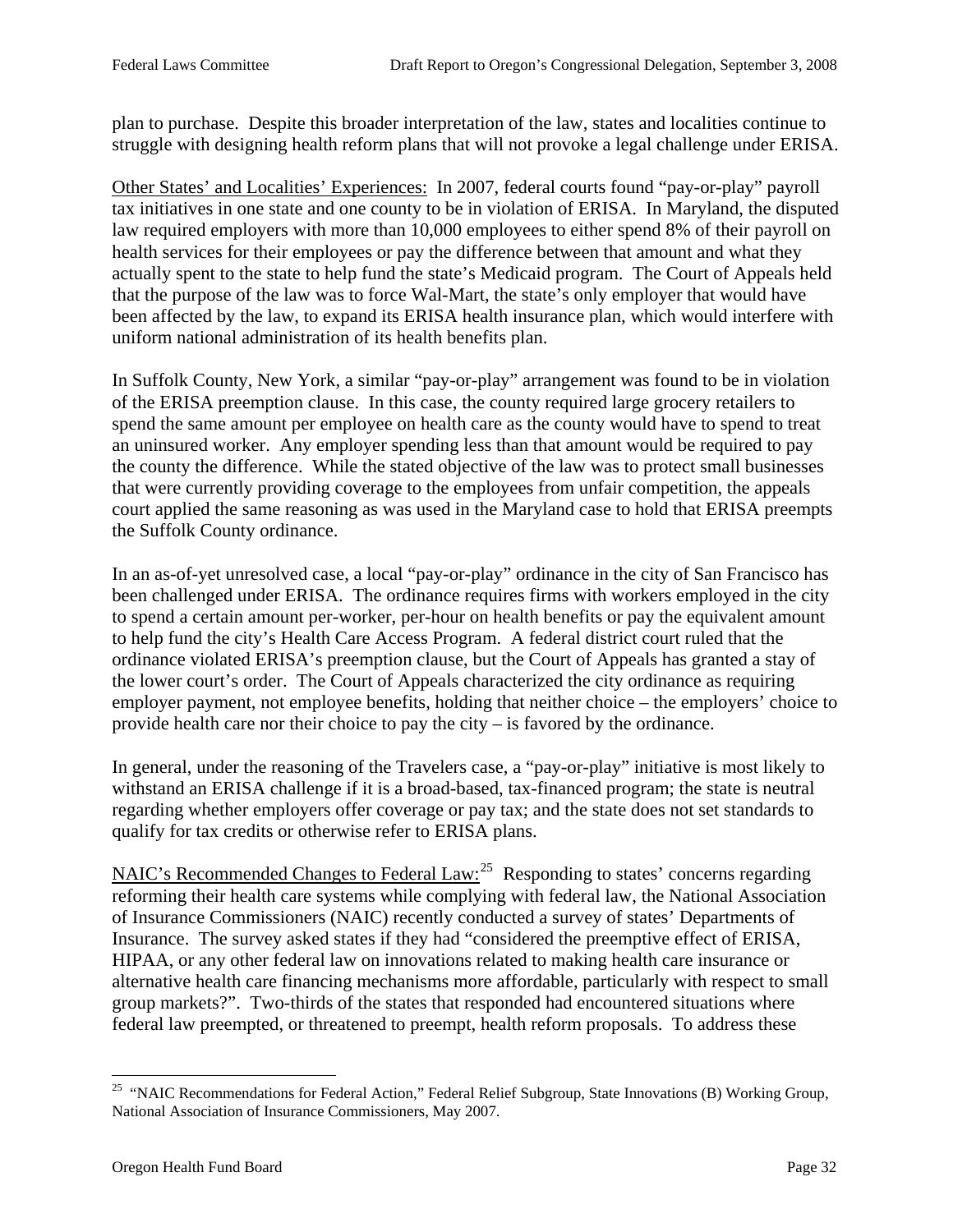issues, NAIC has developed a set of recommendations that would maximize states' flexibility in reforming their health care systems while minimizing the impact on sponsors of ERISA plans. These recommendations are:

- Amend ERISA to clarify that states may require self-insured plans to submit data regarding coverage, premiums, cost-sharing arrangements, and utilization;
- Amend ERISA to clarify that "pay-or-play" assessments that meet specified criteria are not preempted by federal law;
- Grant the Secretary of Labor the authority to grant waivers from ERISA to states that implement comprehensive health reform proposals; and
- Create a federal grant program to provide grants to states pursuing new and innovative reform ideas.

Concerns Regarding the Oregon Health Fund Board: In its recommendations to the Health Fund Board, the Finance Committee is proposing a "pay-or-play" employer payroll tax as one of the revenue sources for the Board's comprehensive health care reform plan. While the Finance Committee believes it has designed a payroll tax that could withstand a challenge under ERISA, the possibility of such a challenge does still exist. Clarity from the federal government with regard to this type of payroll tax initiative would allow the state to design a policy without fear of encountering a costly lawsuit.

### **RECOMMENDATIONS:**

- 15. Congress should create "safe harbor" policies for state health care reform elements (such as "pay or play" payroll taxes) that it finds do not violate ERISA. These policies would clarify for states how to craft their health care reform to comply with ERISA and would protect them from the burden and uncertainty of lawsuits. Oregon's Congressional delegation should partner with other reform-minded states to effectuate "safe harbor" policies related to state health reform efforts.
- 16. Congress should amend ERISA to permit states to collect data from self-insured employers or their third party administrators concerning benefits received by employees and dependents residing in the state. The Department of Labor could develop criteria for a uniform set of data to collect with the assistance of the National Governors' Association.
- 17. Congress should consider the National Association of Insurance Commissioners' recommendation to grant the Secretary of Labor the authority to issue waivers from ERISA for states implementing comprehensive health reform proposals.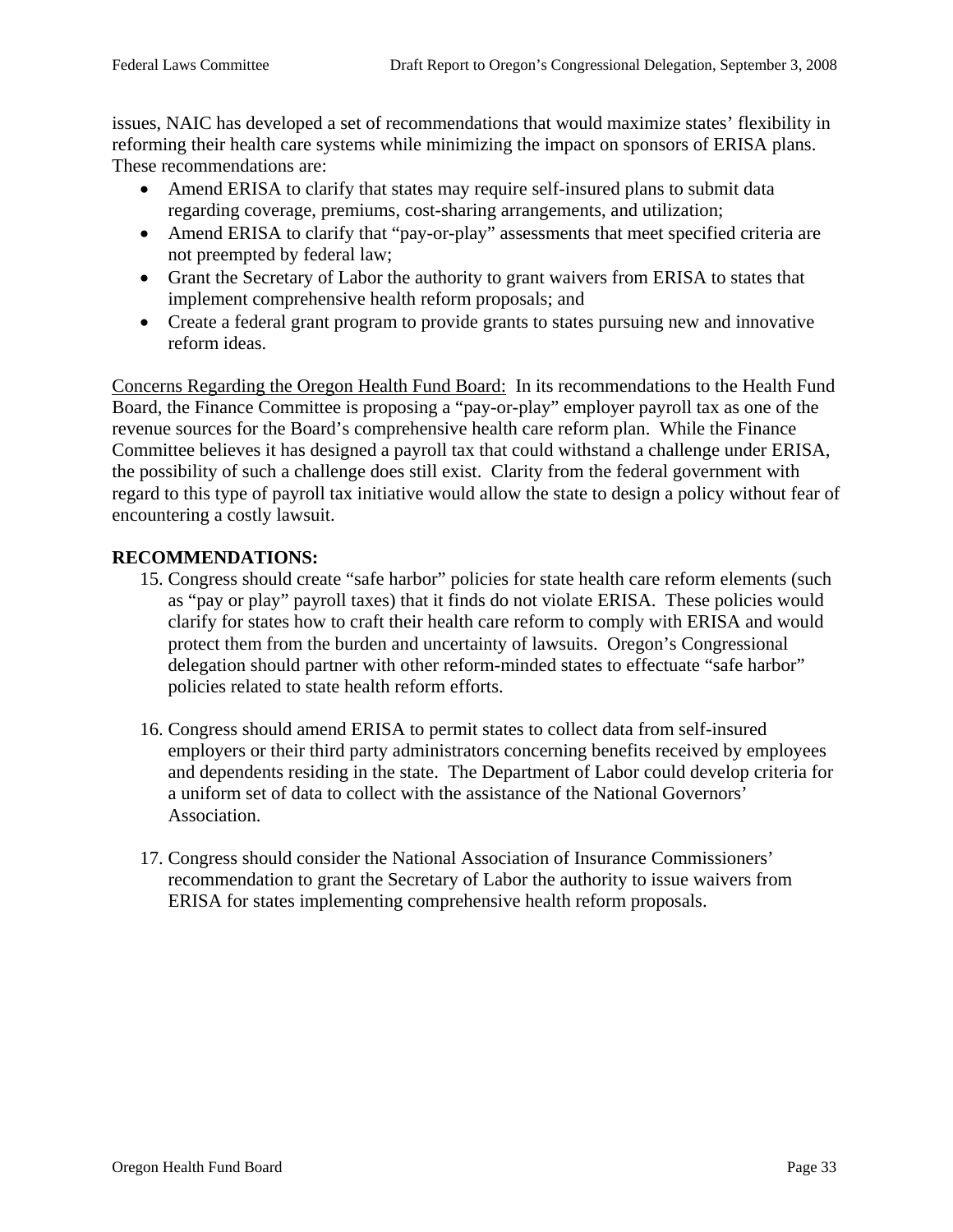### **FEDERAL TAX BENEFITS RELATED TO HEALTH INSURANCE AND MEDICAL EXPENSES**

**RESULTS FROM HEARINGS AND RESEARCH:** Federal income tax codes provide inequitable benefits around health care expenses, particularly health insurance premiums. Self-employed individuals and individuals buying health insurance on the open market are not able to obtain the same tax benefits as those receiving employer-sponsored health insurance.

**BACKGROUND:** One goal of health reform in Oregon is to ensure that all Oregonians have access to affordable health insurance, regardless of whether that insurance is provided by employers or purchased by individuals on the open market. Currently, those purchasing insurance individually do not get federal tax benefits equivalent to individuals with employersponsored insurance.

Employer paid medical benefits, including health insurance premiums, flexible spending accounts, and health reimbursement accounts (including Section 125 plans), are not included as part of an employee's personal taxable income. Regardless of whether the individual chooses to itemize income deductions, these medical benefits are pre-tax. Employee contributions to health insurance premiums are made pre-tax.

One health reform strategy considered by states includes requiring all employers to offer Section 125 Premium Only Plans (POPs) to all employees (unless employers pay 100% of an employee's premiums). These plans allow employees to contribute pre-tax dollars to pay for their insurance premiums, and can be applied to employer sponsored insurance or to insurance purchased on the open market. Using pre-tax dollars saves individuals as much as 35 percent of their spending on health insurance premiums, depending on their income tax bracket. Section 125 POPs are not available to self-employed or unemployed persons.

Self-employed individuals may directly deduct amounts paid for health care insurance from their taxable income (whether or not the individual chooses to itemize his or her deductions). However, self-employed individuals face specific limits to their tax benefits that persons receiving employer-sponsored health insurance do not face. Self-employed individuals can only deduct premiums from their taxable income up to the total of their income from the selfemployed trade or business, less items such as the self-employment tax deduction and qualified pension contributions. Further, premiums can only be deducted for the months where they are not eligible for insurance through their employer (when the individual has a job as an employee as well as being self-employed) or through their spouse's employer.

Individuals purchasing health insurance on the open market receive the fewest federal tax benefits. An individual can deduct those medical and dental expenses (including insurance premiums) that are higher than 7.5 percent of adjusted gross income as an itemized deduction. Itemizing deductions is typically not preferable to the standard deduction for many individuals unless they own a home. There has been recent discussion in Congress about allowing this deduction directly, without itemizing. Expenses at or below 7.5 percent are not eligible for a federal tax deduction. In Oregon, individuals aged 62 and older can deduct the qualified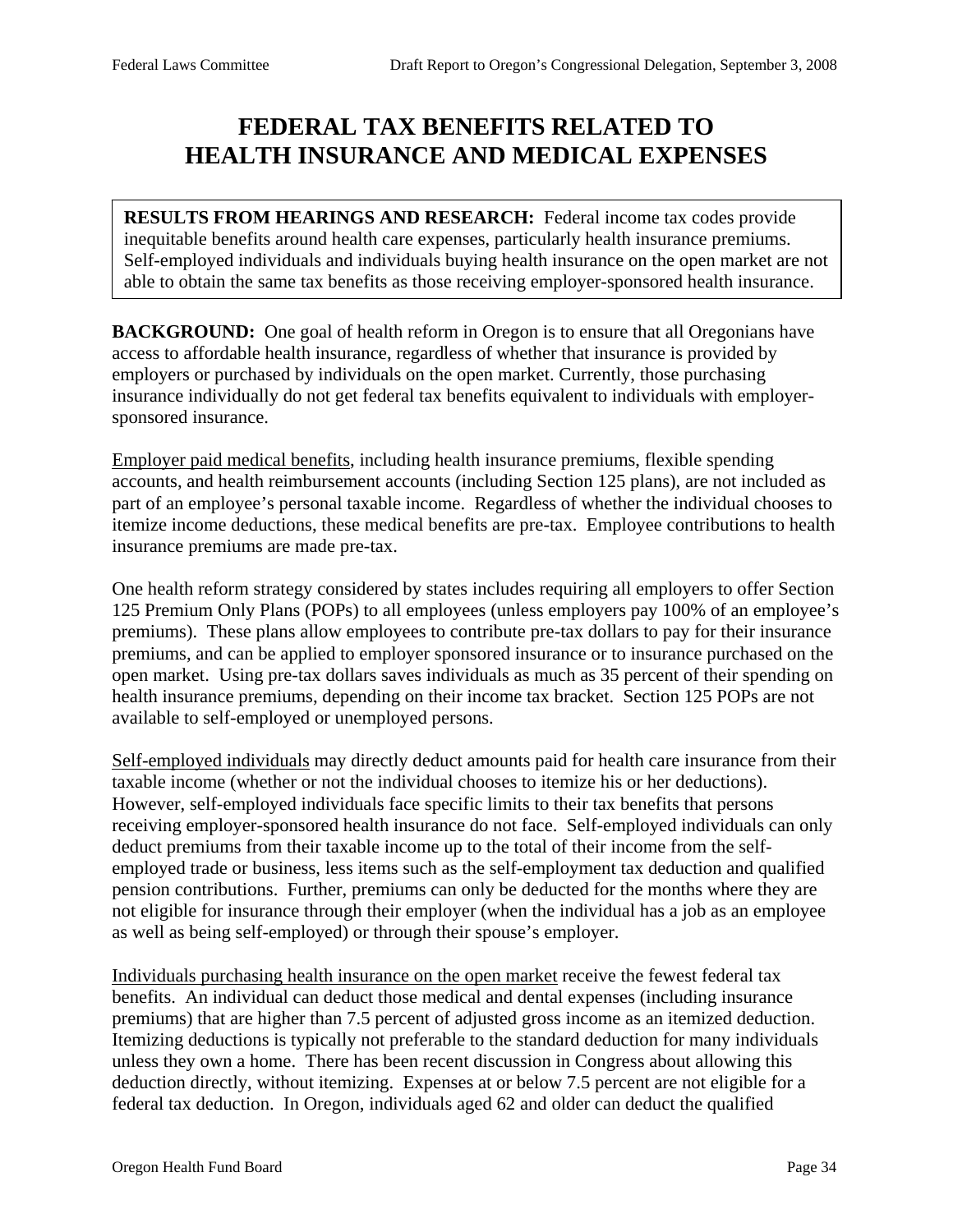expenses below 7.5 percent from their Oregon taxable income, if they itemize their Oregon deductions.

Some individuals may qualify for a refundable tax credit against the amount of federal tax due, for 65 percent of the premiums they pay. This credit reduces their federal tax liability and may provide a refund if a person's tax liability is low enough. To qualify, individuals must belong to a group specified in the 2002 law, including those who lost jobs due to the recession following the September 11 attacks and those on premium assistance programs like FHIAP.

Employees, self-employed people, and individuals purchasing insurance in the open market may also benefit from Health Savings Accounts (HSAs). These are tax exempt accounts used to pay for medical expenses, including insurance premiums. An HSA must be paired with a high deductible insurance plan, which typically has a lower premium than other plans. Contributions to HSAs are pre-tax when made by or through an employer, or post-tax if made directly by the covered individual who may then receive a federal deduction from taxable income on their yearly tax return. Contributions are limited by federal law (2008 statutory limits are \$2,900 individual and \$5,800 family).

### **RECOMMENDATIONS:**

- 18. Congress should modify the personal income tax code to provide equal tax benefits to all taxpayers purchasing health insurance, regardless of whether that insurance is purchased through an employer, as a self-employed person, or as an individual purchasing health insurance on the open market. Specifically, all taxpayers should be allowed to directly deduct health insurance premiums from their taxable income without having to itemize deductions.
- 19. In addition, Congress should modify the personal income tax code to offer low income taxpayers the choice of either the direct deduction for premiums (as recommended above) or a refundable credit against their tax liability for health insurance premiums. This tax credit could be structured similarly to the Earned Income Credit, so that employed individuals receive the benefit of this credit at the time of each paycheck. Giving lowincome taxpayers the choice of a credit would assist individuals in participating in state health reform efforts that include an individual mandate.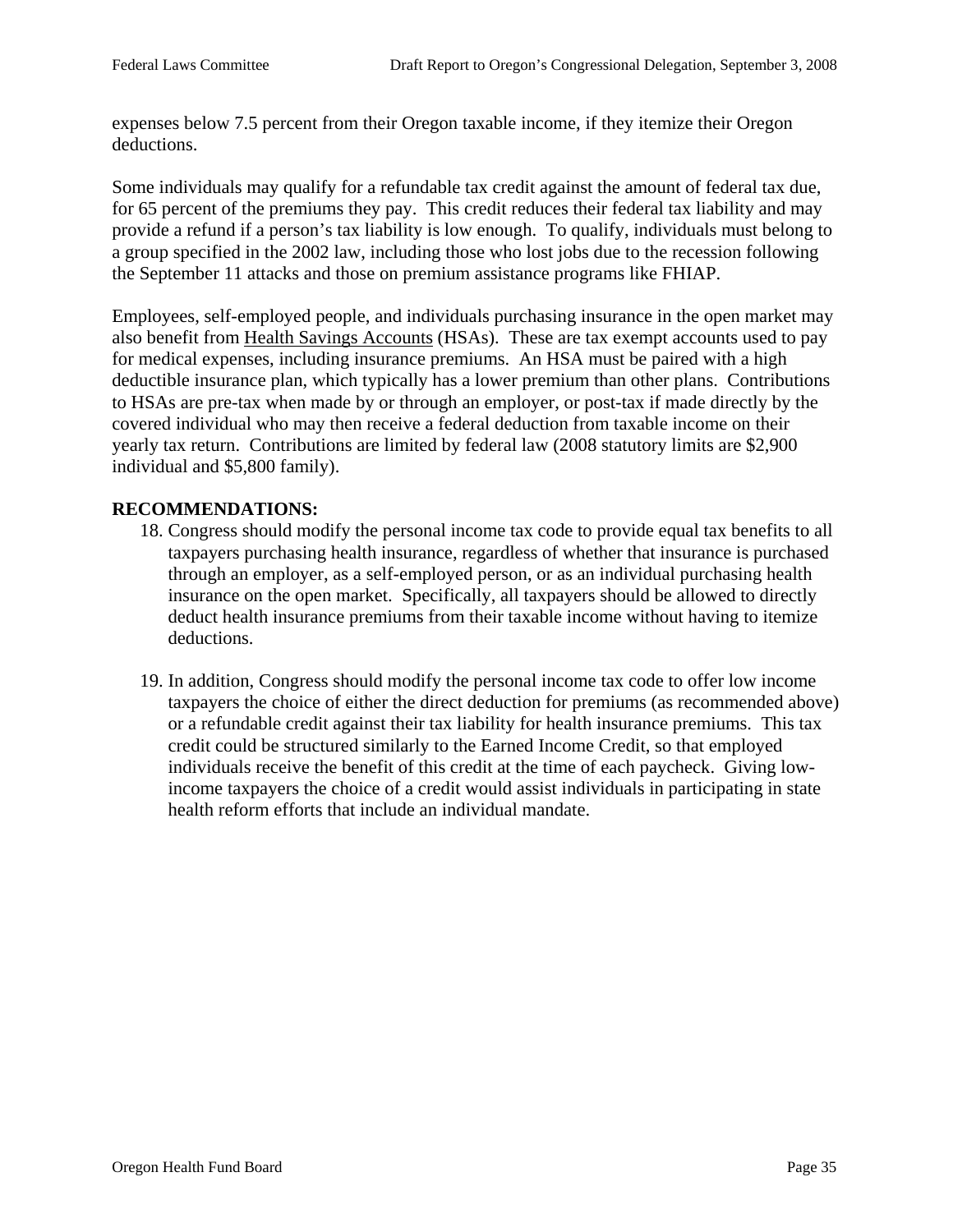### **PROVIDER WORKFORCE and GRADUATE MEDICAL EDUCATION**

**RESULTS FROM HEARINGS AND RESEARCH:** A robust, diverse health care workforce is critical to Oregon's ability to achieve the goals of the Health Fund Board, particularly related to creating an "integrated health home" for each Oregonian. However, current workforce projections indicate an impending shortfall of providers, especially in primary care fields.

### **BACKGROUND:**

Oregon's Health Care Workforce: Oregon's health care workforce is not growing rapidly enough to meet the demand for care statewide, especially in rural areas and for primary care providers. Research indicates that Oregon needs  $322$  new physicians each year,  $26$  but the health care education system in our state is unable to meet this demand. The OHSU School of Medicine graduates approximately 120 medical students and trains 200 medical residents each year, many of whom leave Oregon to begin their practice.<sup>[27](#page-35-1)</sup> In addition, Oregon is continually losing physicians to retirement and increasingly insufficient Medicare reimbursement rates.<sup>[28](#page-35-2)</sup> Beyond physicians, Oregon's demand for physician assistants, nurses, nurse practitioners, dentists, and dental hygienists are all increasing, and the rates that these workforces are growing is predicted to be insufficient to meet the need.<sup>[29](#page-35-3)</sup> States across the country are also facing steep shortages in the health care workforce as demand for health care is climbing.<sup>[30](#page-35-4)</sup>

Lack of Data on Oregon's Workforce: With the exception of the Oregon Board of Nursing, the state licensing organizations for health care professionals statewide do not collect data on many aspects of Oregon's health care workforce. The Board of Nursing's data, which includes specializations and other details about nurses' employment, provides a comprehensive picture of the areas where more nurses are needed. To address this issue, the Oregon legislature requested that the Oregon Healthcare Workforce Institute work with licensing boards to develop a plan to collect more detailed workforce data in Oregon. This data will be instrumental in achieving policy goals for Oregon's health care workforce and in directing resources and funds to areas where they can be most effective.

HRSA and Department of Labor Programs: A variety of federal programs to offset the costs of health care workforce training are available through the Health Resources and Services Administration (HRSA) and the Department of Labor's Workforce Investment Act (WIA) as well as loan and scholarship. These are high-demand programs that help students in medical professions, including nurses, physician assistants, and physicians pay for their educations each

1

<span id="page-35-0"></span><sup>&</sup>lt;sup>26</sup> Jo Isgrigg, PhD, Oregon Healthcare Workforce Institute, presentation to Federal Laws Committee April 22, 2008. Combines growth and replacement data from Oregon Employment Department projections.<br><sup>27</sup> Dr. Mark Richardson, Dean of OHSU School of Medicine conservatives in the Medicine

<span id="page-35-1"></span><sup>27</sup> Dr. Mark Richardson, Dean of OHSU School of Medicine, presentation to Federal Laws Committee April 22, 2008.

<span id="page-35-2"></span><sup>28</sup> *Ibid.*

<span id="page-35-3"></span><sup>&</sup>lt;sup>29</sup> "Oregon Health Care Workforce Needs Assessment 2006," Oregon Employment Department. See

<span id="page-35-4"></span>[www.qualityinfo.org.](http://www.qualityinfo.org/)<br><sup>[30](http://www.qualityinfo.org/)</sup> US Government Accountability Office, "PRIMARY CARE PROFESSIONALS: Recent Supply Trends, Projections, and Valuation of Services," GAO report# GAO-08-472T, Feb 2008.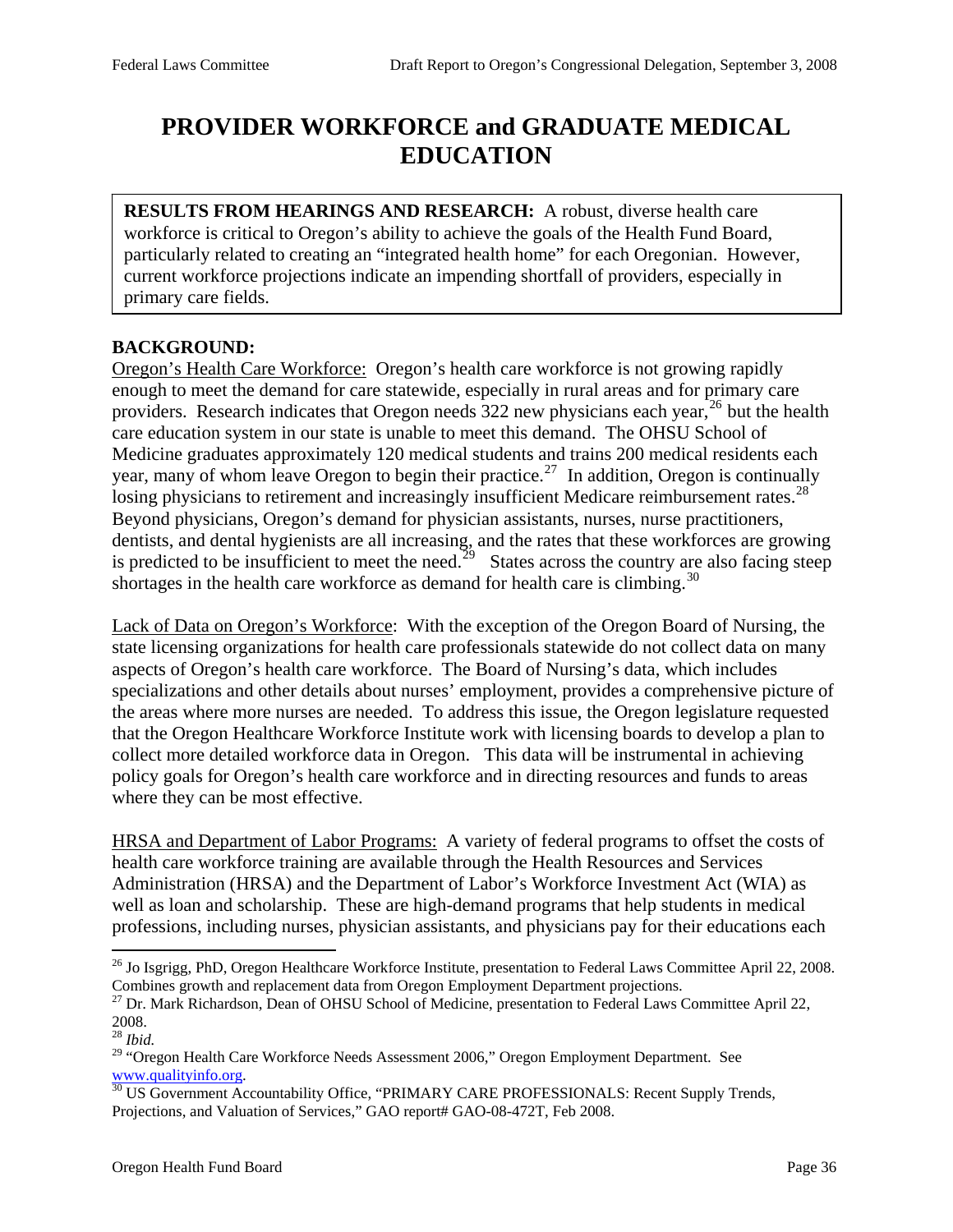year. The 2009 federal budget proposed by President Bush includes approximately \$1 billion in cuts to Workforce Investment Act programs, including those designated to help students in various health care education programs fund their training. In addition, the budget requests cuts of \$557 million to various Health Professions programs under HRSA.

Medicare Reimbursement for Graduate Medical Education: Federal funding of graduate medical education directly through Medicare reimbursement is complex. Reimbursement funds for residency slots were 'capped' at 1996 levels by Congress (called the "GME cap"). A given hospital only receives the level of federal funding for residencies that they were allotted in 1996 regardless of whether more residency slots are created. Thus, federal funds for residencies do not increase along with the increased demand for physicians, presenting a barrier to increasing the pool of trained physicians.<sup>[31](#page-36-0)</sup> This is particularly hard on regions with high population growth or regions that did not have a large number of residencies in 1996. A hospital may trad e slots back and forth between residencies within their institution, so long as they remain under the institutional cap. This gives older, larger hospitals (in 1996) more flexibility in moving residency program openings to specialties with increased demand. The Balance Budget Refinement Act of 1999 allows rural hospitals to apply for a 30% increase in their cap, but urban hospitals may not. Many urban teaching hospitals though, as in the case of OHSU, have increased their residency numbers beyond the GME cap due to the increased demand for physicians. This puts the hospital in the position of incurring a substantial level of residency training cost that is totally unfunded.

However, a Medicare funding provision exists relating to the GME cap. Non-teaching hospitals (that do not have an established GME cap) can develop new residency programs and attain a GME cap of their own. This provision allows an opportunity for states to train new physicians if hospitals can be encouraged to undertake the expense and burden of implementing a new residency program and establishing teaching status. States can encourage these new residency programs with support and resources for start-up costs.

The Oregon Medicine Collaborative (ORMED) was developed in 2006 as a state university and regional health system partnership to improve regional distribution of physician training and physicians. This Collaborative seeks, in part, to increase residency training opportunities in rural and underserved communities in Oregon. Participants include the OHSU School of Medicine, University of Oregon at Eugene, PeaceHealth System-Oregon Region, Oregon State University and Samaritan Health Services. These partners share training facilities and research resources for medical education. This effort can help avoid the GME cap by opening new residency training sites, deepen and diversify practice experiences, and may actually increase the number of rural practitioners. According to testimony heard by the Committee, practitioners often choose to stay in areas where they are trained. $32$ 

<span id="page-36-0"></span><sup>&</sup>lt;sup>31</sup> Jordan J. Cohen, Association of American Medical Colleges, letter to Thomas Scully at CMS, January 25, 2002.<br>See: http://www.aamc.org/advocacy/library/gme/corres/2002/012502.htm

<span id="page-36-1"></span><sup>&</sup>lt;sup>32</sup> Dr. Mark Richardson, Dean of OHSU School of Medicine, presentation to Federal Laws Committee April 22, 2008.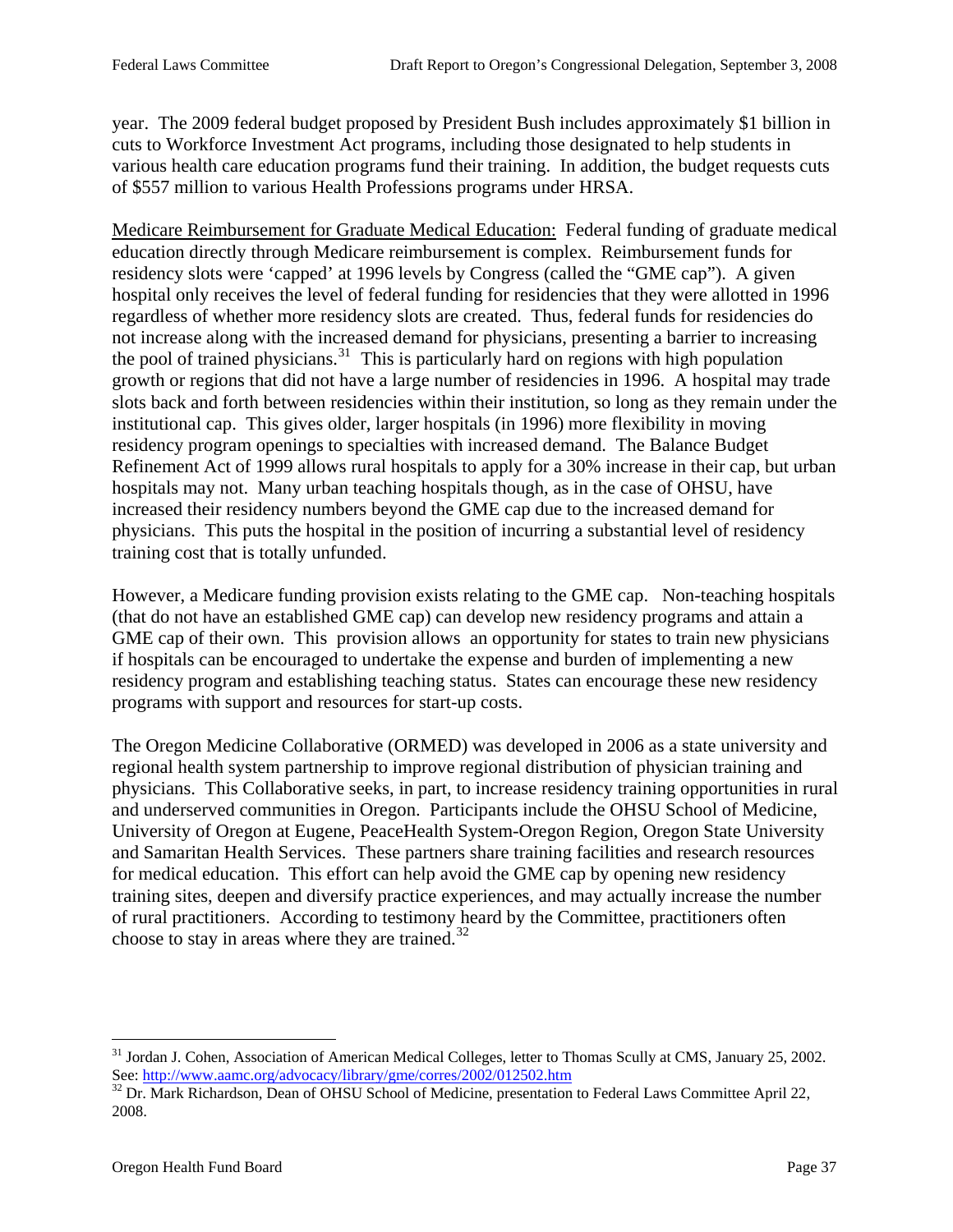Robust Primary Care Workforce: In addition to physicians, physician assistants and nurse practitioners may provide primary care services. One method of addressing a primary care provider shortfall may be to focus attention on expanding the non-physician workforce.

Nurse practitioners and physician assistants can see patients, diagnose, treat, prescribe medications, and refer patients to other providers. According to federal and state law, a physician must oversee physician assistants. Nurse practitioners, however, can practice without physician oversight under certain circumstances under Oregon law. In particular, nurse practitioners can receive commercial and Medicaid reimbursement for treatments conducted without physician approval in Oregon,  $33$  and may prescribe medications as permitted by the Oregon Board of Nursing. However, federal CMS policy has more restrictive regulations, requiring nurse practitioners to have physician approval for treatment plans to receive Medicare reimbursement.<sup>[34](#page-37-1)</sup> This federal policy functions as a barrier to a more diverse primary care workforce in Oregon. Specifically, clinics could not be staffed at any given time by nurse practitioners alone, without a physician to approve treatment. This could restrict the development of new clinics, place unnecessary demands on physician staff to work nights and weekends and/or restrict the hours of operation for clinics that may otherwise be open during off hours.

### **RECOMMENDATIONS:**

- 20. Congress should oppose any efforts to reduce federal funding for health care workforce education. Moreover, Congress should enhance such funding in critical shortage areas.
- 21. Congress should raise the federal cap on Medicare funding for GME residencies. The current cap system is unfair to western states and the 1996 levels being used are unrealistic for today's physician training needs. Congress should revisit these policies and allow established training sites to expand in western states.
- 22. Congress and/or CMS should allow states to waive the CMS requirement for physicians to approve nurse practitioner treatment plans in order to receive CMS reimbursement. In states like Oregon, where nurse practitioners have independent practice authority, the federal government requires an inefficient overlapping of resources by requiring physician oversight of nurse practitioners. This undercuts Oregon's ability to develop a diverse primary care workforce and overloads existing staff unnecessarily.
- 23. *STATE RECOMMENDATION: The Health Fund Board should support current plans to collect data on Oregon's health care workforce through state licensing agencies. Information about the existing workforce is instrumental to effective policymaking to improve workforce distribution and to appropriately fund programs.*
- 24. *STATE RECOMMENDATION: Oregon legislators should fund the ORMED Collaborative to increase residency training opportunities in rural and underserved communities in Oregon.*

1

<span id="page-37-0"></span><sup>&</sup>lt;sup>33</sup> HRSA, "Oregon Medicaid Covered Services." See: [http://www.hrsa.gov/reimbursement/states/Oregon-Medicaid-](http://www.hrsa.gov/reimbursement/states/Oregon-Medicaid-Covered-Services.htm)[Covered-Services.htm](http://www.hrsa.gov/reimbursement/states/Oregon-Medicaid-Covered-Services.htm)<br>
<sup>[34](http://www.hrsa.gov/reimbursement/states/Oregon-Medicaid-Covered-Services.htm)</sup> 42 CFR 410.75

<span id="page-37-1"></span>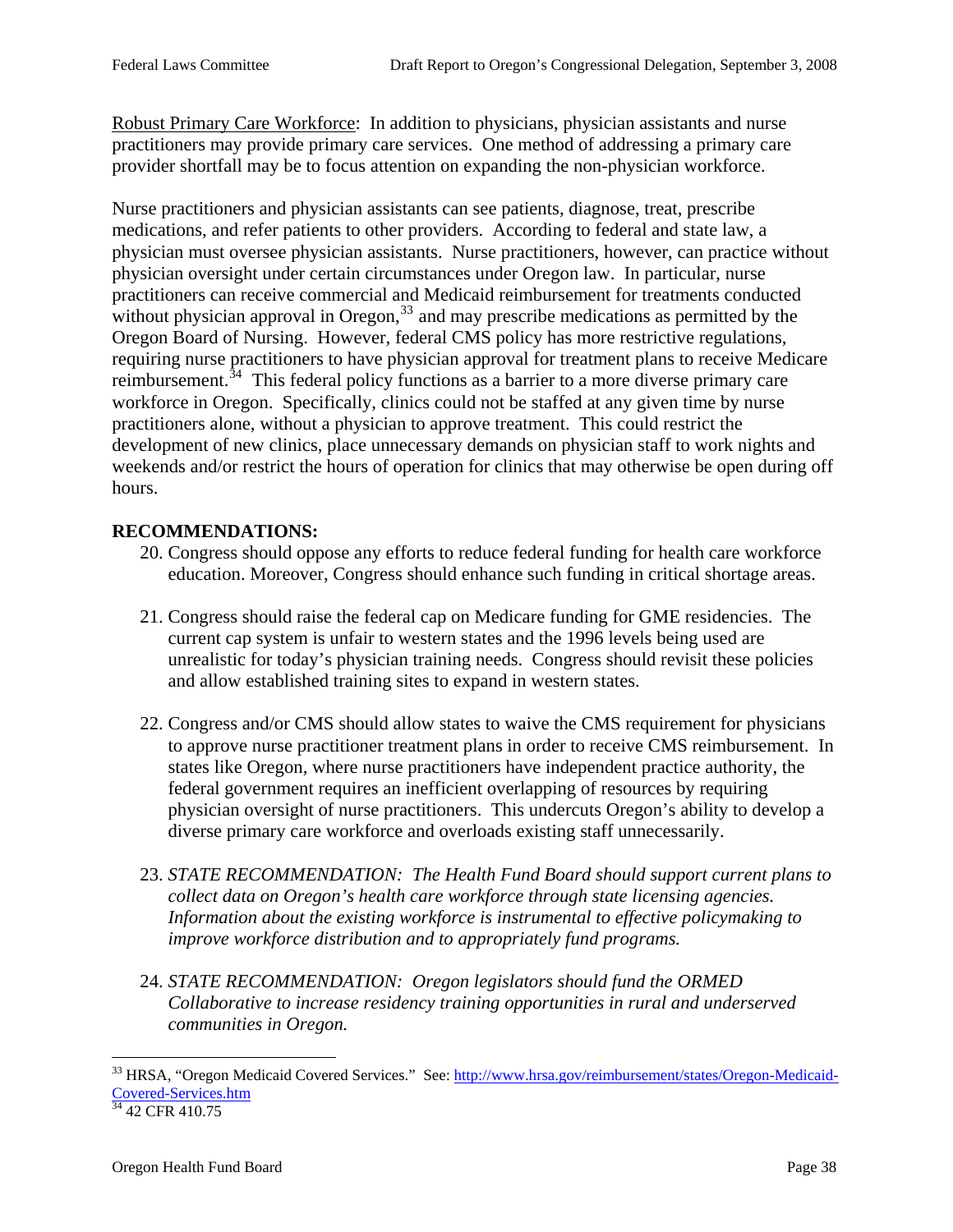### **EMTALA and OREGON'S EMERGENCY DEPARTMENTS**

**RESULTS FROM HEARINGS AND RESEARCH:** The key issues facing Oregon's Emergency Departments (EDs) appear not to be related to EMTALA. Instead these problems relate to a lack of health insurance and lack of access to primary care in the community. Further, testimony was largely supportive of EMTALA, and, even if changes were desired, waivers are not granted for EMTALA.

**BACKGROUND:** The Emergency Medical Treatment and Active Labor Act (EMTALA) was designed to prevent hospitals from transferring uninsured patients to public hospitals without first screening patients to ensure they were stable for transfer. Hospitals must treat patients presenting with emergency medical conditions regardless of their ability to pay. Due to EMTALA, people who lack the ability to pay for primary care to treat and prevent conditions end up receiving treatment in hospital Emergency Departments once their conditions become severe. In many cases, these medical crises could have been prevented with earlier primary care.

The Committee heard arguments demonstrating the need for, and benefits of, EMTALA, and arguments against changing EMTALA. For example, despite EMTALA protections, patient harm has been documented in cases where patients were sent away from emergency departments. According to testimony, only 12 percent of Emergency Department (ED) care could be provided in less acute settings, representing a small portion of healthcare costs. Another presenter testified that ED care represents a very small proportion of overall uncompensated hospital care – the greatest proportion included inpatient care for conditions not managed in the primary care setting.

None of the significant issues facing EDs heard by the Committee were due directly to EMTALA. Emergency Departments face severe overcrowding, lack of on-call specialists, inabilities to hold psychiatric patients for stabilizing in some cases, and other troubling issues. One of the main concerns, overcrowding, would likely be significantly alleviated by increasing the use of primary and preventive care. If health care reform in Oregon successfully reduces uninsurance, transforms the health care delivery system to include an integrated health home, and increases the size of Oregon's primary care provider workforce, some of the issues facing EDs would be alleviated.

One concern about EMTALA presented to this Committee involved how EMTALA has been implemented by Oregon's hospitals. In particular, some hospitals may not transfer patients needing specialist care to another hospital in the region with better qualified specialists because of a concern of being found in violation of EMTALA.

### **RECOMMENDATIONS:**

- *25. STATE RECOMMENDATIONS: The Committee agreed with presenters that EMTALA is an extremely important protection. Although this Committee did not identify any recommendations regarding EMTALA at the federal level, the Committee did identify two issues for state consideration:* 
	- *a. Further study is recommended on the potential for alleged EMTALA violations arising from inter-hospital transfers based on the availability of appropriately*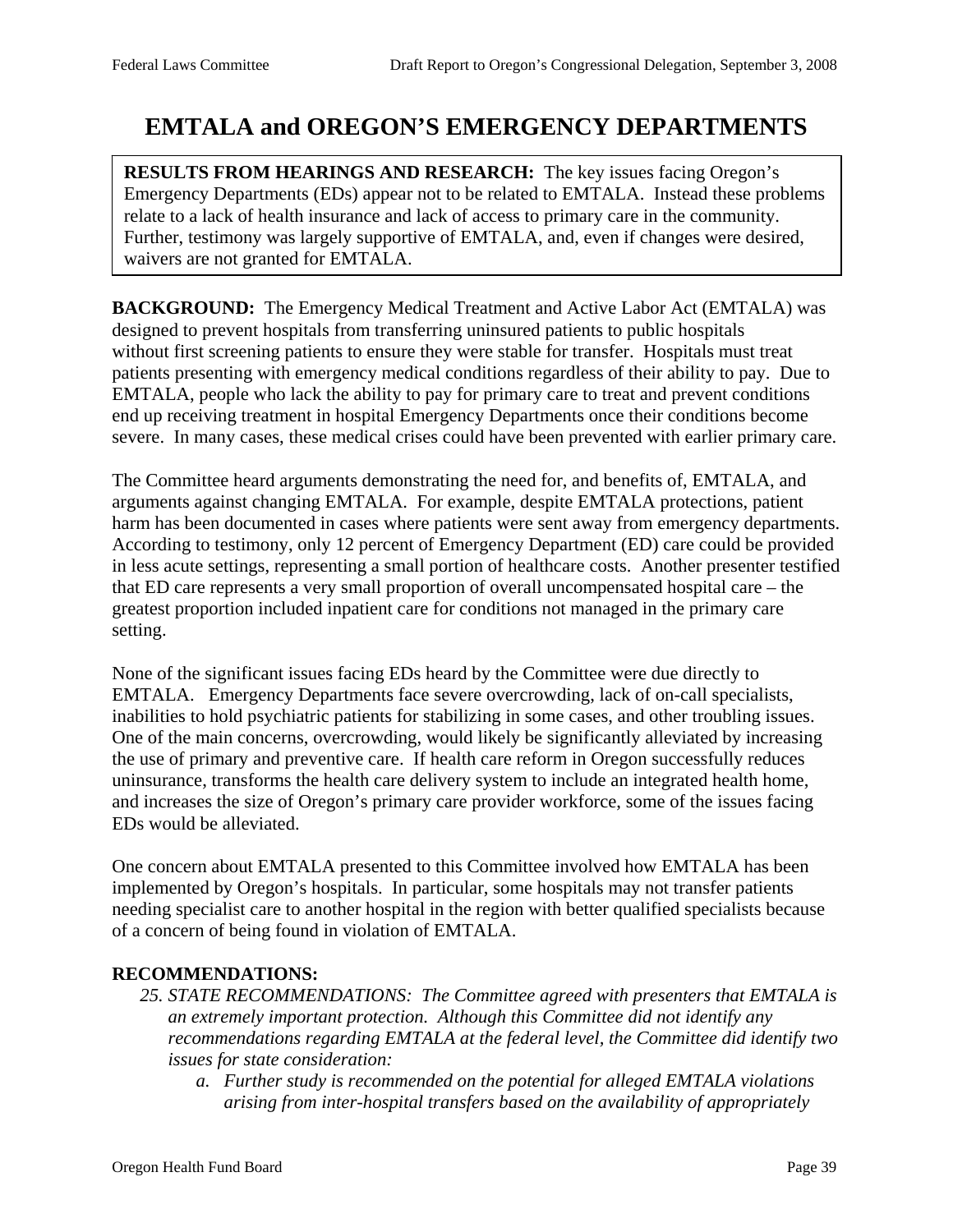*trained physicians. This study should examine whether EMTALA could be more effectively operationalized in Oregon.* 

*b. According to testimony, some Oregon hospitals lack the ability to place involuntary psychiatric holds on patients due to DHS facility requirements, causing some patients to be released against the advice of the hospital. The Committee has referred this issue to the Health Fund Board and to DHS for further inquiry. See Appendix C for a copy of this referral memorandum.*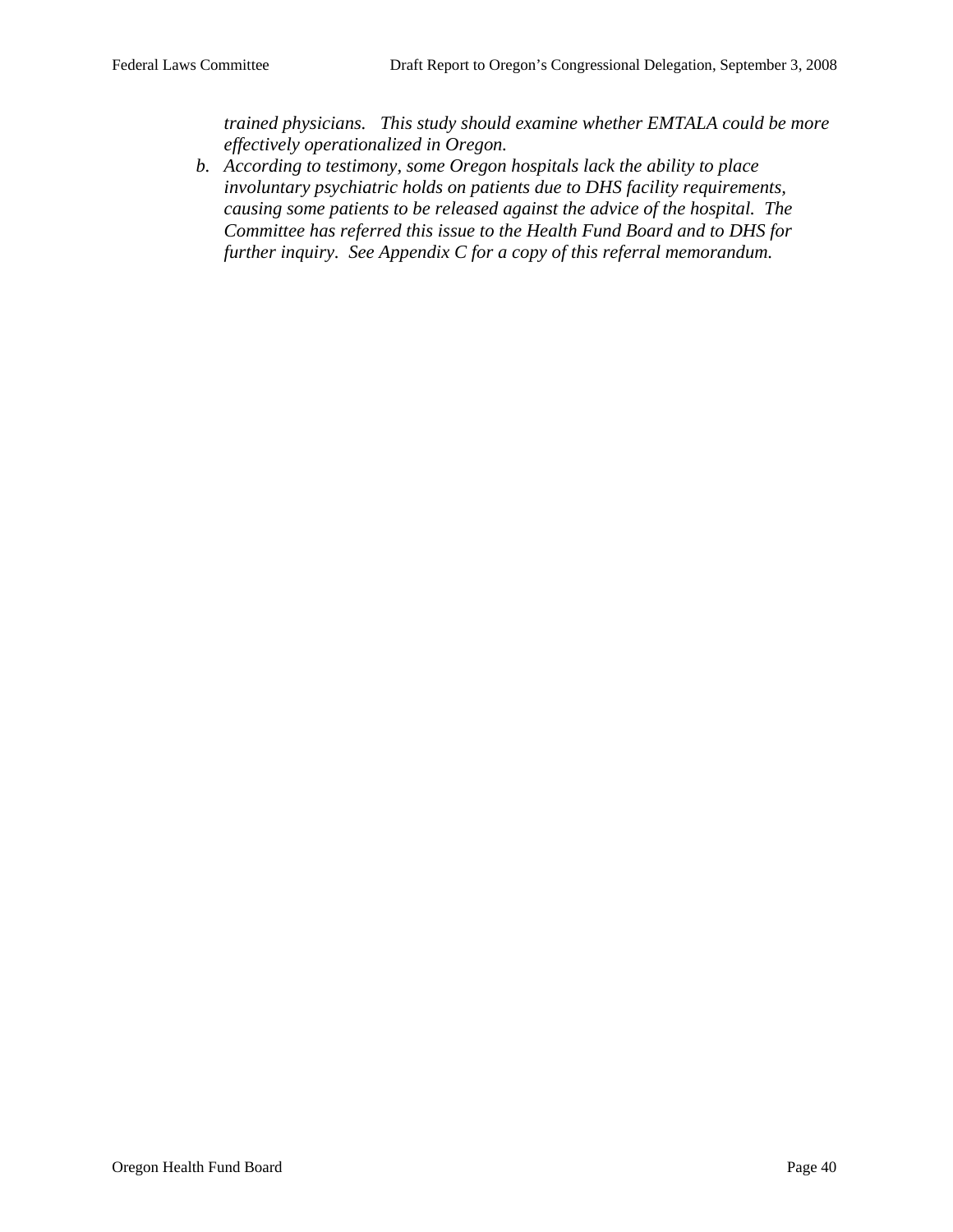# **HIPAA**

**RESULTS FROM HEARINGS AND RESEARCH:** HIPAA does not currently present a barrier to coordination of care and sharing patient information between providers. However, the implementation of privacy practices and misunderstanding of privacy laws at a clinical level may present an operational barrier to coordinating care and sharing information.

**BACKGROUND:** The Health Insurance Portability and Accountability Act (HIPAA) includes requirements for ensuring the privacy and security of patient information. Health plans, clearinghouses, and providers must comply with privacy rules around release of individually identifiable health information. In particular, providers must "provide notice of privacy policies and procedures to patients, obtain consent and authorization for use of information and tell how information is generally shared and how patients can access, inspect, copy and amend their own medical record."[35](#page-40-0) Under HIPAA, health care providers and insurers may disclose protected health information without patient authorization or other permission if the disclosure is for purposes of treatment, payment, and/or health care operations.

Because HIPAA allows treating providers to exchange patient information without a patient's consent, the law does not present a barrier to coordinating care. However, this Committee heard testimony that many providers, clinics, and hospitals' policies require such consent prior to treatment. These privacy policies may be based on an incorrect understanding of HIPAA – fearing that to share information without patient consent would be a HIPAA violation. These facilities spend considerable time and staff resources complying with their internal privacy policies. Educating providers about the types of information exchange permitted under HIPAA may lead to savings in administrative resources.

In the future, HIPAA may present challenges to a new system of electronic personal health records that are under the control of the individual. These legal challenges are not currently well defined. Oregon's Health Information Infrastructure Advisory Committee (HIIAC) will develop a strategy for "the implementation of a secure, interoperable computerized health network to connect patients and health care providers across Oregon." The HIIAC began meeting earlier this year. Until such a strategy is defined, specific recommendations relating to barriers in HIPAA law cannot be adequately developed.

### **RECOMMENDATION:**

*26. STATE RECOMMENDATION: Although this Committee did not identify any recommendations regarding HIPAA at the federal level, the Committee did identify an issue for state consideration: There is a misunderstanding among providers concerning HIPAA requirements around the exchange of patient information. In particular, providers may be able to reduce administrative burden if they are aware that HIPAA allows treating providers to exchange patient information without written patient consent. DHS should consider conducting a provider education effort to clarify HIPAA requirements.* 

<span id="page-40-0"></span><sup>1</sup> **<sup>35</sup>** HIPAA Background from Oregon Association of Hospitals and Health Systems.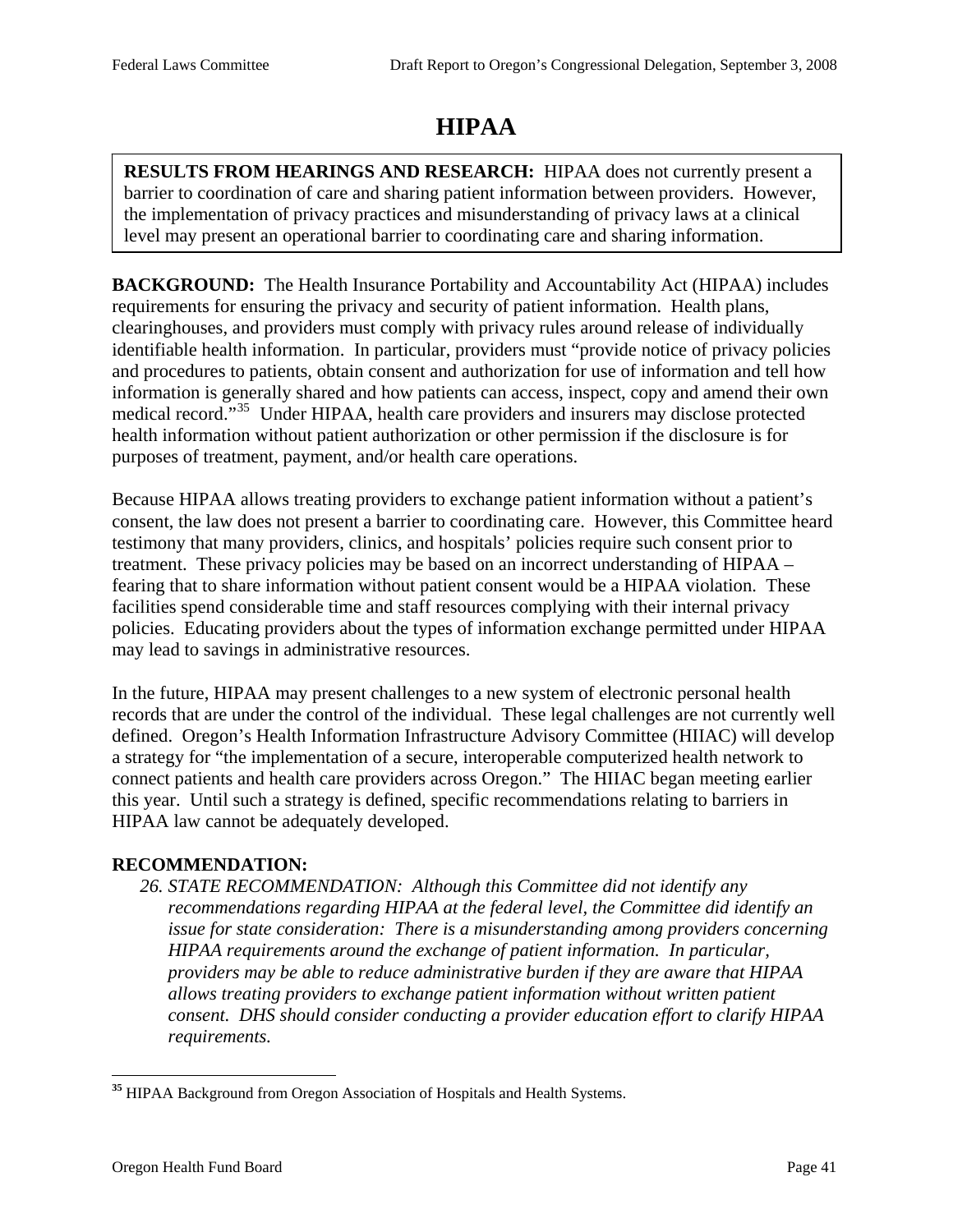### **INDIAN HEALTH SERVICE TRIBAL AND URBAN PROGRAMS**

**RESULTS FROM HEARINGS AND RESEARCH:** Oregon's American Indian/Alaskan Native (AI/AN) population is woefully underserved and suffers significant health disparities, due, in part, to a lack of access to health services and insufficient federal funding. The Health Fund Board's efforts to provide affordable health insurance should help AI/AN individuals greatly. However, the Board and Oregon legislators must recognize the unique needs of the Indian health system and the federal trust relationship that exists between Tribes and the US government when designing a health reform plan.

**BACKGROUND:** Oregon is home to nine federally recognized Tribes and counts more than 90,600 American Indian/Alaskan Native individuals in its population.<sup>[36](#page-41-0)</sup> Oregon's Tribal health system provides health care services to more than 47,000 people. An additional 7,000 people receive services through Oregon's Urban Indian Program located in Portland.

American Indian/Alaskan Native people in Oregon and nationwide suffer enormous health disparities. For example, a national 2001 study found that, when compared to the general population, the American Indian/Alaskan Native population had more than three times the number of deaths per 1,000 related to diabetes and more than seven times the number of deaths per 1,000 related to chronic liver disease. The national infant mortality rate for American Indian/Alaskan Natives is 204 infants per 1,000 compared to 87 infants per 1,000 in the non-Indian population.

Unlike other racial or ethnic minority groups, Tribes are sovereign entities that operate in a unique government-to-government relationship with the United States government. States have no inherent right to regulate Tribes. Because of the United States' legal and political relationship with Tribes, there is a federal obligation to provide health services to AI/AN people. The federal agency responsible for overseeing the delivery of health care services to AI/AN people is the Indian Health Service (IHS), an agency within the Department of Health and Human Services.

In the mid 1970s, two key federal laws were passed that allowed Tribal governments to assume responsibility for the delivery of health care services from the IHS. The Indian Self-Determination and Education Assistance Act (ISDEAA) and the Indian Health Care Improvement Act allowed Tribes to enter into contracts to operate health care programs. Later amendments to the ISDEAA allowed Tribes to enter into Self-Governance compacts, which allow Tribes to redesign health programs to meet the needs of their communities. In Oregon, four Tribes have entered into contracting relationships with the IHS to manage some portion of their health care program and five Tribes have entered into Self-Governance compacts to operate their entire health care program. Research comparing IHS and Tribally-operated health programs indicates that Tribes have been able to expand programs and services, build new facilities, increase third party reimbursements, and improve quality of care.<sup>[37](#page-41-1)</sup>

<span id="page-41-0"></span><sup>36</sup> US Census Bureau, State Population Estimates, July 2007.

<span id="page-41-1"></span><sup>&</sup>lt;sup>37</sup> "Tribal Perspectives on Indian Self-Determination and Self-Governance in Health Care Management," National Indian Health Board, 1998.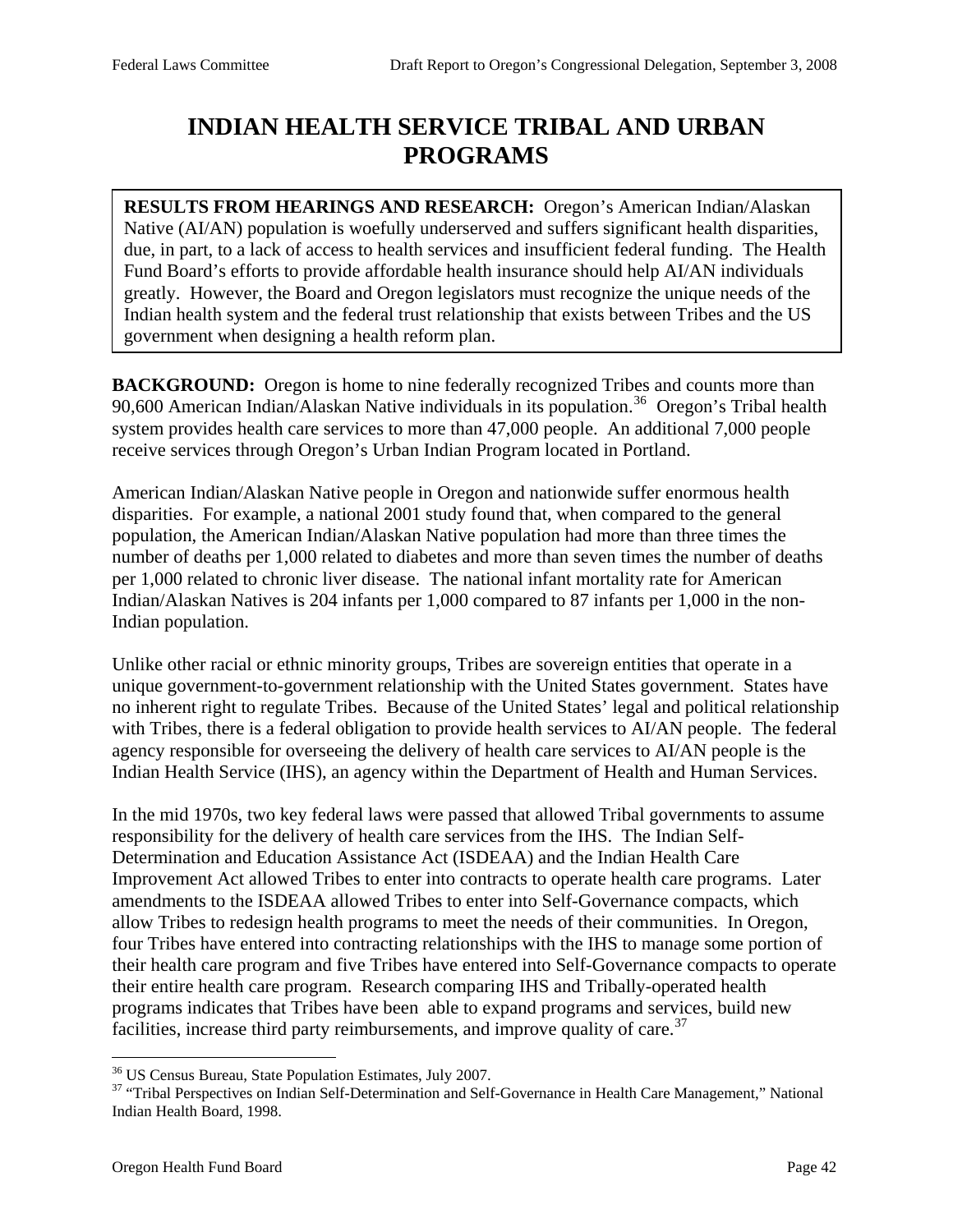Many of Oregon's AI/ANs receive health care coverage through federally funded programs. Approximately 3 percent of AI/ANs in Oregon are enrolled in the Oregon Health Plan and/or Medicare (compared to approximately 27 percent of all Oregonians). Although some AI/ANs have private insurance through an employer or purchased directly, the number of uninsured in this population is very high. In 2006, the Oregon Population Survey found that 28.6 percent of AI/ANs in Oregon were uninsured, compared to 15.6 percent uninsured across all groups in the state. Anecdotal estimates place the number of uninsured in Tribes much higher, especially given that the Oregon Population Survey was biased to responses from higher income homes with phones. Research indicates that 32 percent of AI/AN homes nationwide do not have phones.[38](#page-42-0)

Ambulatory care services are provided to Oregon AI/ANs in IHS and tribally-operated health facilities. IHS and Tribal health providers can receive reimbursement from Medicare, Medicaid, and private insurance plans (if the provider is in the plan's provider network or in those cases where Tribal providers have agreements with health plans). For uninsured patients, services are paid by federal IHS funds provided to the Tribe. The federal government provides Tribes with limited funding equivalent to the amount the Indian Health Service would have spent directly providing services for Tribal members. The funding is provided by categories of service (e.g. hospital/clinical services, dental, mental health, public health nurses, etc). The funding level is based on a formula that considers the number of users served by a Tribal program and in some instances the health status of the population served. A Contract Health Service (CHS) program covers specialty care services that cannot be provided in a tribal facility and must be purchased from the private sector. The CHS funds are very limited and Tribes apply stringent eligibility rules in order to qualify for services.

Because the Indian health system has been chronically under funded, access to health care services is very limited, which contributes to the significant health disparities of AI/AN people. This limited access to health services and chronic underfunding are considered the largest barriers to achieving health equities for Tribes. Per capita expenditures for health care indicate that an IHS beneficiary received only \$2,100 per person in fiscal year 2005. Yet a Medicaid beneficiary—in a similar federal health program in scope of services provided—receives double the IHS per capita amount. A Medicare beneficiary receives three times the amount spent for an IHS beneficiary.

Tribes receive their IHS funding at the beginning of the federal fiscal year. According to testimony received by this Committee, Contract Health Services funds run out before the end of the year. When CHS funds get low, IHS services move from a "Priority II" level to a "Priority I" level in which services must meet "life or limb" test before being eligible to receive care. Many Tribes maintain a backlog of non-emergency services that do not meet Priority I criteria. When Tribes receive new fiscal year funding, they immediately work to clear the backlog of denied and deferred services, which quickly depletes CHS budgets, and places them back into a Priority I

<span id="page-42-0"></span><sup>38</sup> US Census Bureau, "United States Summary 2000: *Summary Social, Economic, and Housing Characteristics*." See Table 75: Selected Equipment Characteristics of Housing Units With an American Indian and Alaska Native Householder (One Race): 2000," pp. 449-455.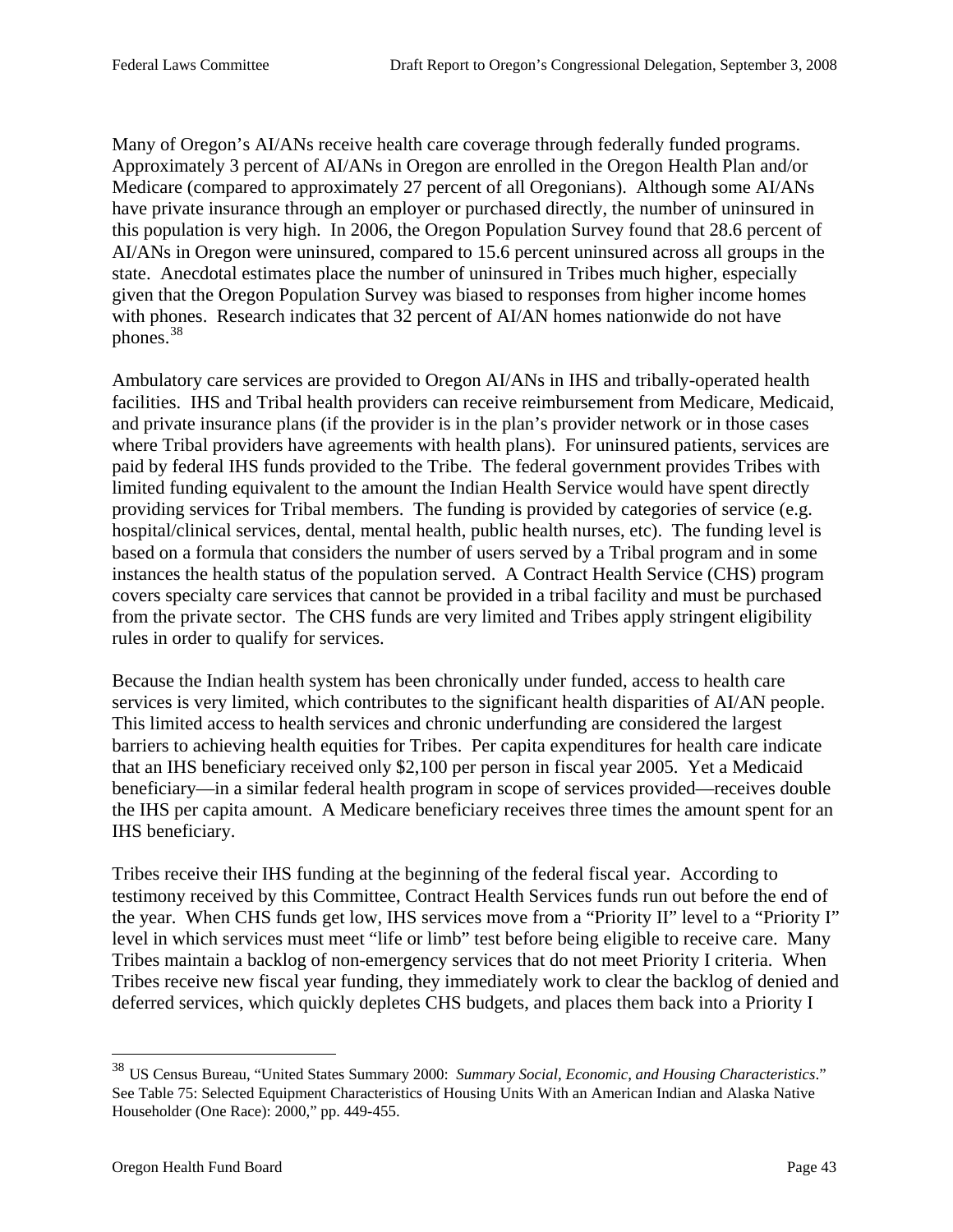status. Although some Tribes are able to supplement IHS funds to cover the gap, for many Tribes, this practice results in a health care system that rations care and limits access to services.

When Congress established authority for IHS and Tribal health programs to receive reimbursement for Medicaid services, it amended the Social Security Act to allow services received through an Indian Health Service facility to be reimbursed at a rate of 100 percent the federal medical assistance percentage (FMAP).  $3<sup>5</sup>$  This means that there is no cost to the State for services provided to an AI/AN Medicaid beneficiary served by an IHS or Tribal facility. Because of this special consideration by Congress and because of the legal and political relationship that the federal government has with Tribal governments, Oregon Tribes have requested open access to enrollment in Oregon Health Plan Standard, which is currently closed to new enrollees. Oregon's DHS is in the process of reviewing this request. Further, in 2003, the Oregon legislature passed S.B. 878, that recognized this special circumstance and proposed to allow an AI/AN enrolled in OHP Standard the same benefit package as an OHP Plus beneficiary. Oregon has requested an amendment to its Oregon Health Plan waiver to implement S.B. 878. This request has been pending with CMS since 2003. Both of these requests would greatly increase the number of AI/ANs in Oregon with coverage for their health care needs.

### **RECOMMENDATIONS:**

- 27. Given the unique relationship between Tribes and the Federal Government, and the US government's responsibility to provide health care to all Tribal members, Congress should adequately fund Tribal health services.
- 28. CMS should approve Oregon's waiver request to allow AI/AN enrollees in OHP Standard to receive OHP Plus benefits. This waiver request has been pending since 2003.
- *29. STATE RECOMMENDATION: The Oregon Health Fund Board and the Oregon legislature should endeavor to consider the unique "federal trust relationship" between the United States and Indian Tribes, which creates a federal obligation to provide health services to American Indian/Alaskan Native people. When considering significant changes to public health benefits and the use of managed care organizations to provide care any impact on this special relationship must be considered. A letter to the Health Fund Board from the Northwest Portland Area Indian Health Board points out several areas for the Board to consider:* 
	- *a. Reform initiatives must be consistent with the federal government's responsibility to Tribes.*
	- *b. The 100% federal match for Medicaid services provided by or through IHS or Tribal programs must be factored when determining benefits and reimbursement methods.*
	- *c. All cost sharing must be eliminated or waived for American Indian/Alaskan Native Medicaid and Medicare beneficiaries.*

<span id="page-43-0"></span> $39$  100% federal match applies only to services provided by Indian Health Service facilities and Tribal clinics. Urban Indian Health Clinics are not matched at 100%, neither are Medicaid services provided outside IHS facilities or Tribal clinics.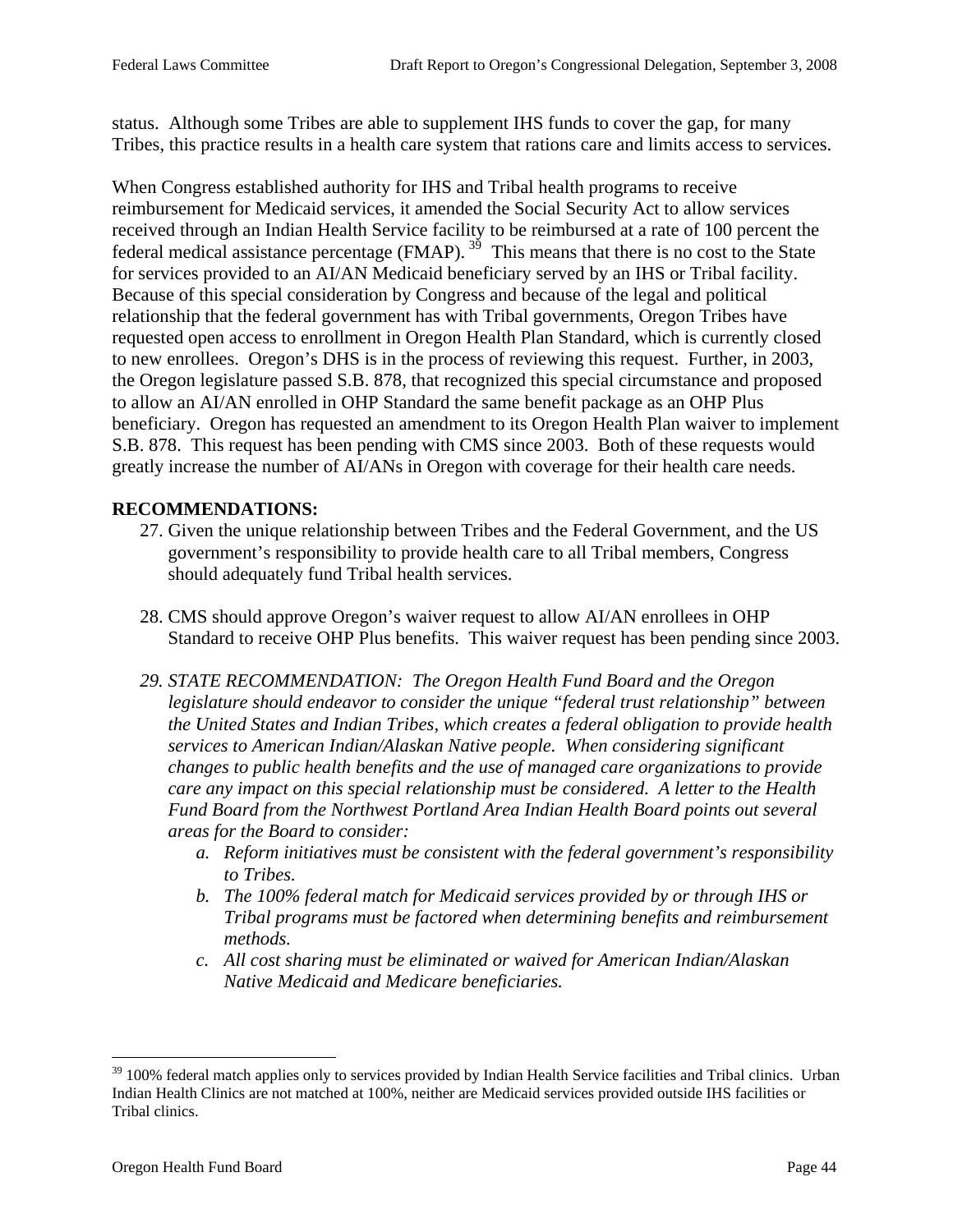- *d. Any benefit packages for American Indian/Alaskan Native Medicaid beneficiaries should be equivalent in amount, duration or scope as the best benefit package offered to Medicaid beneficiaries in Oregon.*
- *e. Managed care: American Indian/Alaskan Native individuals should be allowed to choose an Indian health program or a managed care plan, as they prefer and not be involuntarily assigned to a non-Indian managed care plan when an Indian health program is available. Further, managed care plans or contractors should be required to pay Indian health providers even if these providers are "out-ofnetwork."*
- *f. Oregon's health reform should respect Tribes' cultural beliefs and traditional practices. CMS should include access to traditional medicine as part of services available to American Indian/Alaskan Native people.*
- *g. Access to Medicaid eligibility should be simplified and improved.*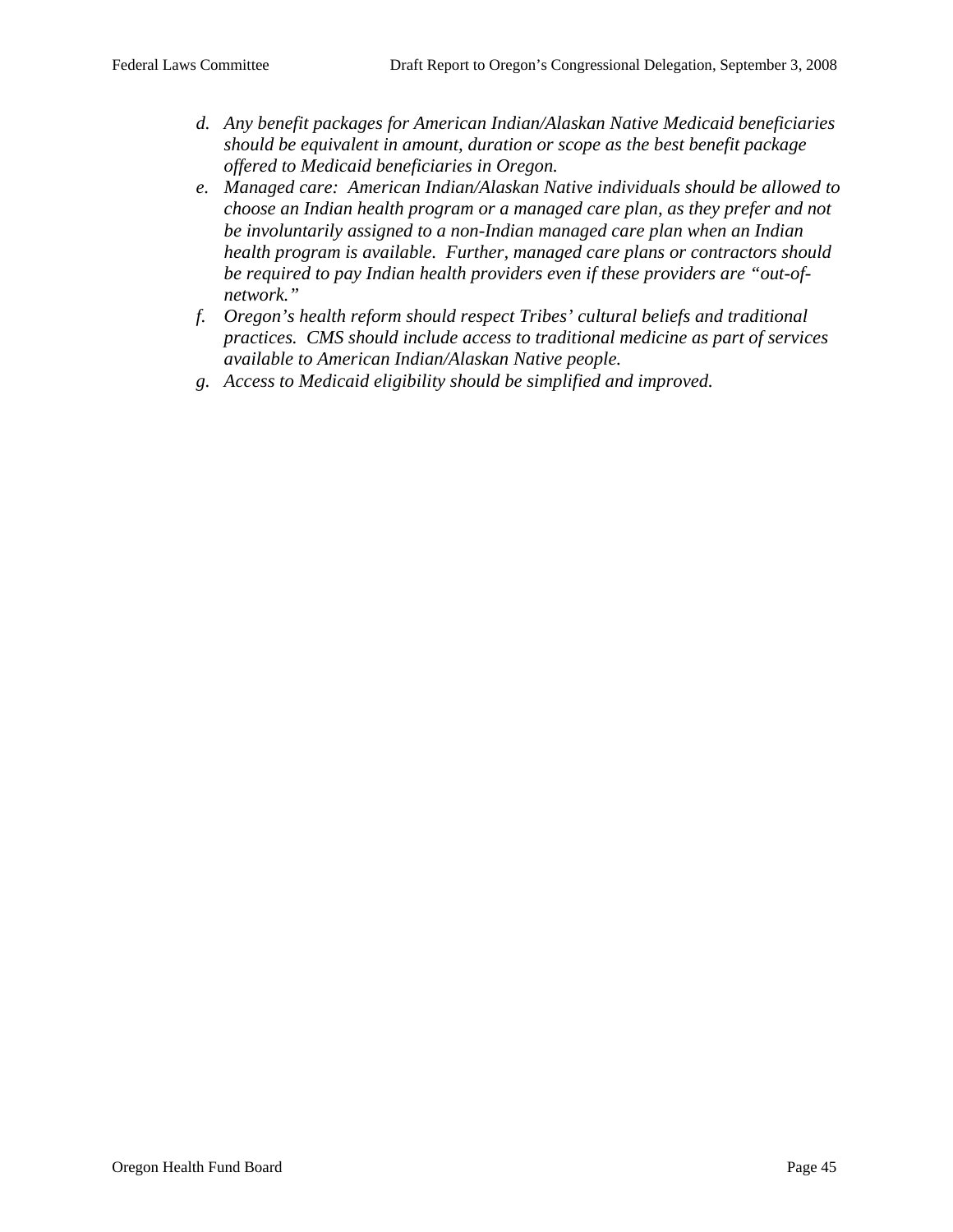### **NEW FEDERAL GRANT PROGRAM TO SUPPORT STATE REFORM**

**RESULTS FROM HEARINGS AND RESEARCH:** The current health care system is in crisis. There is much interest at the state and national level in reforming health care and decreasing the number of uninsured Americans. There have been a few, targeted pilot programs related to health reform (including a medical home model grant) funded by CMS, but Congress has not created a federally funded demonstration grant program to support state reform efforts.

**BACKGROUND:** There has been national interest in a federal grant program to support states' health reform efforts. In 2007, the National Association of Insurance Commissioners recommended that Congress create a grant program for state health reform efforts.<sup>[40](#page-45-0)</sup> There have been several bills introduced in Congress as well (none of which has yet made it to a vote):

- In January 2007, the Health Partnerships bill was introduced as Senate bill 325 and House Resolution 506 (with 80 cosponsors). The bills would provide for innovation in health care through State initiatives that expand coverage and access and improve quality and efficiency in the health care system.
- In September 2007, US Sen. Sanders (VT) introduced Senate bill 2031 to provide demonstration project grants and flexibility to states to provide "universal, comprehensive, cost-effective systems of health care coverage, with simplified administration."
- In April 2007, Senator Feingold introduced Senate bill 1169, to "ensure the provision of high quality health care coverage for uninsured individuals through state health care coverage pilot projects that expand coverage and access and improve quality and efficiency in the health care system."

### **RECOMMENDATION:**

30. Congress should create a federal grant program to support states pursuing innovative reform concepts. Members of Oregon's Congressional delegation should consider sponsoring or supporting such a bill.

1

<span id="page-45-0"></span><sup>&</sup>lt;sup>40</sup> "NAIC Recommendations for Federal Action," Federal Relief Subgroup, State Innovations (B) Working Group, National Association of Insurance Commissioners, May 2007.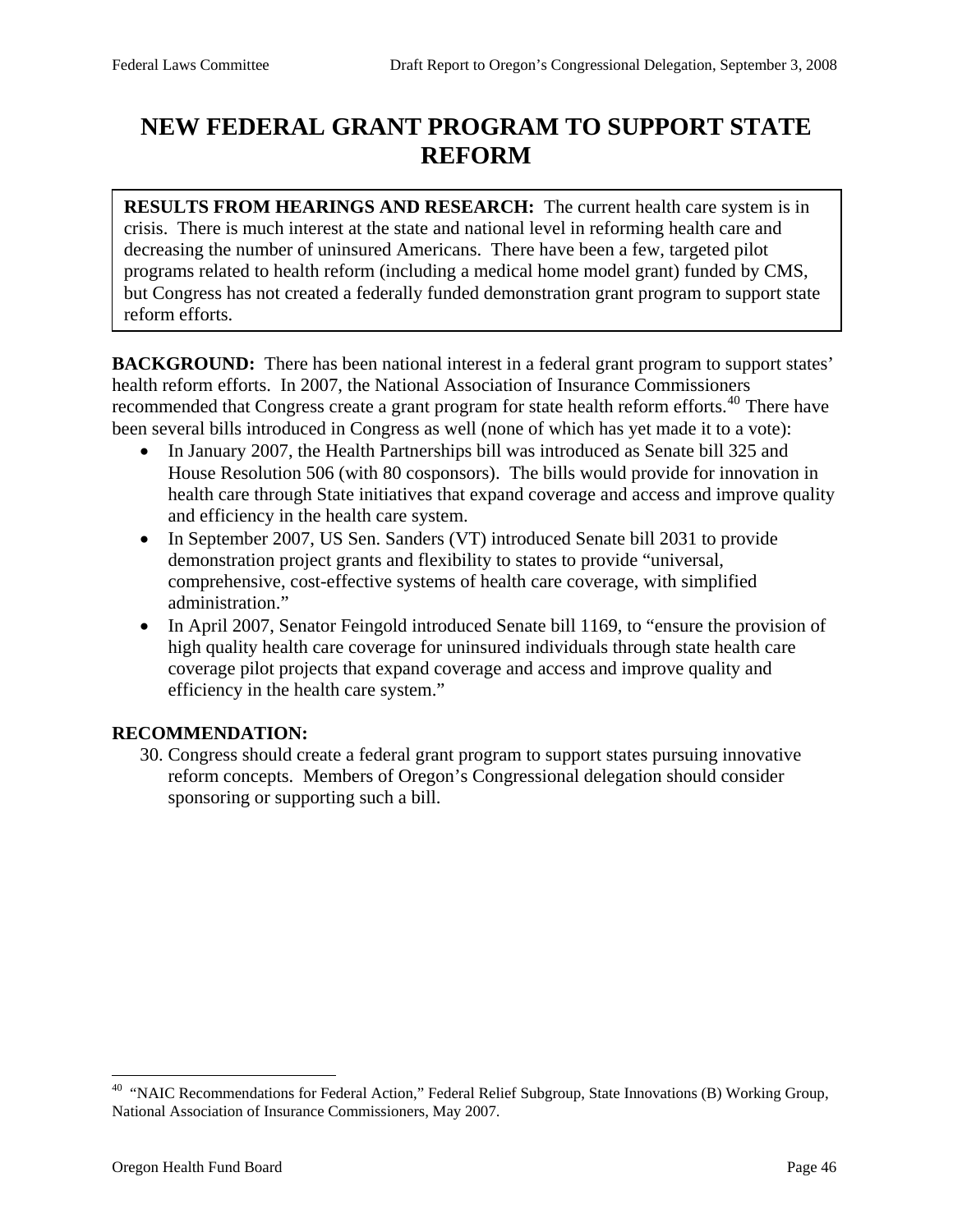## **APPENDIX A**

### **HISTORY OF THE OREGON HEALTH PLAN (OHP) [41](#page-46-0)**

**1988** – Senate President John Kitzhaber initiated the Oregon Medicaid Priority Setting Project, which laid the groundwork for the Prioritized List of Health Services.

**1989** – The Legislature developed a framework for Phase I of the OHP Medicaid demonstration.

**1991** – Phase II of the OHP Medicaid demonstration was developed, which included preparations to offer mental health and chemical dependency services.

- The Health Services Commission recommended its first Prioritized List to Governor Roberts and the Legislature.
- Oregon sent its Medicaid waiver application to the US Health Care Financing Administration (HCFA).

**1992** – HCFA denied Oregon's waiver application because of possible violations of the Americans with Disabilities Act.

• The Health Services Commission revised the prioritization methodology and resubmitted the waiver application to HCFA, which is subsequently approved.

**1993** – The Legislature passed a funding package for Medicaid expansion using General Funds, a 10-cents-per-pack cigarette tax increase, and federal matching funds.

- HCFA approved the initial Prioritized List, which included coverage for mental health and chemical dependency services.
- The Legislature created the Office of the Oregon Health Plan Administrator.

**1994** – Oregon Health Plan begins full operation

• Medicaid eligibility was expanded to include Oregonians below 100% of the Federal Poverty Level (FPL).

**1995** – The OHP Basic benefits package is expanded to include Medicaid seniors, people with disabilities, and children in foster/substitute care.

• The Legislature approved premiums and \$5,000 liquid asset eligibility test for new OHP beneficiaries.

**1997** – All OHP beneficiaries deemed eligible for expanded mental health benefits provided through mental health organizations (MHOs).

- The Family Health Insurance Assistance Program (FHIAP) is created to help lowincome, working people pay for private health coverage.
- The Office of Oregon Health Plan Administrator is renamed the Office for Oregon Health Plan Policy Research (OHPPR).

<span id="page-46-0"></span><sup>&</sup>lt;sup>41</sup> Oregon Health Plan: an historical overview. Department of Human Services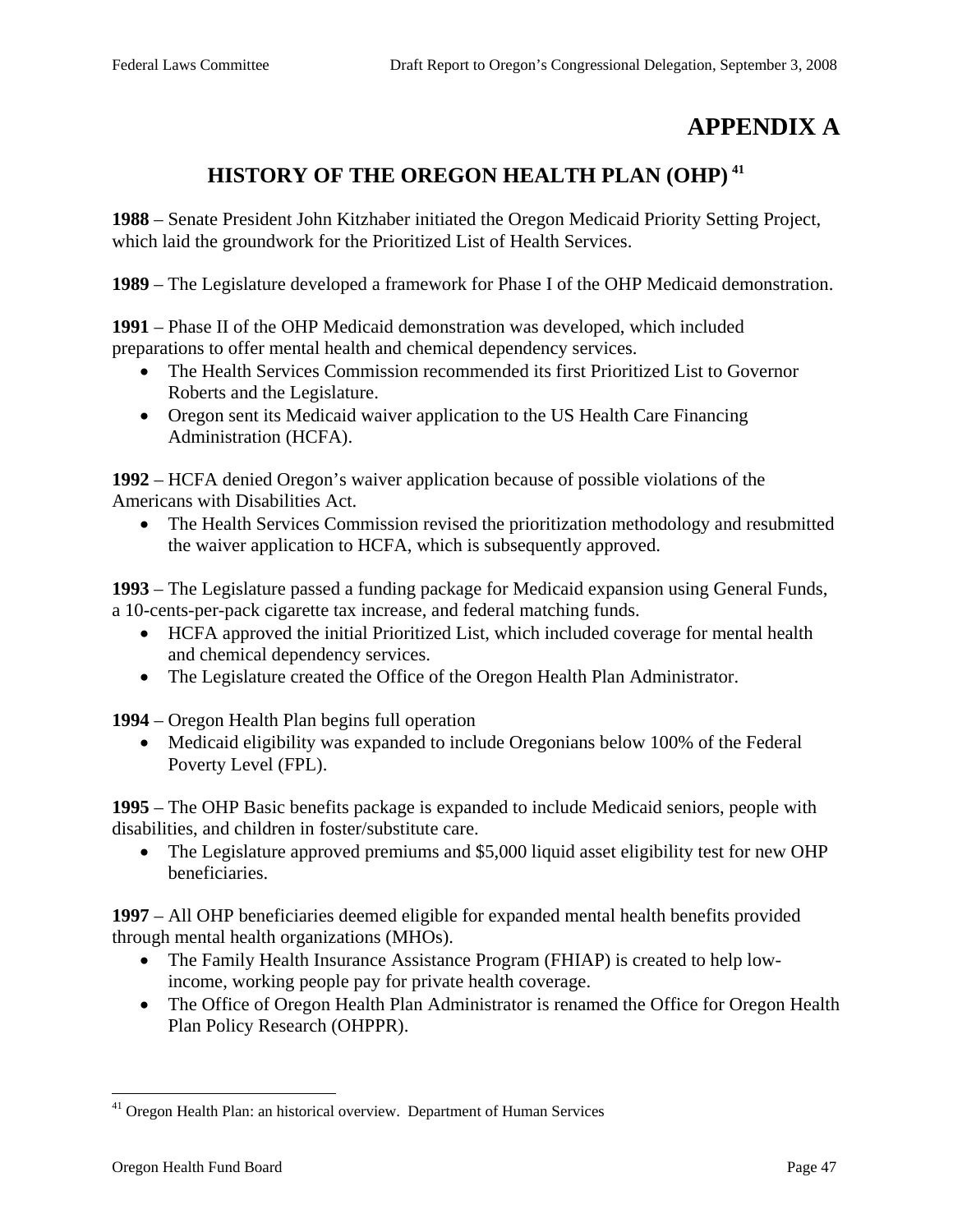**1998** – The OHP Basic benefit package expanded to include pregnant women with income up to 170% FPL.

• The State Children's Health Insurance Program (SCHIP) began for uninsured children and OHP eligibility rose to 170% FPL for these children.

**1999** – The Legislature lowered the liquid asset test to \$2,000.

**2001** – The Legislature requested new Medicaid waivers to change the benefit package for some OHP beneficiaries and to use the savings to pay for an expansion of eligibility up to 185% FPL. In addition, the waiver requested that federal funding be used to expand coverage to more people in FHIAP.

**2002** – The Emergency Board of the Legislature approved the OHP2 waivers with incremental expansion of Medicaid to 115% FPL and expansion of FHIAP.

- DHS submitted its second 5-year OHP project waiver request to Centers for Medicaid services (CMS, formerly HCFA); CMS approved the waivers.
- The Disease Management Program begins, targeting clients with specific health conditions and providing case management

**2003** – Copayments were instituted for most adult fee-for-service clients (with exemptions for pregnant women, tribal clients, and long-term care clients receiving waivered services).

- Covered services on the Prioritized List drop from line 566 to 549; the Medically Needy and General Assistance programs were discontinued; long-term care at lesser-impaired Survivability Levels 12-17 lost eligibility.
- The OHP Basic package was renamed to OHP Plus; a new benefit package, OHP Standard, is created. OHP Standard included reduced benefits, higher copayments, and premiums.
- OHP eligibility for pregnant women and children rose to 185% FPL.
- Medicaid managed care plan and hospital provider taxes established by the Legislature.

**2004** – Ballot Measure 30 failed, which necessitated an OHP benefit reduction and curtailed OHP Standard enrollment.

- A court order directed DHS to end copayments for OHP Standard beneficiaries.
- OHP Standard closed to new enrollment.

**2005** – OHP Standard beneficiaries below 10% FPL exempted from paying premiums.

**2006** – SCHIP beneficiaries' eligibility is extended from 6 to 12 months.

**2007** – The Legislature passes SB 329, which established the Oregon Health Fund Board and its committees to propose large-scale reform to Oregon's healthcare system.

- The Oregon Health Fund Board and committees begin holding meetings.
- CMS extended Oregon's OHP2 waiver for another 3 years.

**2008** – OHP Standard reopened enrollment to achieve a biennial average enrollment of 24,000. 91,000 Oregonians entered a lottery for the opportunity to apply for the available spots.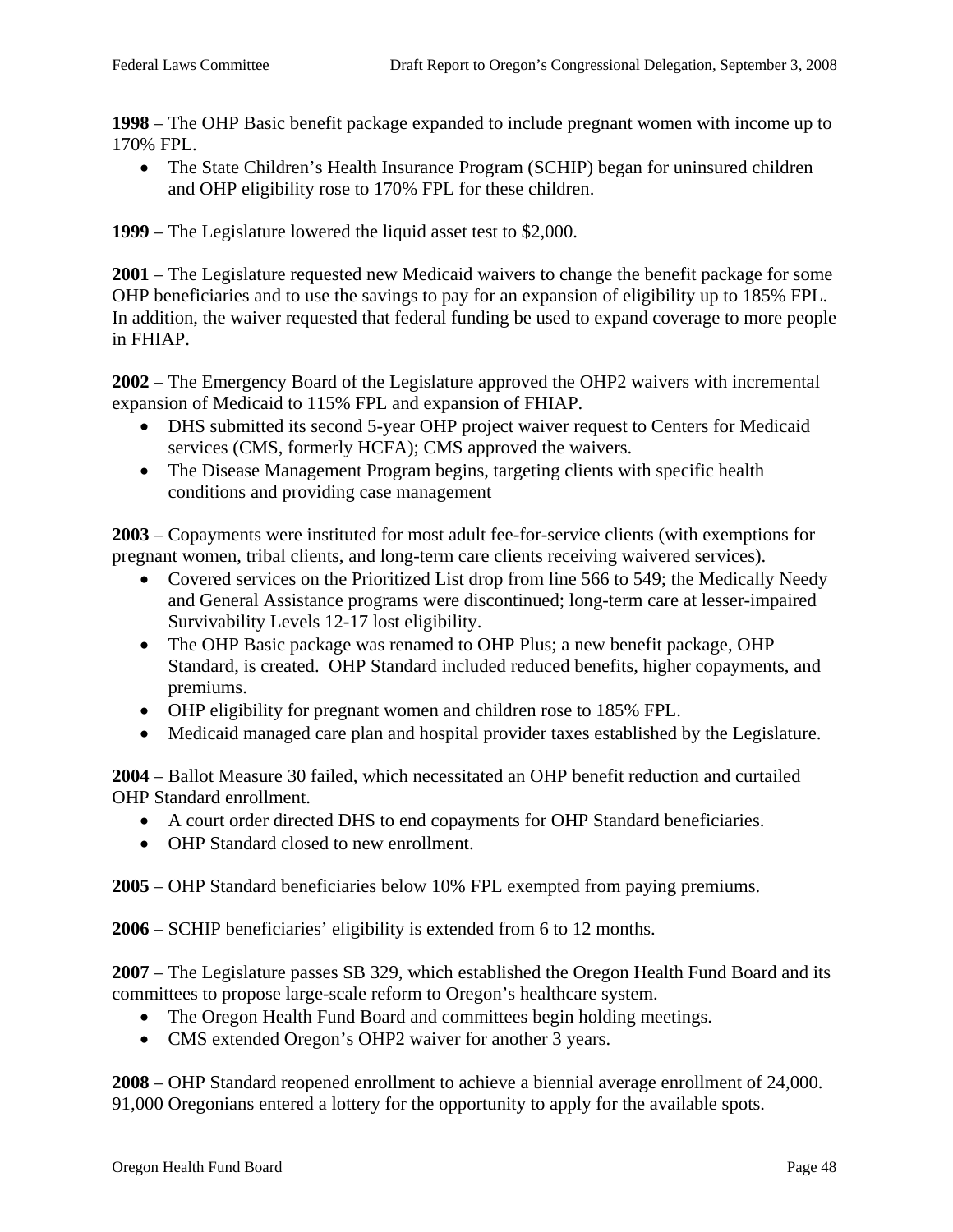### **APPENDIX B**

|                                 | <b>COUNTY</b>               | <b>PFFS</b> | <b>HMO</b> | <b>PPO</b> | Total   | % in PFFS |
|---------------------------------|-----------------------------|-------------|------------|------------|---------|-----------|
|                                 | Clatsop                     | 183         | 323        | 273        | 779     | 23.49%    |
| Congressional<br>District 1: NW | Columbia                    | 556         | 1,789      | 1,187      | 3,532   | 15.74%    |
| Oregon, North/West              | Washington                  | 1,453       | 17,181     | 5,773      | 24,407  | 5.95%     |
| of Portland                     | Yamhill                     | 204         | 2,395      | 2,892      | 5,491   | 3.72%     |
|                                 | Subtotal:                   | 2,396       | 21,688     | 10,125     | 34,209  | $7.00\%$  |
|                                 | Wallowa                     | 130         |            |            | 130     | 100.00%   |
|                                 | Malheur                     | 752         |            | 18         | 770     | 97.66%    |
|                                 | <b>Baker</b>                | 502         |            | 16         | 518     | 96.91%    |
|                                 | Union                       | 779         |            | 36         | 815     | 95.58%    |
|                                 | Harney                      | 78          |            | 15         | 93      | 83.87%    |
|                                 | Umatilla                    | 1,317       | 400        | 58         | 1,775   | 74.20%    |
|                                 | Klamath                     | 1,931       | 749        | 50         | 2,730   | 70.73%    |
|                                 | Morrow                      | 131         | 56         |            | 187     | 70.05%    |
| Congressional                   | Lake                        | 105         | 71         |            | 176     | 59.66%    |
| District 2: Eastern             | <b>Hood River</b>           | 350         | 340        | 71         | 761     | 45.99%    |
| Oregon                          | Sherman                     | 52          | 62         |            | 114     | 45.61%    |
|                                 | Wasco                       | 333         | 635        | 20         | 988     | 33.70%    |
|                                 | Crook                       | 272         | 760        | 35         | 1,067   | 25.49%    |
|                                 | Wheeler                     | 22          | 68         |            | 90      | 24.44%    |
|                                 | Grant                       | 105         | 352        |            | 457     | 22.98%    |
|                                 | Jefferson                   | 81          | 1,033      | 13         | 1,127   | 7.19%     |
|                                 | Jackson                     | 520         | 359        | 6,427      | 7,306   | 7.12%     |
|                                 | Deschutes                   | 334         | 7,491      | 88         | 7,913   | 4.22%     |
|                                 | Subtotal:                   | 7,794       | 12,376     | 6,847      | 27,017  | 28.85%    |
| Congressional                   | Clackamas (Also District 5) | 1,328       | 17,938     | 6,989      | 26,255  | 5.06%     |
| District 3:                     | Multnomah                   | 1,895       | 33,405     | 8,129      | 43,429  | 4.36%     |
| Portland/Clackamas              | Subtotal:                   | 3,223       | 51,343     | 15,118     | 69,684  | 4.63%     |
|                                 | Curry                       | 287         | 36         | 23         | 346     | 82.95%    |
|                                 | Douglas                     | 1,559       | 1,933      | 123        | 3,615   | 43.13%    |
| Congressional                   | Coos                        | 613         | 1,230      | 76         | 1,919   | 31.94%    |
| District 4: Western             | Josephine                   | 191         | 1,904      | 2,999      | 5,094   | 3.75%     |
| and Southwestern                | Benton                      | 133         | 3,251      | 610        | 3,994   | 3.33%     |
| Oregon                          | Lane                        | 409         | 9,270      | 9,535      | 19,214  | 2.13%     |
|                                 | Linn                        | 84          | 4,829      | 3,084      | 7,997   | 1.05%     |
|                                 | Subtotal:                   | 3,276       | 22,453     | 16,450     | 42,179  | 7.77%     |
|                                 | Tillamook                   | 180         | 63         | 68         | 311     | 57.88%    |
| Congressional                   | Lincoln                     | 509         | 696        | 104        | 1,309   | 38.88%    |
| District 5: NW                  | Marion                      | 1,588       | 13,882     | 8,179      | 23,649  | 6.71%     |
| <b>Oregon, South/West</b>       | Polk                        | 374         | 3,088      | 2,457      | 5,919   | 6.32%     |
| of Portland                     | Clackamas (also District 3) | 1,328       | 17,938     | 6,989      | 26,255  | 5.06%     |
|                                 | Subtotal:                   | 3,979       | 35,667     | 17,797     | 57,443  | 6.93%     |
|                                 | <b>TOTAL</b>                | 19,340      | 125,589    | 59,348     | 204,277 | $9.47\%$  |

### **Oregon Enrollment in Medicare Advantage Plans by Type and County, January 2008**

SOURCE: CMS data, see: <http://www.cms.hhs.gov/MCRAdvPartDEnrolData/>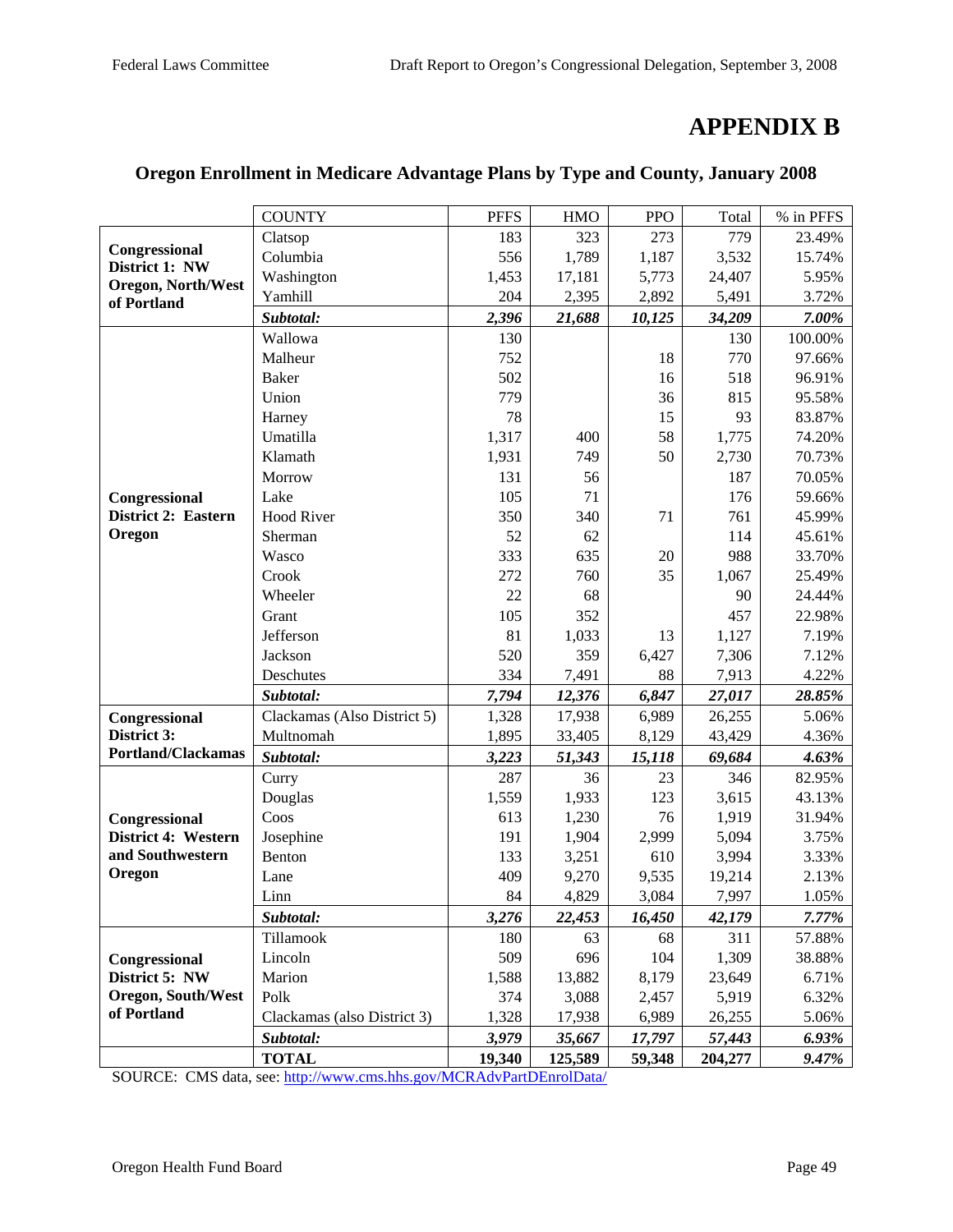### **APPENDIX C**

### **MEMORANDUM**

| TO:   | Bill Thorndike, Chair, Oregon Health Fund Board<br>Bruce Goldberg, Director, Oregon Department of Human Services |
|-------|------------------------------------------------------------------------------------------------------------------|
| FROM: | Dr. Frank Baumeister, Chair, Federal Laws Committee of the Oregon Health<br><b>Fund Board</b>                    |
| DATE: | TBD                                                                                                              |
| RE:   | Hospital involuntary psychiatric holds and EMTALA                                                                |

The Federal Laws Committee has become aware of a conflict between the EMTALA requirement that the hospital and treating physician stabilize patients before transfer or discharge and the state DHS policy that prohibits hospitals from placing involuntary psychiatric holds unless the hospital has met certain DHS facility requirements.

When psychiatric patients arrive at the Emergency Department and do not wish to remain for treatment, the county mental health agency has the authority to place an involuntary hold if the patient is deemed a threat to themselves or others. If the county disagrees with the hospital or treating ED physician's medical advice to hold the patient, the patient must be released unless the hospital is certified by DHS to place its own involuntary hold. In several cases presented to the Committee, these released patients unfortunately committee suicide.

Although the hospital and treating physician would not be liable under EMTALA for failing to stabilize a patient (since patients can leave against medical advice), this Committee heard testimony that DHS certification rules may be too strict for smaller and rural hospitals.

**The Committee recommends that hospitals and DHS work together to resolve this issue.** The solution may include working with uncertified hospitals to become certified and/or revising DHS policy to allow certification for these hospitals.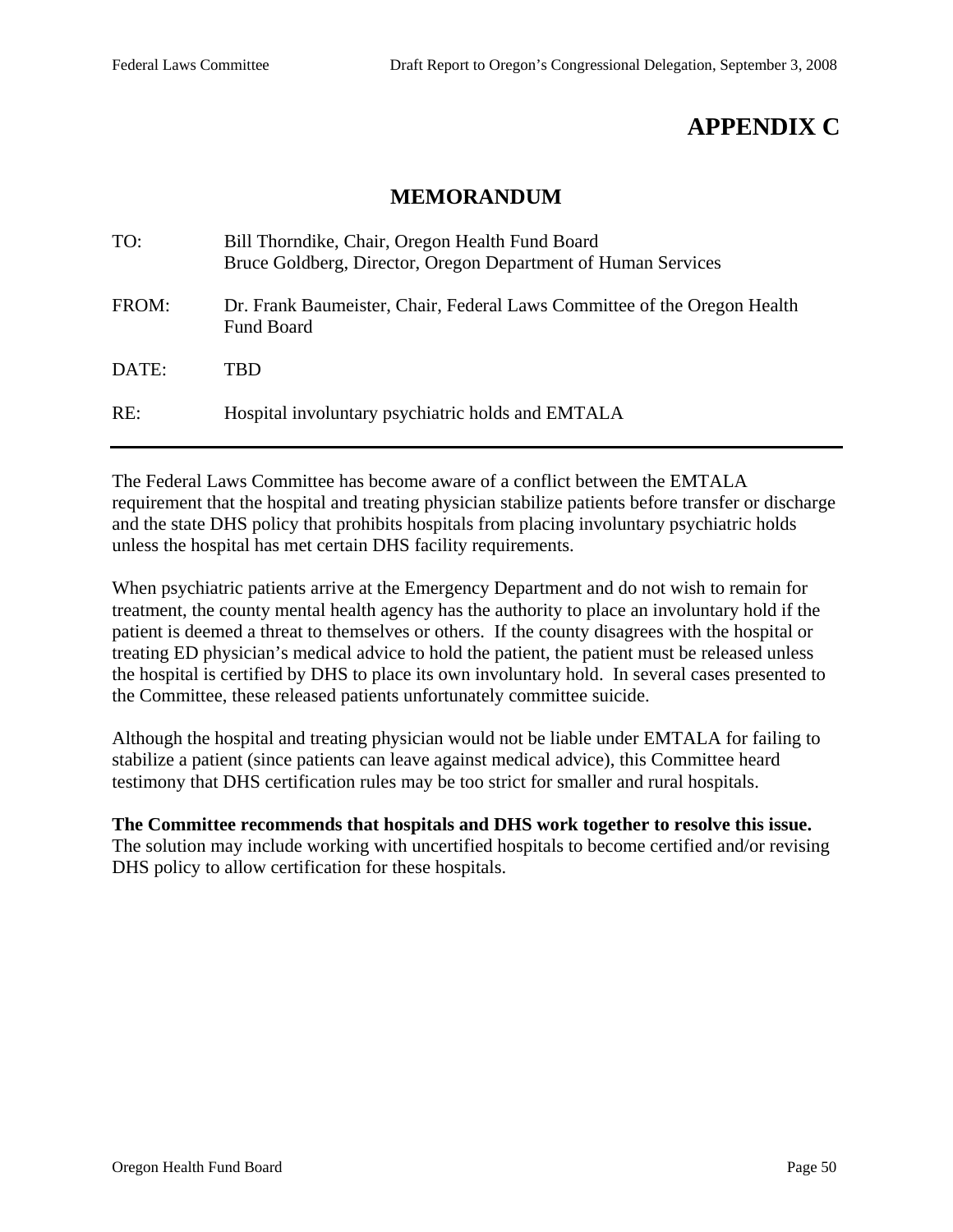### **APPENDIX D**

### **Federal Laws Committee Presenters**

| Chris Allanach               | Oregon Legislative Revenue Office (Income tax expert)                                           |
|------------------------------|-------------------------------------------------------------------------------------------------|
| Peggie Beck                  | Commissioner, Governor's Commission on Senior Services                                          |
| Cindy Becker                 | Executive Director, Coalition for a Healthy Oregon                                              |
| <b>Rick Bennett</b>          | <b>AARP Oregon Director of Government Relations</b>                                             |
| Janet Bowman                 | SHIBA & Medicare Outreach Coordinator, Multnomah<br>County Aging & Disability Services Division |
| <b>Rhonda Busek</b>          | COO, Lane Individual Practice Association, Inc (LIPA)                                           |
| Patricia A. Butler, JD, DrPH | Consultant (ERISA expert)                                                                       |
| Dr. Chadron Cheriel          | <b>AARP Oregon Executive Council Member</b>                                                     |
| <b>Patrick Curran</b>        | Medicare Director, CareOregon                                                                   |
| <b>Gwen Dayton</b>           | Executive Vice President and Chief Counsel, Oregon<br>Association of Hospitals & Health Systems |
| Jim Edge                     | <b>Assistant DHS Director, Division of Medical Assistance</b><br>Programs                       |
| Scott Ekblad                 | Director, Office of Rural Health                                                                |
| Leslie Ford                  | CEO, Cascadia                                                                                   |
| <b>Chuck Frazier</b>         | Commissioner, Governor's Commission on Senior Services                                          |
| <b>Scott Gallant</b>         | <b>Associate Executive Director, Oregon Medical Association</b>                                 |
| Pat Gibford                  | CEO, Clear Choice Health Plans (HMO)                                                            |
| <b>Bruce Goldberg</b>        | Director, Oregon Department of Human Services                                                   |
| Sharon Guidera               | Mental Health Director, Mid-Columbia (Hood River,<br>Sherman, Gilliam, Wasco Counties)          |
| Craig Hostetler              | Executive Director, Oregon Primary Care Association                                             |
| Jo Isgrigg, Ph.D.            | Executive Director, Oregon Healthcare Workforce Institute                                       |
| Kelly Kaiser                 | CEO, Samaritan Health Plans                                                                     |
| Kevin Keck, MD               | Chief Medical Office, Providence Health Plans                                                   |
| Angela Kimball               | Director of State Policy, National Alliance on Mental Illness                                   |
| Scott Kipper                 | Oregon Insurance Administrator                                                                  |
| John Kitzhaber, MD           | Governor of the State of Oregon, 1994-2002                                                      |
| <b>Robert Lawrence</b>       | Commissioner, Governor's Commission on Senior Services                                          |
| Bob Lowe, MD, MPH            | Director of the Center for Policy and Research in Emergency<br>Medicine, OHSU                   |
| Ellen Lowe                   | <b>Advocate and Public Policy Consultant</b>                                                    |
| Deborah Loy                  | <b>OHP Services Director, Capital Dental Care</b>                                               |
| Pam Mariea-Nason             | Legislative Liaison, CareOregon                                                                 |
| <b>Ron Mauer</b>             | <b>State Representative (Grants Pass)</b>                                                       |
| Michael McCaskill, MD        | Emergency Department, Rogue Valley Medical Center                                               |